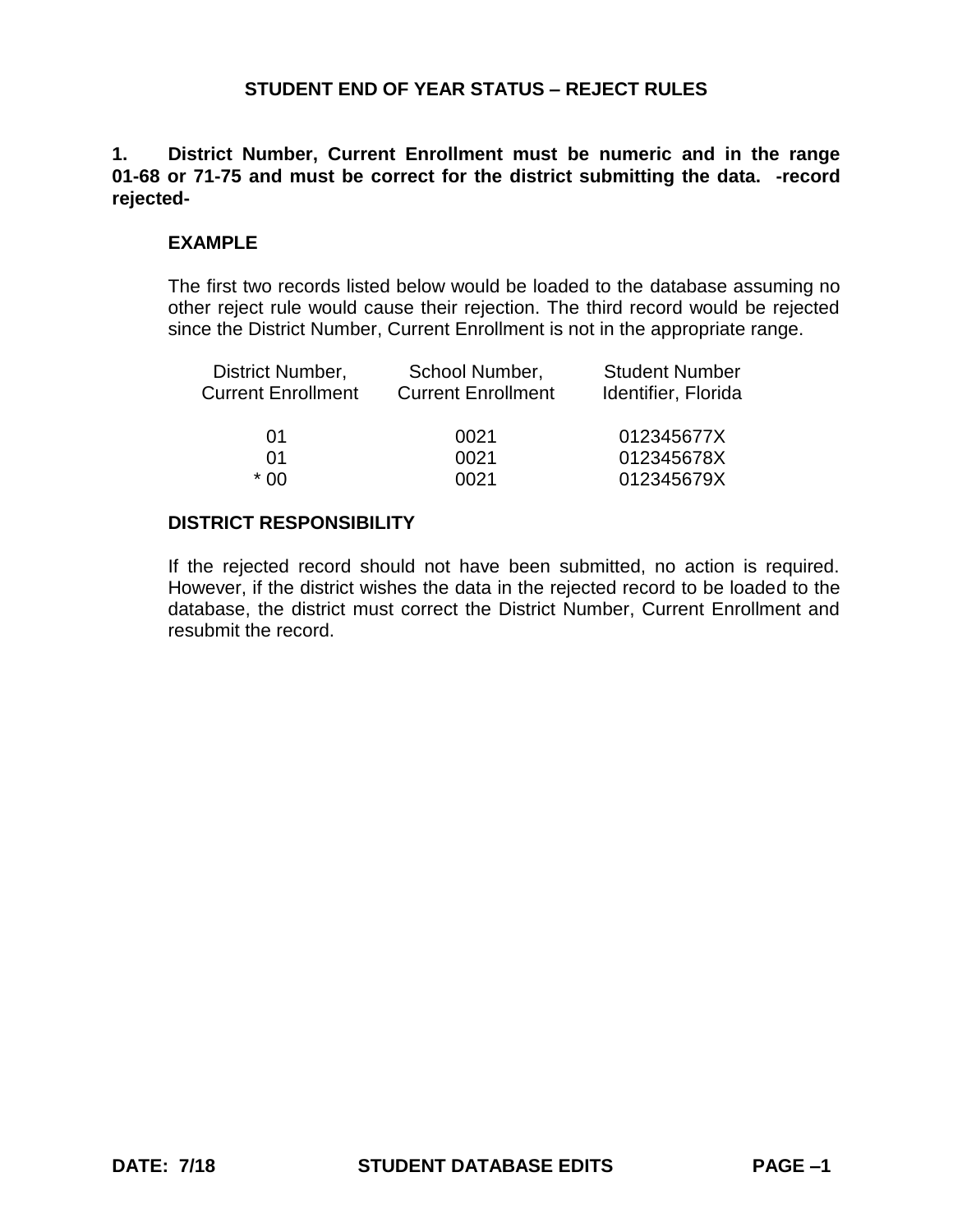# **2. School Number, Current Enrollment must be numeric in the range 0001 to 9899, excluding 9001, or it must be N998 or N999. -record rejected-**

## **EXAMPLE**

The first two records listed below would be loaded to the database assuming no other reject rule would cause their rejection. The third record would be rejected because the School Number, Current Enrollment is not in the appropriate numerical range. The fourth record would be rejected because the School Number, Current Enrollment is not numeric.

| School Number, | <b>Student Number</b>     |
|----------------|---------------------------|
|                | Identifier, Florida       |
| 0021           | 012345676X                |
| 0021           | 012345677X                |
| 9999           | 012345678X                |
| C901           | 012346579X                |
|                | <b>Current Enrollment</b> |

# **DISTRICT RESPONSIBILITY**

If the rejected records should not have been submitted, no action is required. However, if the district wishes the data in the rejected records to be loaded to the database, the district must correct the School Number, Current Enrollment and resubmit the records.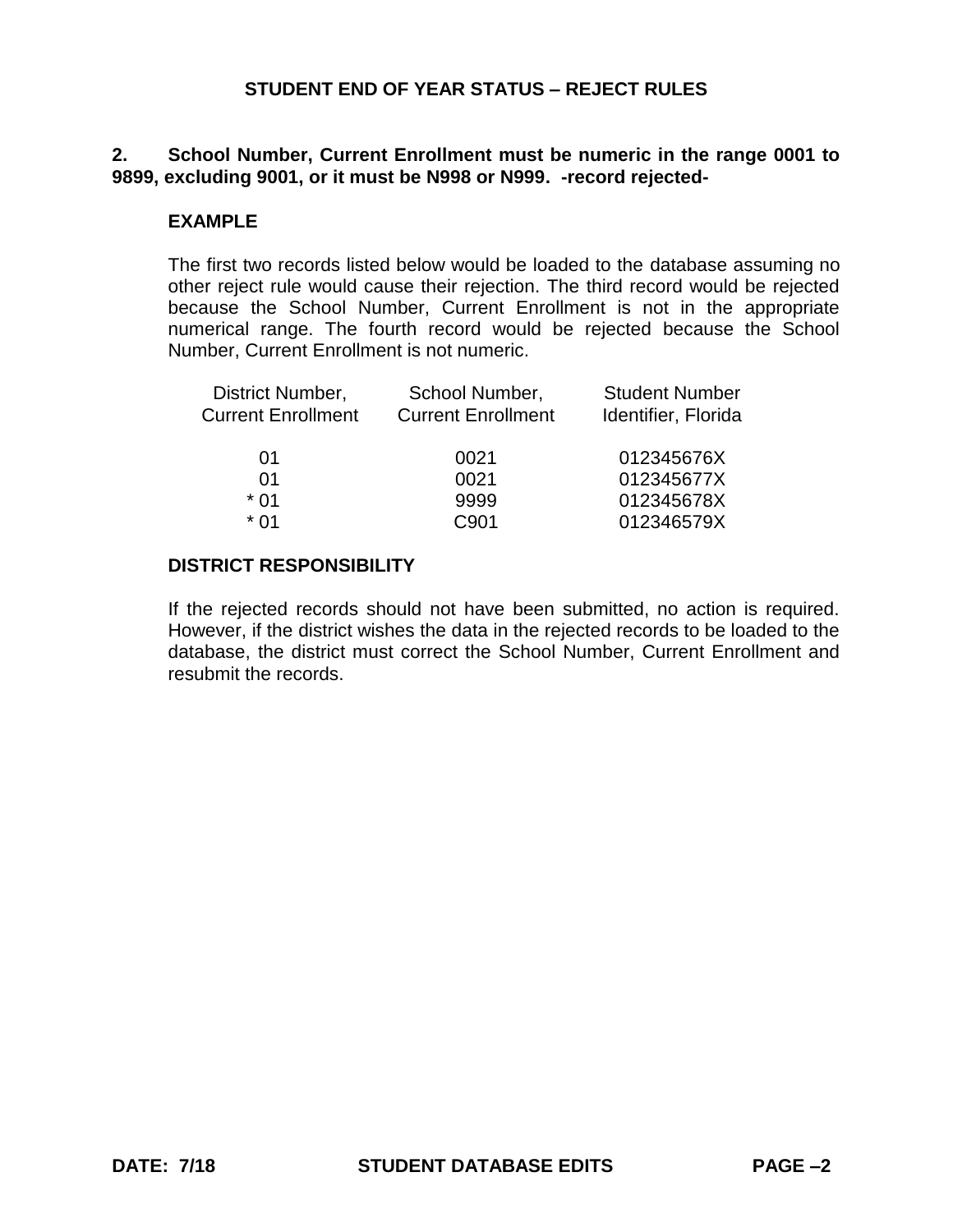**3. The first nine positions of Student Number Identifier, Florida must be numeric. The tenth position of Student Number Identifier, Florida must either be an "X" or numeric. If the tenth position of Student Number Identifier, Florida is numeric, the first two digits must be a valid district number in the range 01-68, 71- 75 or 78-79. If the tenth position of the Student Number Identifier, Florida is an "X", the first three positions may not all be zeroes. -record rejected-**

**Note: For additional information on Student Number Identifier, Florida refer to DOE Information Database Requirements: Volume I -- Automated Student Information System Manual.**

### **EXAMPLE**

The first two records listed below would be loaded to the database assuming no other reject rule would cause their rejection. The third record would be rejected because when the social security number is used as the Student Number Identifier, Florida, the tenth position must be an "X". The fourth record would be rejected because the Student Number Identifier, Florida contains blanks. The fifth record would be rejected because the first two digits are not a valid district number. The sixth record would be rejected because the tenth position contains an "X", and the first three positions are all zeroes.

| School Number,            | <b>Student Number</b> |
|---------------------------|-----------------------|
| <b>Current Enrollment</b> | Identifier, Florida   |
| 0151                      | 1234567891            |
| 0151                      | 123456789X            |
| 0151                      | 123456789C            |
| 0151                      | 123456789             |
| 0151                      | 0023456791            |
| 0151                      | 000123456X            |
|                           |                       |

#### **DISTRICT RESPONSIBILITY**

If the rejected records should not have been submitted, no action is required. However, if the district wishes the data in the rejected records to be loaded to the database, the district must correct the Student Number Identifier, Florida and resubmit the records.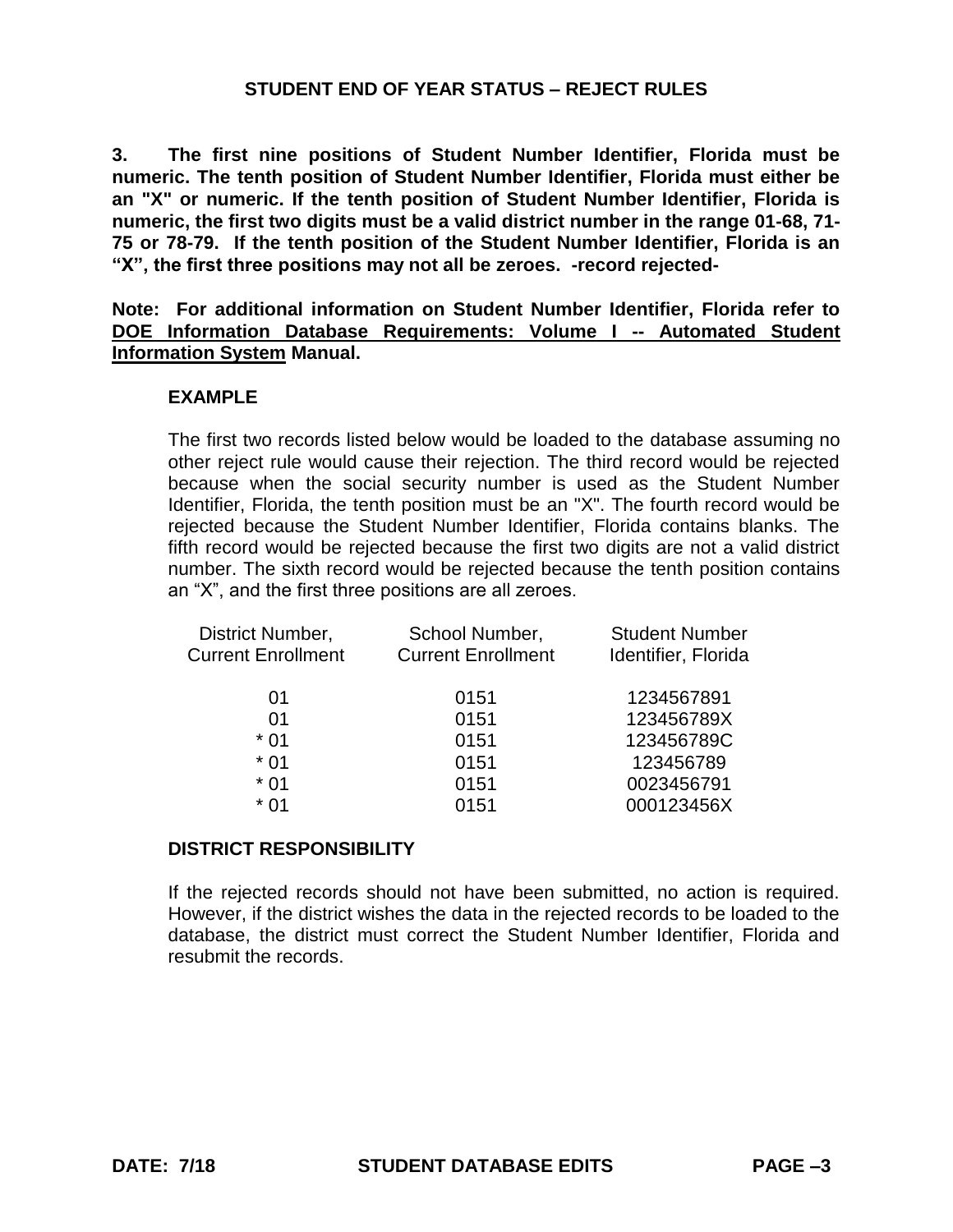# **4. Survey Period Code must be 5 and must be correct for the submission specified by the district. -record rejected-**

## **EXAMPLE**

The Survey Period Code as specified in the transmission JCL or in statements for tape transmission is identified as Survey Period "5". However, records on the transmission have a Survey Period Code "3". All updates, adds or deletes with this inconsistency would be rejected.

### **DISTRICT RESPONSIBILITY**

The district must correct Survey Period Code either on the records coming in or the transmission JCL and all records must be resubmitted.

# **5. School Year must be correct for the submission specified by the district. -record rejected-**

### **EXAMPLE**

The School Year as specified in the transmission JCL or in statements for tape transmission is identified as the valid year for data submission. However, records on the transmission have the previous School Year coded. All updates, adds or deletes with this inconsistency will be rejected.

#### **DISTRICT RESPONSIBILITY**

The district must correct School Year either on the records coming in or the transmission JCL and all records must be resubmitted.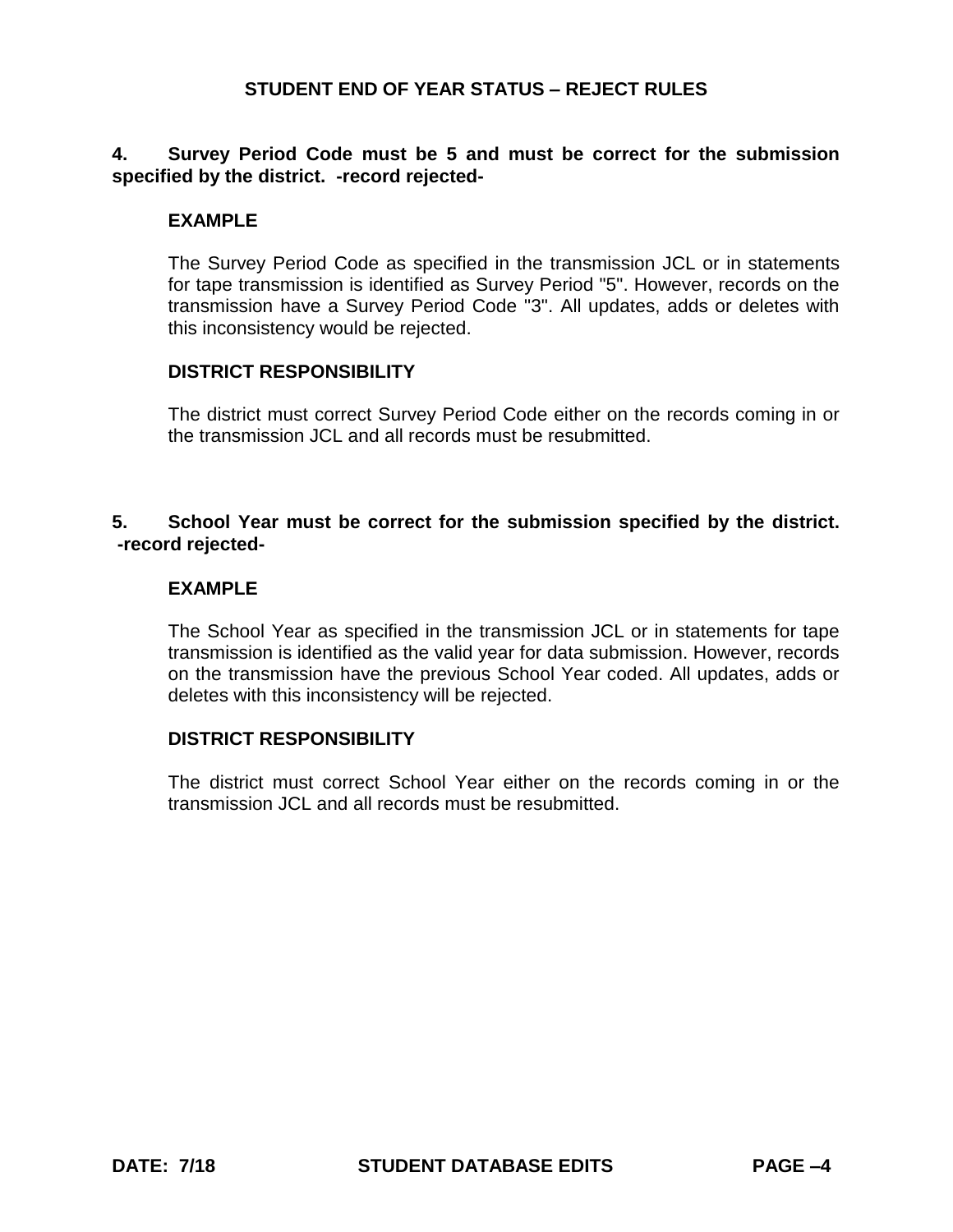**6. The Transaction Code must be A, C or D. For the original transmission, only A is valid. For subsequent batch/update submissions, if A is specified then the record must not already exist on the database; if C or D is specified then the record must exist on the database. -record rejected-**

## **EXAMPLE**

For all original transmissions, the Transaction Code must be "A". An original transaction is the first submission of a record during a survey period. After original transmission of records, changes to the record for elements other than the key elements must be done with a "C" as the Transaction Code. To delete a record, the Transaction Code must be a "D". To change key elements in a batch transaction, the record must FIRST be deleted with a "D" and then added with an "A". Records with an incorrect Transaction Code would be rejected.

### **DISTRICT RESPONSIBILITY**

If the rejected records should not have been submitted, no action is required. However, if the district wishes the data in the rejected records to be loaded to the database, the district must correct the Transaction Code and resubmit the records.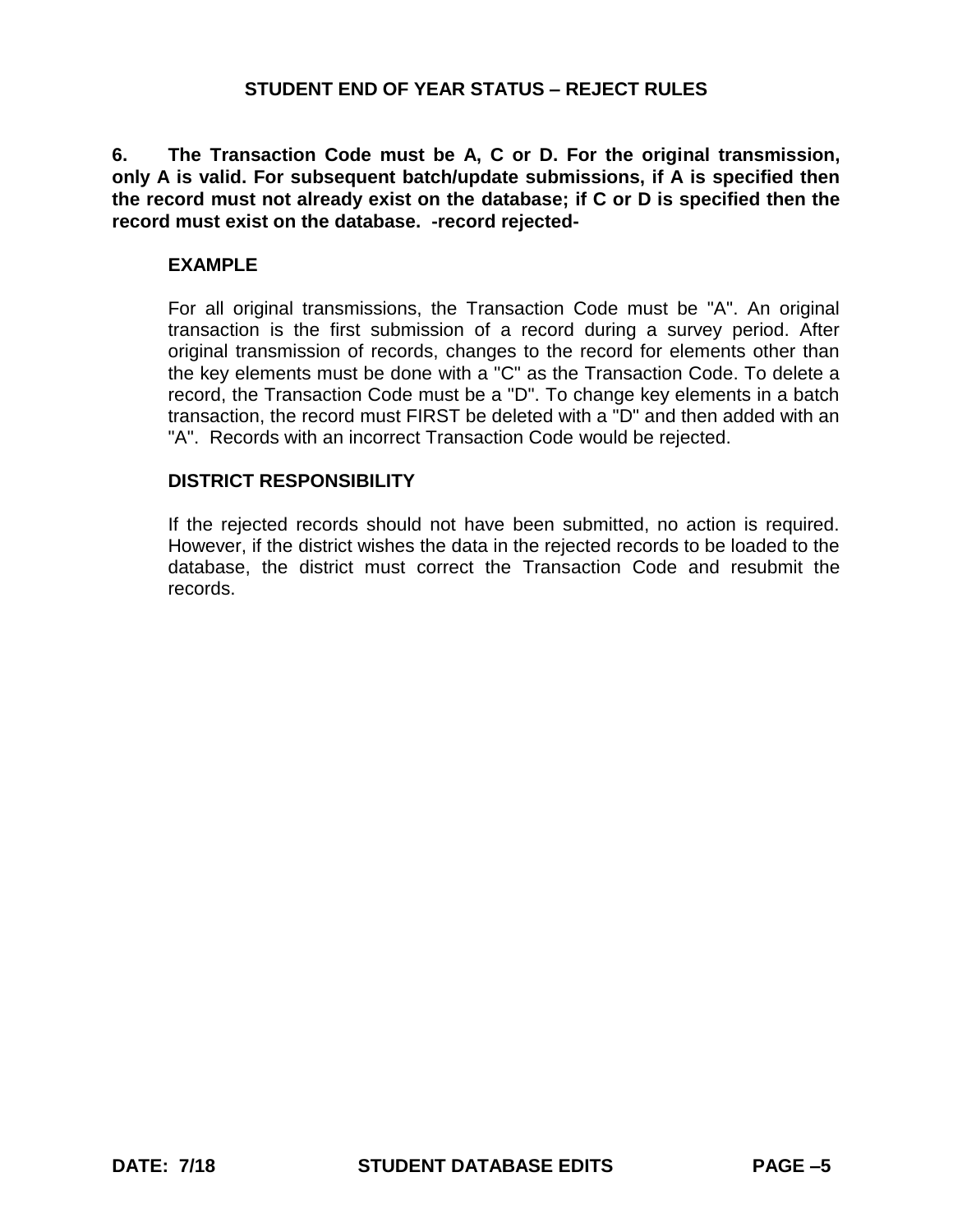**7. Each Student End of Year Status record must be unique based on the keys of District Number, Current Enrollment; Student Number Identifier, Florida; Survey Period Code; School Year; and Grade Level. If more than one Student End of Year Status record is submitted, only one record with Grade Level = PK-12 will be accepted and only one record with Grade Level = 30 or 31 will be accepted. -record rejected-**

# **EXAMPLE**

The first, second, third and fourth records listed below would be loaded to the database assuming no other reject rule would cause their rejection. The fifth record would be rejected since it is a duplicate of the fourth record.

| <b>District</b> | <b>Student</b> |        |        |       |
|-----------------|----------------|--------|--------|-------|
| Number,         | <b>Number</b>  | Survey |        |       |
| Current         | Identifier,    | Period | School | Grade |
| Enrollment      | Florida        | Code   | Year   | Level |
| 01              | 012345676X     | 5      | ****   | 12    |
| 01              | 012345676X     | 5      | ****   | 30    |
| 01              | 012345677X     | 5      | ****   | KG    |
| 01              | 012345678X     | 5      | ****   | 11    |
| * 01            | 012345678X     | 5      | ****   | 11    |

\*\*\*\* = Valid fiscal year for data submission.

# **DISTRICT RESPONSIBILITY**

If the record that was accepted and loaded to the database is the correct one, no action is required. However, if the district wishes the data in the rejected record to be loaded to the database, the district must delete an invalid record, correct any rejected record if necessary, and resubmit the corrected record.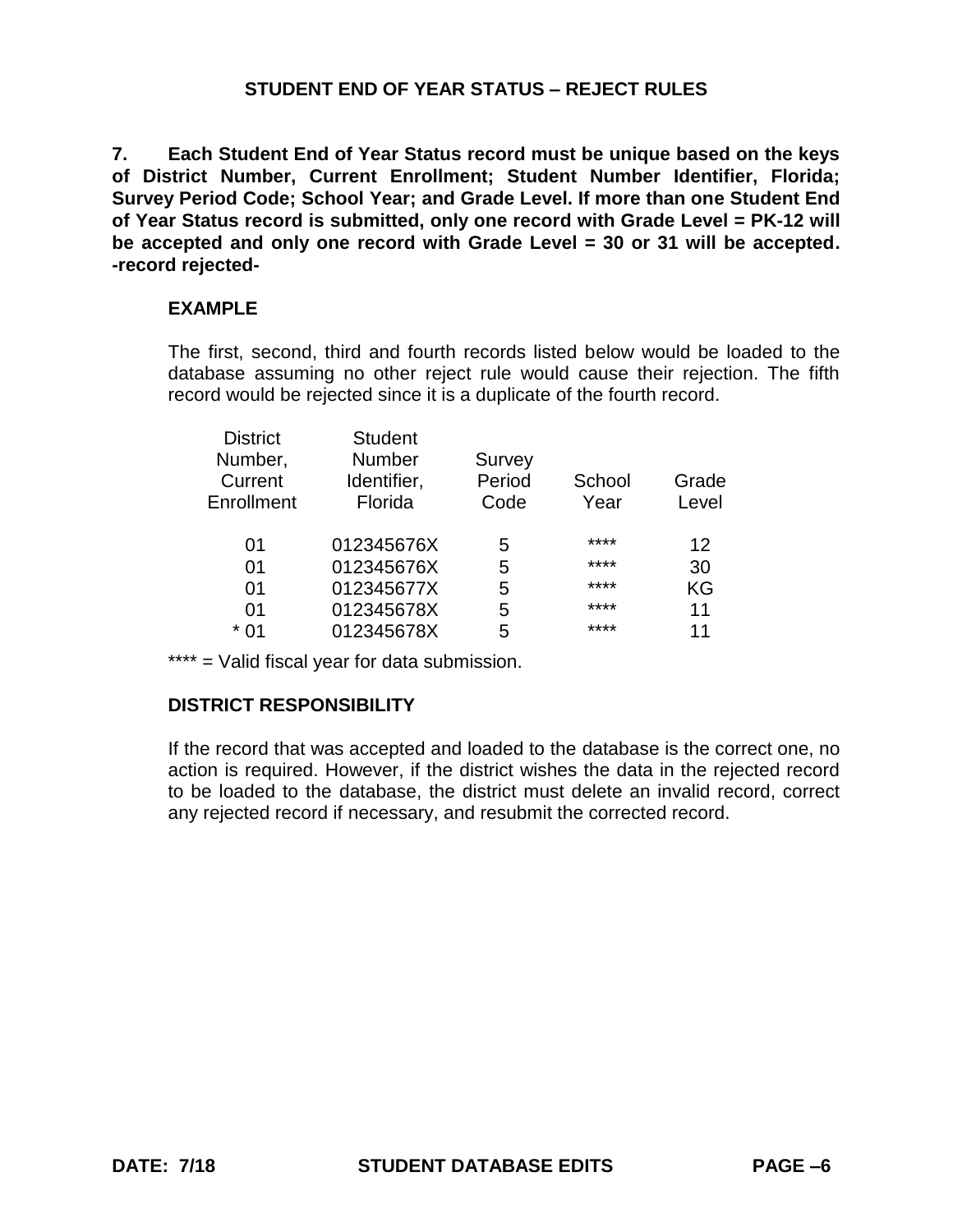### **8. Grade Promotion Status must be A, D, P, R, N or Z. -record rejected-**

### **EXAMPLE**

The first record listed below would be loaded to the database assuming no other reject rule would cause its rejection. The second record would be rejected because the Grade Promotion Status is an invalid code.

| District Number,          | <b>Student Number</b> | <b>Grade Promotion</b> |
|---------------------------|-----------------------|------------------------|
| <b>Current Enrollment</b> | Identifier, Florida   | <b>Status</b>          |
| .30                       | 301234567X            | А                      |
| * 30                      | 301234568X            |                        |

### **DISTRICT RESPONSIBILITY**

If the rejected record should not have been submitted, no action is required. However, if the district wishes the data in the rejected record to be loaded to the database, the district must correct the Grade Promotion Status and resubmit the record.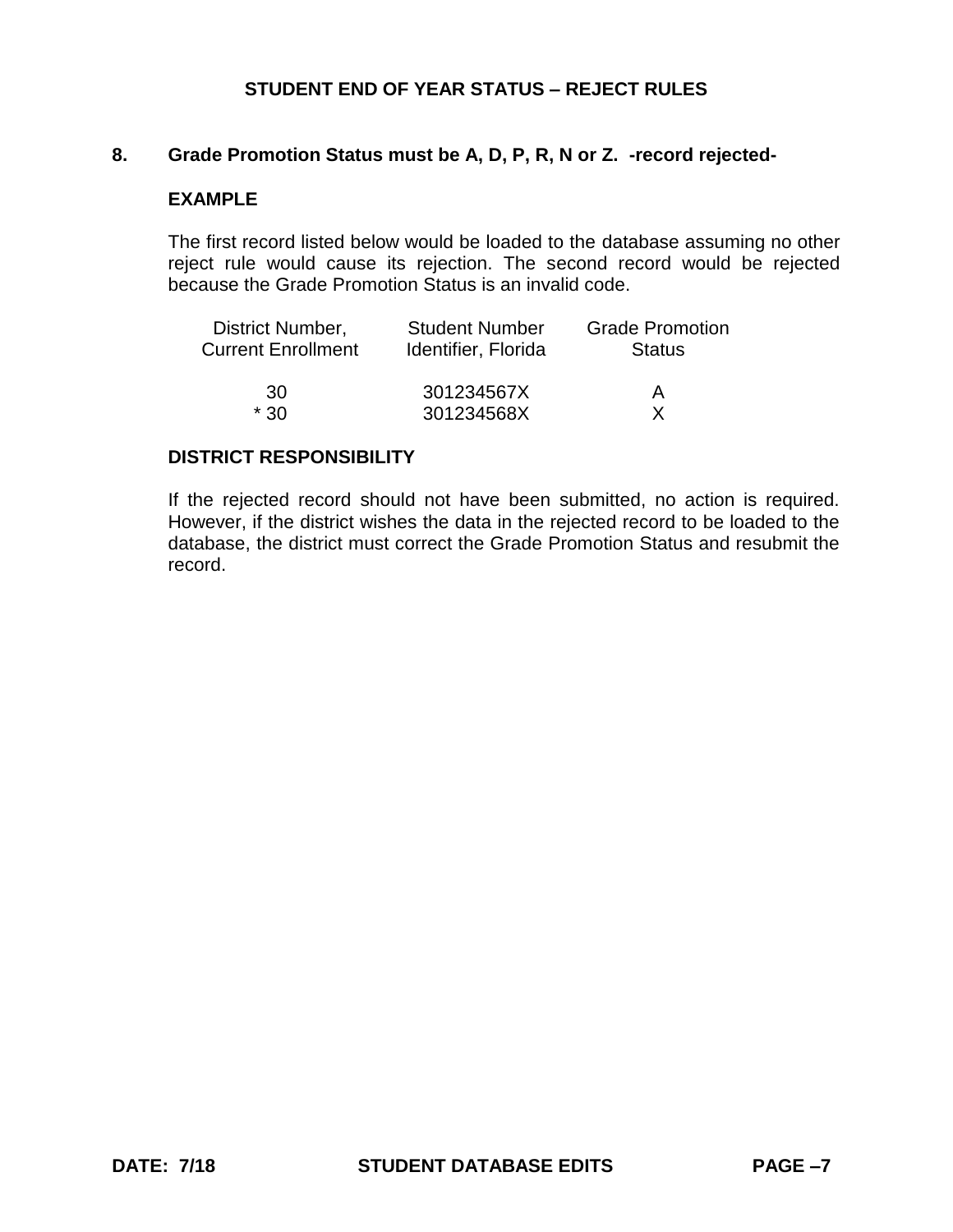# **9. Diploma Type must be W06, W07, W10, WD1, WFW, WFT, WGD, WGA, WPR, WRW, WXL, WXT, WXW, W27, W43, W45, W52, W54, W55, W58, W59 or ZZZ. -record rejected.**

### **EXAMPLE**

The first and second records listed below would be loaded to the database assuming no other reject rule would cause their rejection. The third record would be rejected because Diploma Type is an invalid code.

| District Number,          | <b>Student Number</b> | Diploma     |
|---------------------------|-----------------------|-------------|
| <b>Current Enrollment</b> | Identifier, Florida   | <b>Type</b> |
| 30                        | 301234567X            | W06         |
| 30                        | 301234568X            | W43         |
| $*30$                     | 301234569X            | <b>XXX</b>  |

### **DISTRICT RESPONSIBILITY**

If the rejected records should not have been submitted, no action is required. However, if the district wishes the data in the rejected records to be loaded to the database, the district must correct the Diploma Type and resubmit the records.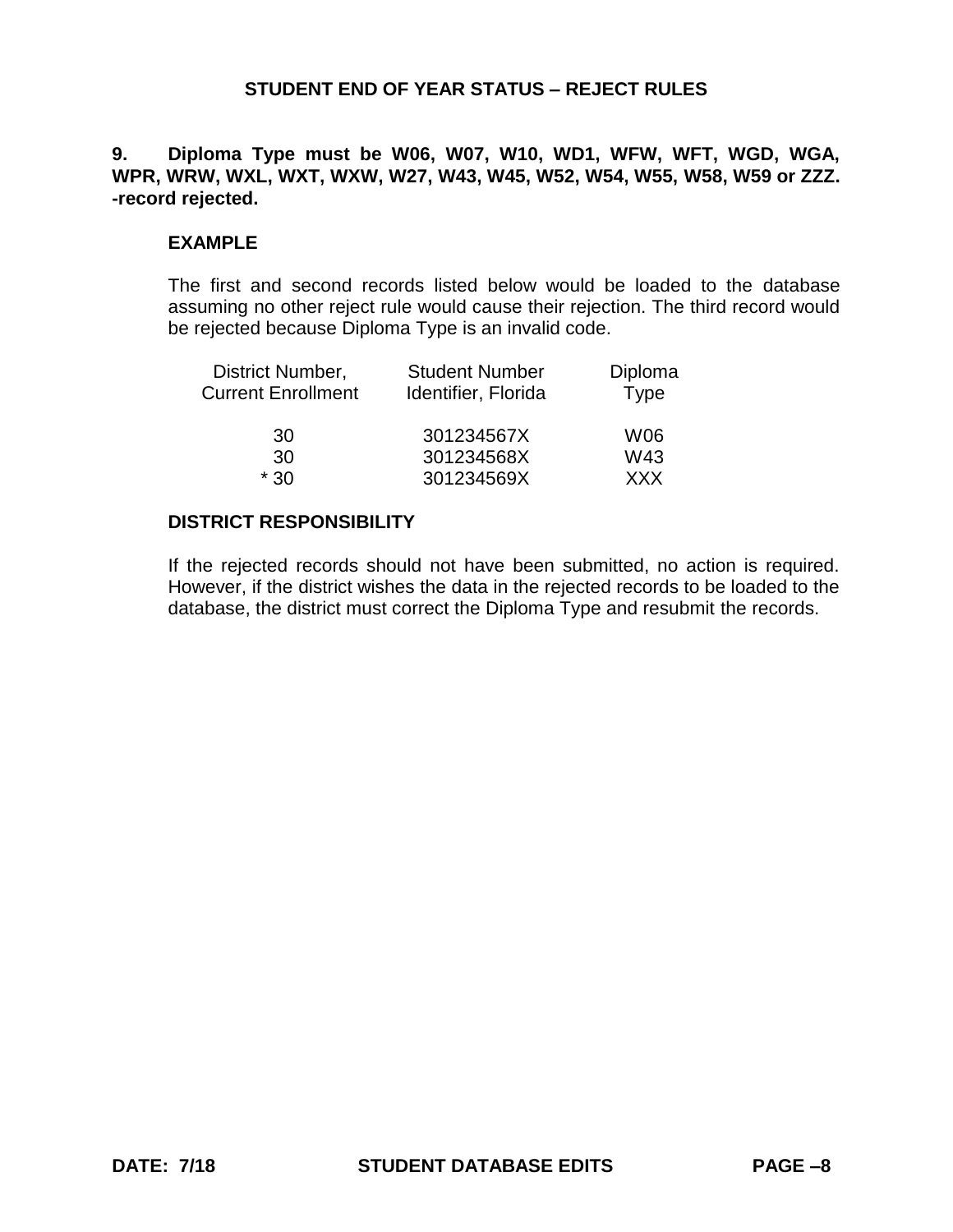# **10. Certificate of Completion, Type must be W08, W8A, W8B, W09 or ZZZ. -record rejected-**

## **EXAMPLE**

The first record listed below would be loaded to the database assuming no other reject rule would cause its rejection. The second and third records would be rejected because Certificate of Completion, Type is an invalid code.

| District Number,          | <b>Student Number</b> | Certificate of   |
|---------------------------|-----------------------|------------------|
| <b>Current Enrollment</b> | Identifier, Florida   | Completion, Type |
| 30                        | 301234567X            | W08              |
| $*30$                     | 301234568X            | W44              |
| $*30$                     | 301234569X            | <b>XXX</b>       |

#### **DISTRICT RESPONSIBILITY**

If the rejected records should not have been submitted, no action is required. However, if the district wishes the data in the rejected records to be loaded to the database, the district must correct the Certificate of Completion, Type and resubmit the records.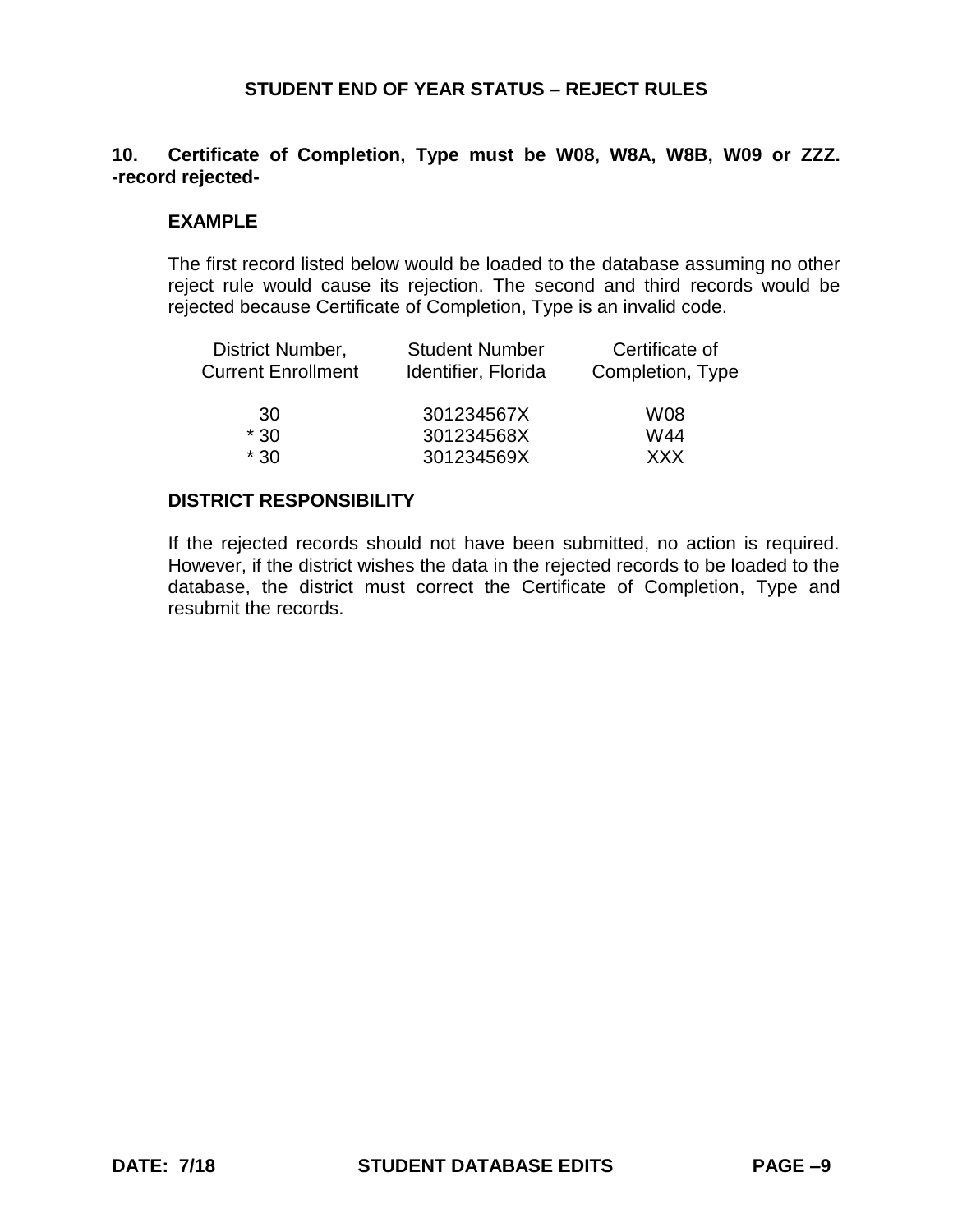## **11. If District Number, Current Enrollment equals 71, and School Number, Current Enrollment equals 0500, 0600, or 0700, then Grade Promotion Status must equal Z. –record rejected-**

# **EXAMPLE**

The first two records listed below would be loaded to the database assuming no other reject rule would cause their rejection. The third record would be rejected because Grade Promotion Status does not equal Z.

| <b>District</b><br>Number,<br>Current<br>Enrollment | School<br>Number,<br>Current<br>Enrollment | <b>Student</b><br>Number<br>Identifier,<br>Florida | Survey<br>Period<br>Code | Grade<br>Promotion<br><b>Status</b> |
|-----------------------------------------------------|--------------------------------------------|----------------------------------------------------|--------------------------|-------------------------------------|
| 71                                                  | 0500                                       | 371234567X                                         | 5                        | Ζ                                   |
| 71                                                  | 0500                                       | 372234567X                                         | 5                        | 7                                   |
| $*71$                                               | 0600                                       | 373234567X                                         | 5                        | D                                   |

# **DISTRICT RESPONSIBILITY**

If the rejected record should not have been submitted, no action is required. However, if the district wishes the data in the rejected record to be loaded to the database, the district must correct either the Grade Promotion Status code or District Number/School Number, Current Enrollment and resubmit the record.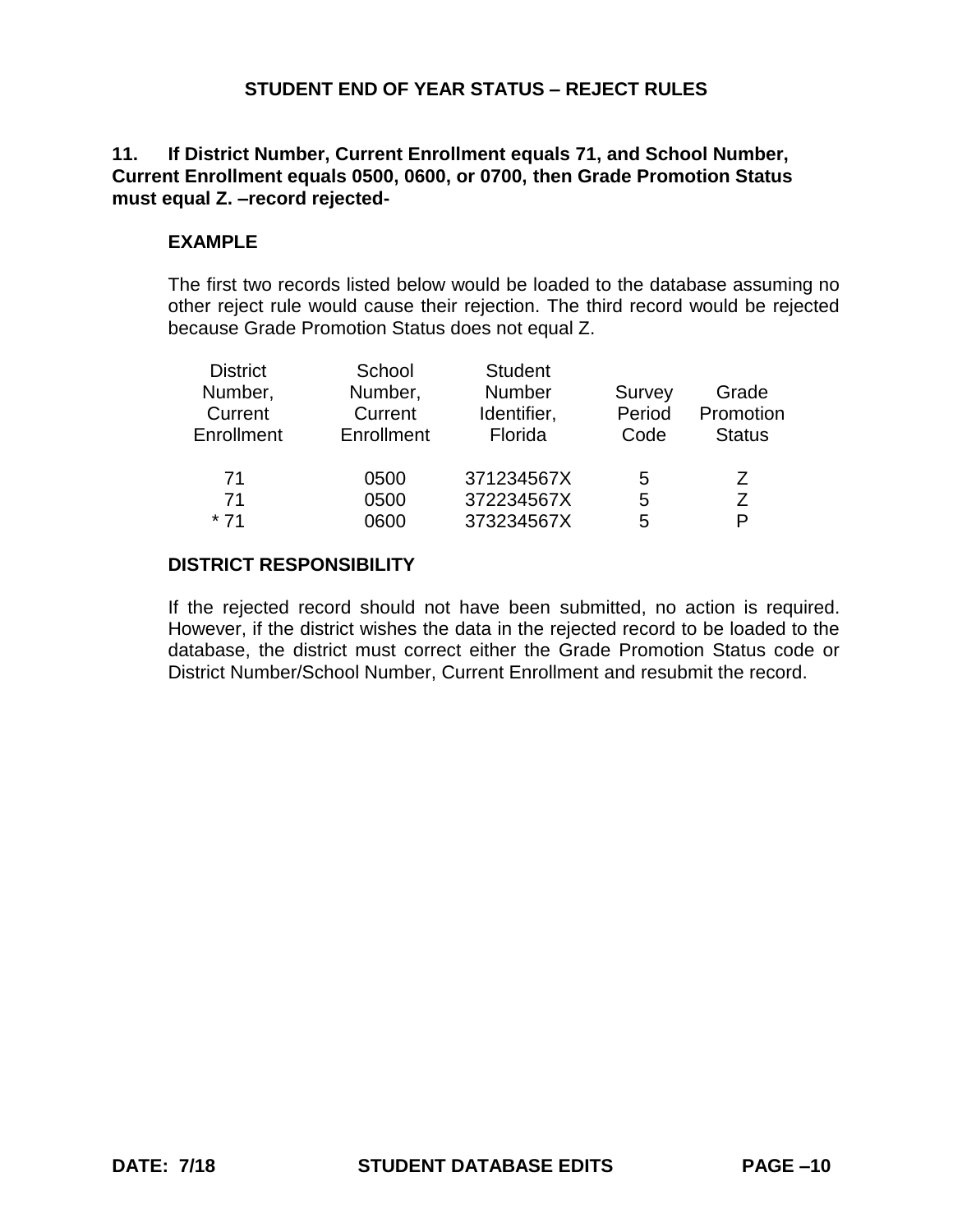**13. The Student Number Identifier, Local may be any combination of letters, numbers and blanks. (All blanks are allowable.) It must be left-justified with trailing blanks. -record rejected-**

### **EXAMPLE**

The first three records listed below would be loaded to the database assuming no other edit would cause their rejection. The fourth record would be rejected because the Student Number Identifier, Local contains a symbol (@). The fifth record would be rejected because it is right-justified rather than left-justified.

| <b>District</b> | <b>Student</b> |
|-----------------|----------------|
| Number,         | Number         |
| Current         | Identifier,    |
| Enrollment      | Local          |
| 01              | 0123456789     |
| 0 <sub>1</sub>  | ABC123DEF9     |
| 01              | 3001 28K       |
| 0 <sub>1</sub>  | 2121@xyz       |
|                 | 123456         |
|                 |                |

#### **DISTRICT RESPONSIBILITY**

If the rejected records should not have been submitted, no action is required. However, if the district wishes the data in the rejected records to be loaded to the database, the district must correct the Student Number Identifier, Local and resubmit the records.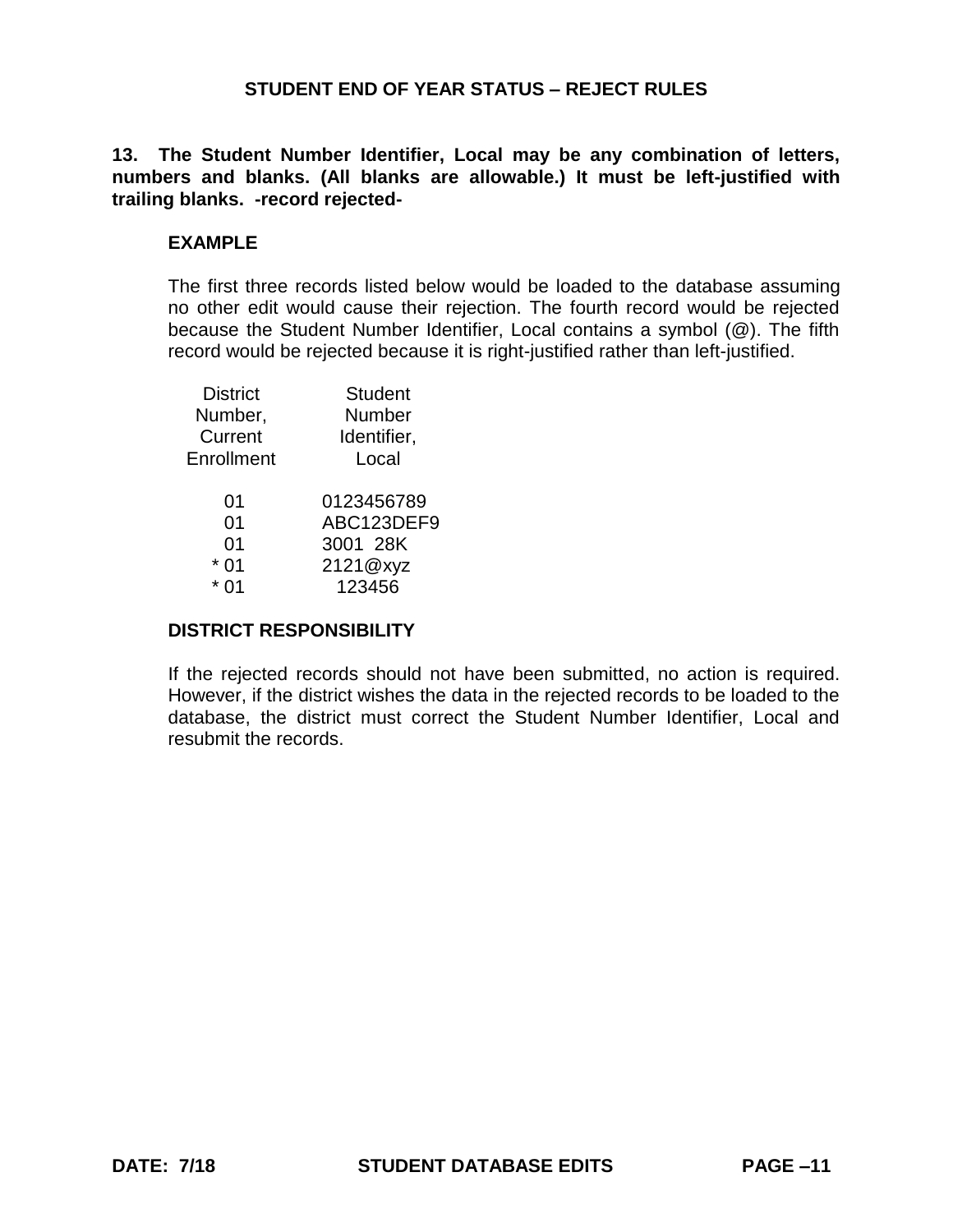**14. If Grade Level is PK-08 then Year Entered Ninth Grade, Graduation Requirements Determination must be 00000000. If Grade Level is 09, 10, 11 or 12 then Year Entered Ninth Grade, Graduation Requirements Determination must be greater than zero. -record rejected-**

#### **EXAMPLE**

The first, third, fifth and sixth records listed below would be loaded to the database assuming no other reject rule would cause their rejection. The second record would be rejected because Year Entered Ninth Grade, Graduation Requirements Determination is not all zeros for a student in Grade Level 08. The fourth record would be rejected because the Year Entered Ninth Grade, Graduation Requirements Determination is all zeros for a student in Grade Level 09.

| <b>Student</b><br><b>Number</b><br>Identifier,<br>Florida | School<br>Year | Grade<br>Level | <b>Year Entered</b><br><b>Ninth</b><br>Grade |
|-----------------------------------------------------------|----------------|----------------|----------------------------------------------|
| 123456789X                                                | ****           | 08             | 00000000                                     |
| *129876543X                                               | ****           | 08             | 20120013                                     |
| 123456790X                                                | ****           | 09             | 20122013                                     |
| *123456791X                                               | ****           | 09             | 00000000                                     |
| 123456792X                                                | ****           | 10             | 20112012                                     |
| 123456793X                                                | ****           | 12             | 00090010                                     |
|                                                           |                |                |                                              |

\*\*\*\* = Valid fiscal year for data submission.

#### **DISTRICT RESPONSIBILITY**

If the rejected records should not have been submitted, no action is required. However, if the district wishes the data in the rejected records to be loaded to the database, the district should correct the Year Entered Ninth Grade, Graduation Requirements Determination or the Grade Level and resubmit the records.

.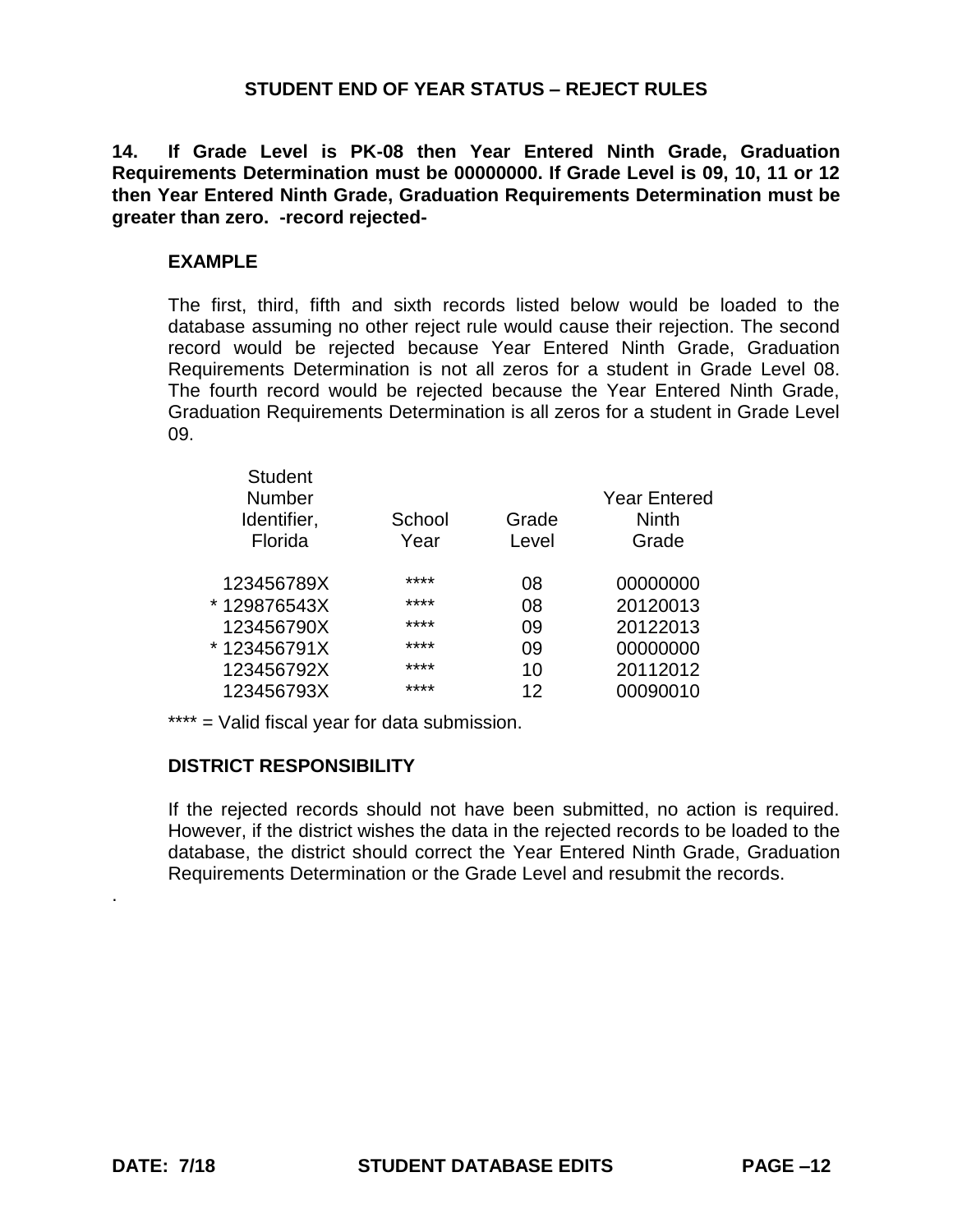# **16. Withdrawal Reason code must be DNE, W01, W02, W3A, W3B, W04, W05, W12, W13, W15, W18, W21-W26, WPC, WPO or ZZZ. -record rejected-**

## **EXAMPLE**

The second record listed below would be loaded to the database assuming no other reject rule would cause its rejection. The first and third records would be rejected because the code for Withdrawal Reason is not valid.

| District Number,          | <b>Student Number</b> | Withdrawal |
|---------------------------|-----------------------|------------|
| <b>Current Enrollment</b> | Identifier, Florida   | Reason     |
| $*30$                     | 301234567X            | <b>XXX</b> |
| 30                        | 301234568X            | W12        |
| $*30$                     | 301234569X            | W34        |

#### **DISTRICT RESPONSIBILITY**

If the rejected records should not have been submitted, no action is required. However, if the district wishes the data in the rejected records to be loaded to the database, the district must correct the Withdrawal Reason code and resubmit the records.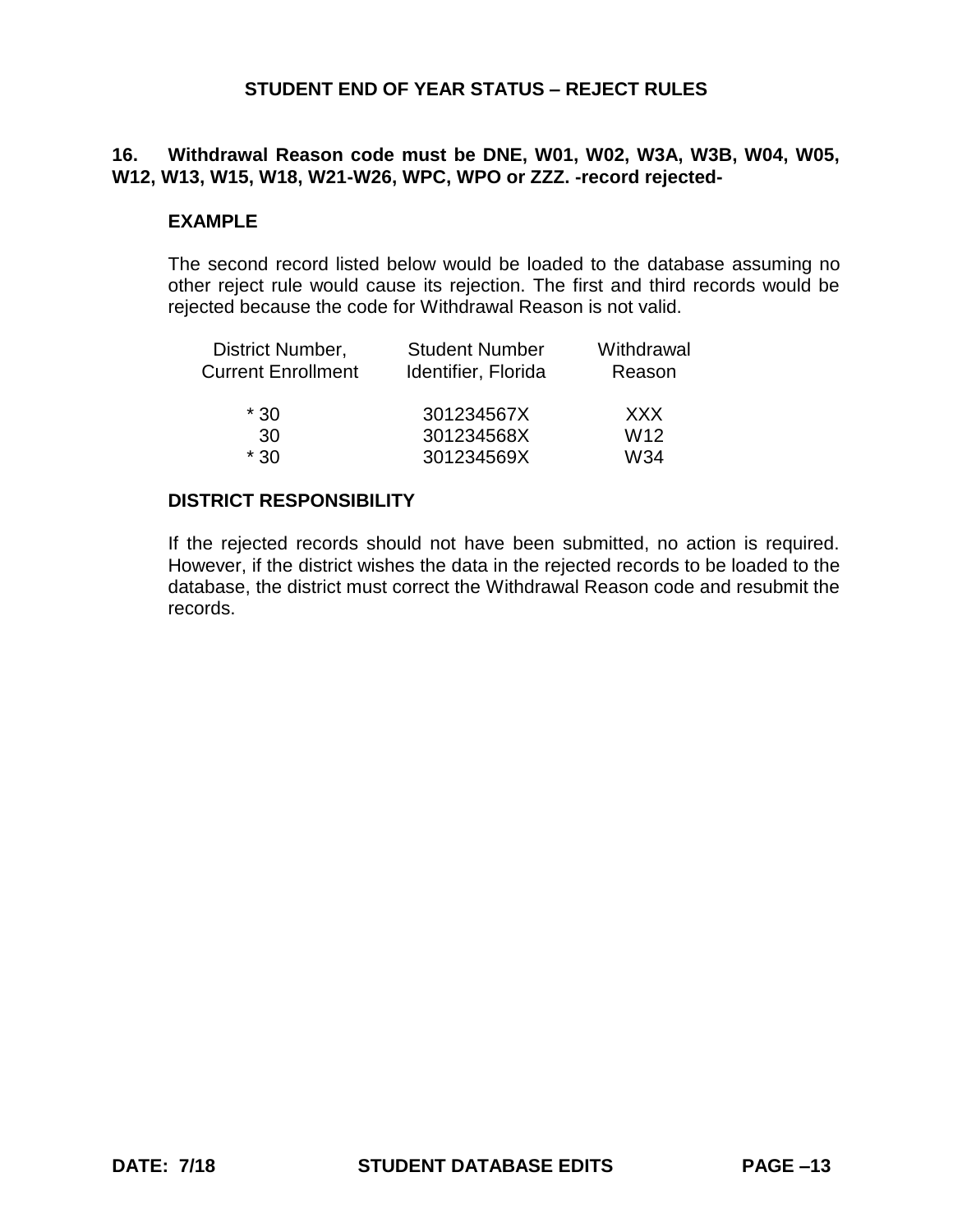### **17. Grade Level code must be PK, KG, 01-12, 30 or 31. -record rejected-**

### **EXAMPLE**

The third record listed below would be loaded to the database assuming no other reject rule would cause its rejection. The first record would be rejected because the code is invalid. The second record would be rejected because the code was left blank.

| <b>Student Number</b> | Grade |
|-----------------------|-------|
| Identifier, Florida   | Level |
| *012345678X           | K     |
| * 012345679X          |       |
| 012345976X            | 30    |

### **DISTRICT RESPONSIBILITY**

If the rejected records should not have been submitted, no action is required. However, if the district wishes the data in the rejected records to be loaded to the database, the district must correct the Grade Level and resubmit the records**.**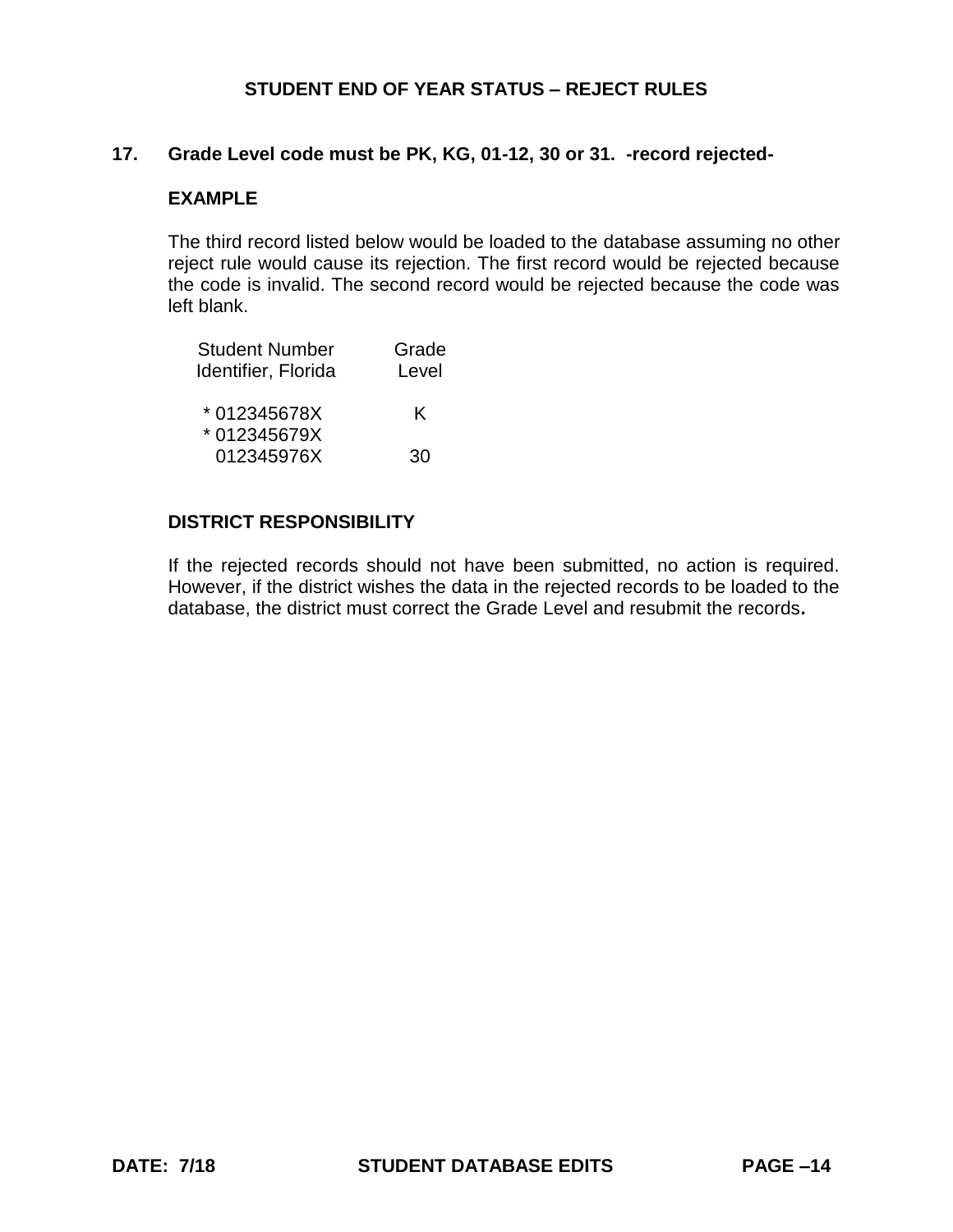**20. The School Number, Current Enrollment must exist on the Master School Identification File as a valid school number in the district of enrollment. -record rejected-**

### **EXAMPLE**

The record listed below would be rejected because the School Number, Current Enrollment is not valid on the Master School Identification File for the District Number, Current Enrollment.

| District Number,          | School Number,            | <b>Student Number</b> |
|---------------------------|---------------------------|-----------------------|
| <b>Current Enrollment</b> | <b>Current Enrollment</b> | Identifier, Florida   |
| * በ1                      | 0351                      | 012345678X            |

### **DISTRICT RESPONSIBILITY**

If the rejected record should not have been submitted, no action is required. However, if the district wishes the data in the rejected record to be loaded to the database, the district must correct the School Number, Current Enrollment and resubmit the record.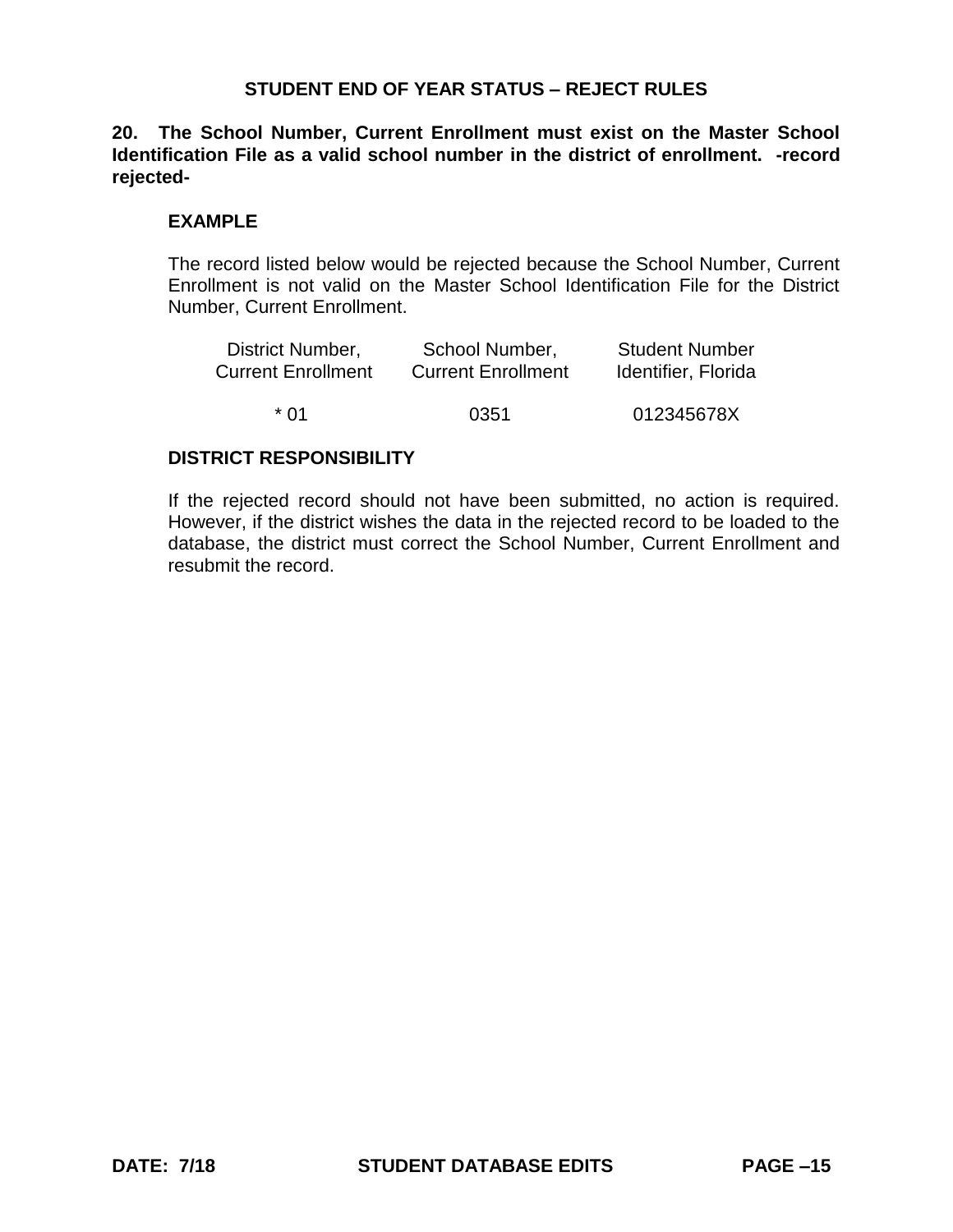# **21. If Dropout Prevention Performance-Based Exit Option Test Results is P or F, then Grade Level must be 10 or higher. -record rejected-**

## **EXAMPLE**

The first and second records listed below would be loaded to the database assuming no other reject rule would cause their rejection. The third record would be rejected because there is an invalid relationship between Dropout Prevention Performance-Based Exit Option Test Results and Grade Level.

|                       | <b>Dropout Prevention</b> |       |
|-----------------------|---------------------------|-------|
|                       | Performance - Based       |       |
| <b>Student Number</b> | <b>Exit Option Test</b>   | Grade |
| Identifier, Florida   | <b>Results</b>            | Level |
| 123456789X            | P                         | 11    |
| 123456790X            | F                         | 10    |
| *123456791X           |                           | ng    |

## **DISTRICT RESPONSIBILITY**

If the rejected record should not have been submitted, no action is required. However, if the district wishes the data in the rejected record to be loaded to the database, the district must correct either the Dropout Prevention Performance-Based Exit Option Test Results or the Grade Level and resubmit the record.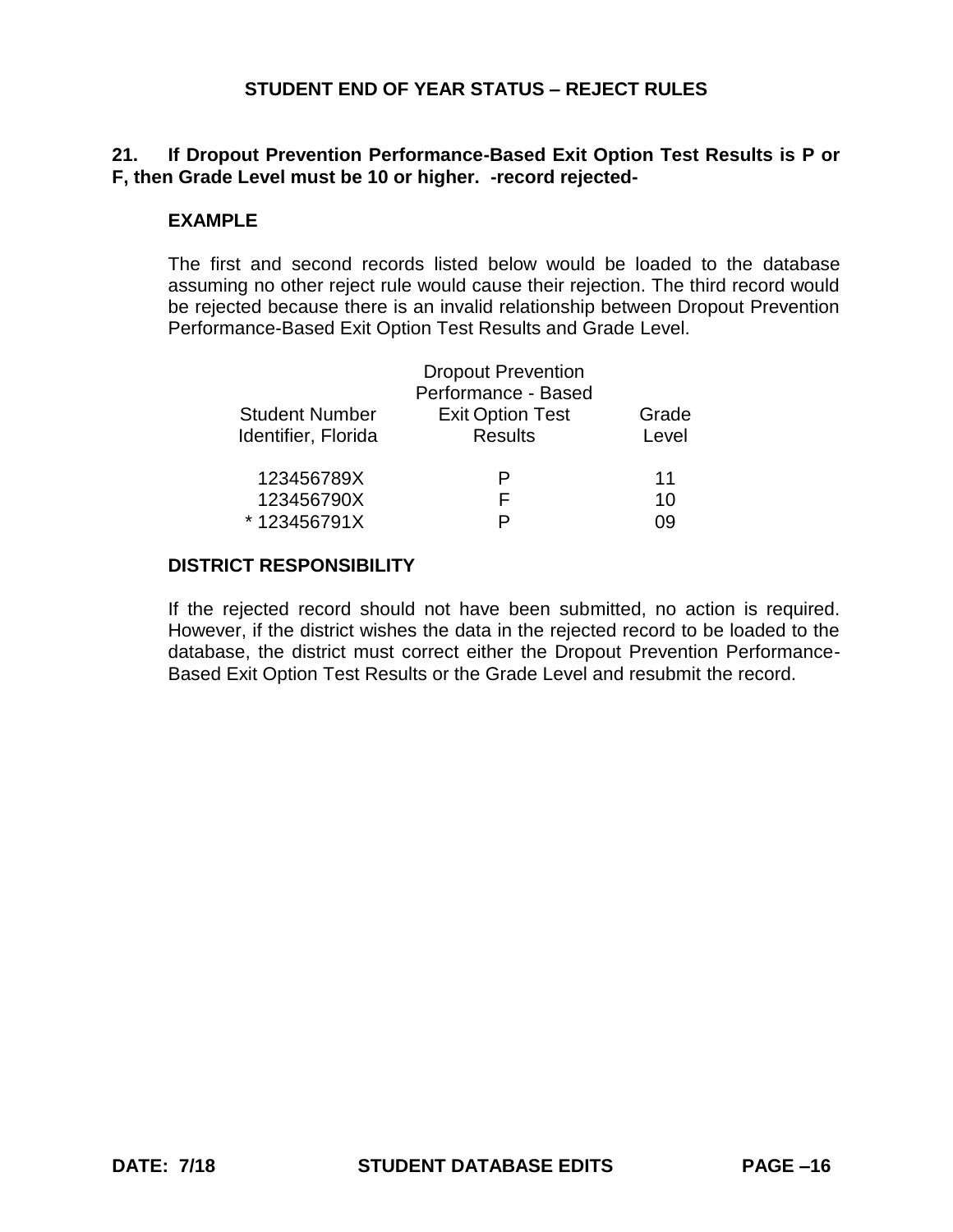# **22. If Withdrawal Reason is DNE, then Grade Promotion Status must not be A, D, P, or R. -record rejected-**

### **EXAMPLE**

The first record listed below would be loaded to the database assuming no other reject rule would cause its rejection. The second record would be rejected because Grade Promotion Status of P is not valid for Withdrawal Reason DNE**.**

| Withdrawal<br>Reason | <b>Grade Promotion</b><br><b>Status</b> |
|----------------------|-----------------------------------------|
| <b>DNF</b>           | N<br>P                                  |
|                      | <b>DNF</b>                              |

#### **DISTRICT RESPONSIBILITY**

If the rejected record should not have been submitted, no action is required. However, if the district wishes the data in the rejected record to be loaded to the database, the district must correct either the Withdrawal Reason or the Grade Promotion Status and resubmit the record.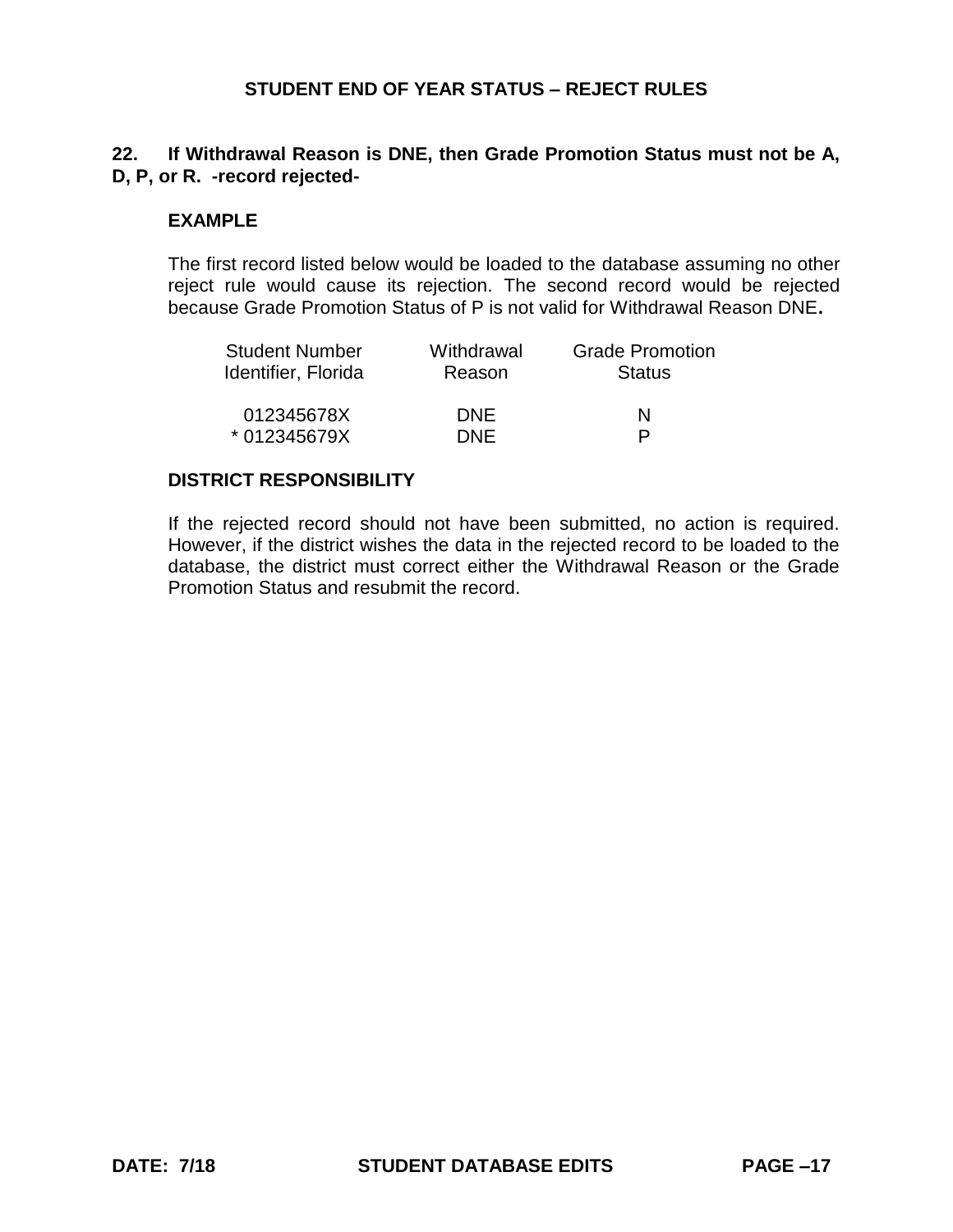## **23. Diploma Biliteracy Seal Designation must be B, G, S or Z. -record rejected-EXAMPLE**

The first two records listed below would be written to the database assuming no other reject rule would cause their rejection. The third record would be rejected since the Diploma Biliteracy Seal Designation is not a valid code.

|                           |                           |                       | Diploma           |
|---------------------------|---------------------------|-----------------------|-------------------|
|                           |                           |                       | <b>Biliteracy</b> |
| District Number,          | School Number,            | <b>Student Number</b> | Seal              |
| <b>Current Enrollment</b> | <b>Current Enrollment</b> | Identifier, Florida   | Designation       |
| 01                        | 0021                      | 012345677X            |                   |
| $\Omega$ 1                | 0021                      | 012345678X            | G                 |
| * በበ                      | 0021                      | 012345679X            |                   |

### **DISTRICT RESPONSIBILITY**

If the rejected record should not have been submitted, no action is required. However, if the district wishes the data in the rejected record to be loaded to the database, the district must correct the Diploma Biliteracy Seal Designation and resubmit the record.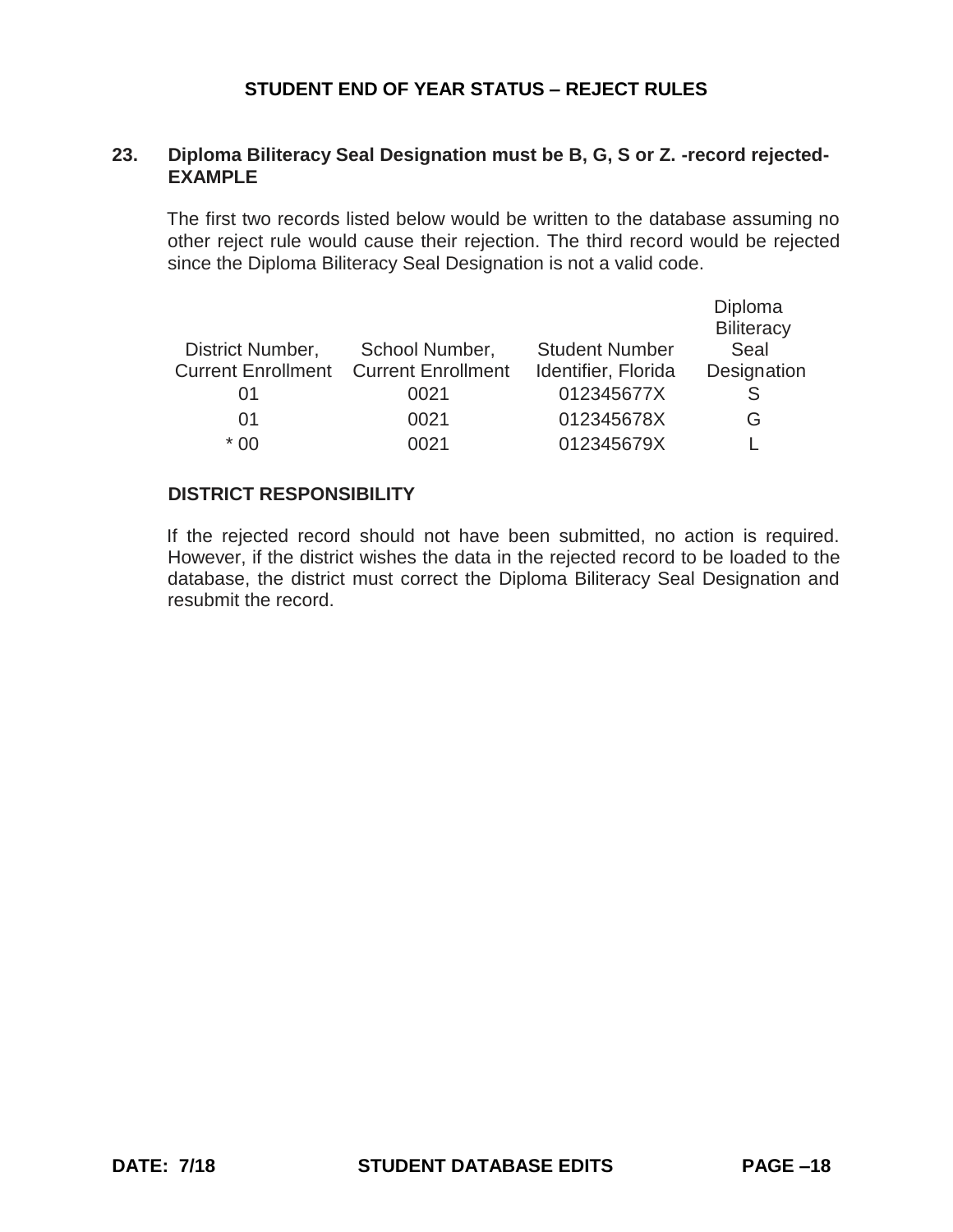## **25. Grade Point Average State, Cumulative must be numeric and greater than or equal to zero but must not exceed 4.0000 or it may be 99999. -record rejected-**

#### **Note: Four decimal places assumed.**

### **EXAMPLE**

The first and second records listed below would be loaded to the database assuming no other reject rule would cause them to reject. The third record would be rejected because Grade Point Average State, Cumulative is not numeric. The fourth record would be rejected because Grade Point Average State, Cumulative exceeds 4.0000.

| District Number,<br><b>Current Enrollment</b> | <b>Student Number</b><br>Identifier, Florida | <b>Grade Point</b><br>Average State,<br>Cumulative |
|-----------------------------------------------|----------------------------------------------|----------------------------------------------------|
| 43                                            | 431234567X                                   | 36000                                              |
| 43                                            | 431234570X                                   | 99999                                              |
| $*43$                                         | 431234568X                                   |                                                    |
| $*43$                                         | 431234569X                                   | 41234                                              |
|                                               |                                              |                                                    |

# **DISTRICT RESPONSIBILITY**

If the rejected records should not have been submitted, no action is required. However, if the district wishes the data in the rejected records to be loaded to the database, the district must correct the Grade Point Average State, Cumulative and resubmit the records.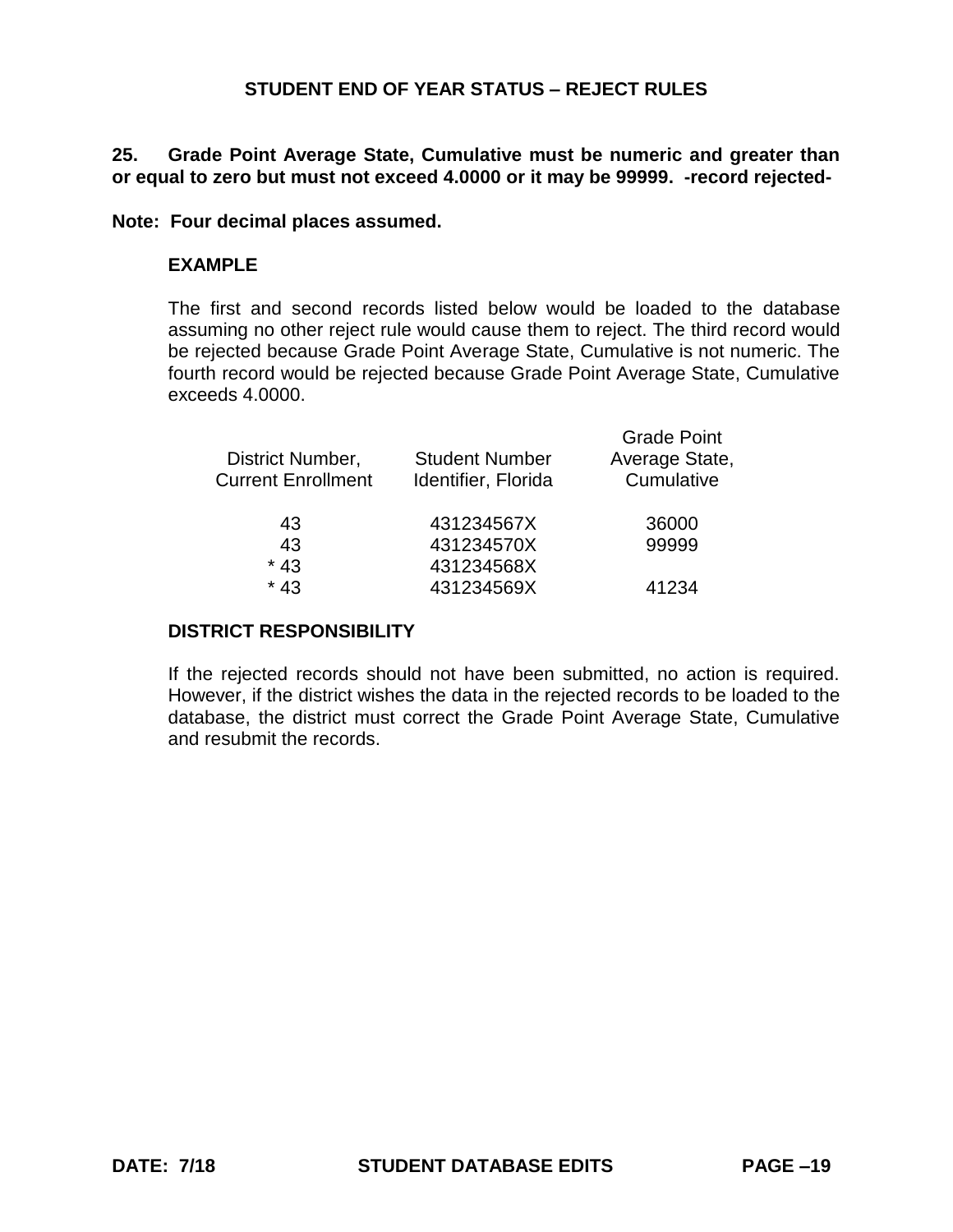- **26. If District Number, Current Enrollment is not 71 or**
	- **If District Number, Current Enrollment is 71 and School Number, Current Enrollment is 0300 or 0400 or 0801,**
	- **then Withdrawal Date must be a valid date in the range of 07/01/\*\*\*\* to 08/31\*\*\*\*.**
	- **If District Number, Current Enrollment is 71 and School Number, Current Enrollment is 0500, 0600 or 0700,**
	- **then Withdrawal Date must be 00000000.**

**-record rejected-**

### **EXAMPLE**

The first record listed below would be loaded to the database assuming no other reject rule would cause its rejection. The second record would be rejected because Withdrawal Date is not a valid date. The third record would be rejected because Withdrawal Date is not in the valid range.

| District Number,          | <b>Student Number</b> | Withdrawal |
|---------------------------|-----------------------|------------|
| <b>Current Enrollment</b> | Identifier, Florida   | Date       |
| 56                        | 561234567X            | 0314****   |
| * 56                      | 561234568X            | 02302099   |
| $*56$                     | 561234569X            | 06152099   |

\*\*\*\* = Valid fiscal year for data submission.

# **DISTRICT RESPONSIBILITY**

If the rejected records should not have been submitted, no action is required. However, if the district wishes the data in the rejected records to be loaded to the database, the district must correct the Withdrawal Date and resubmit the records.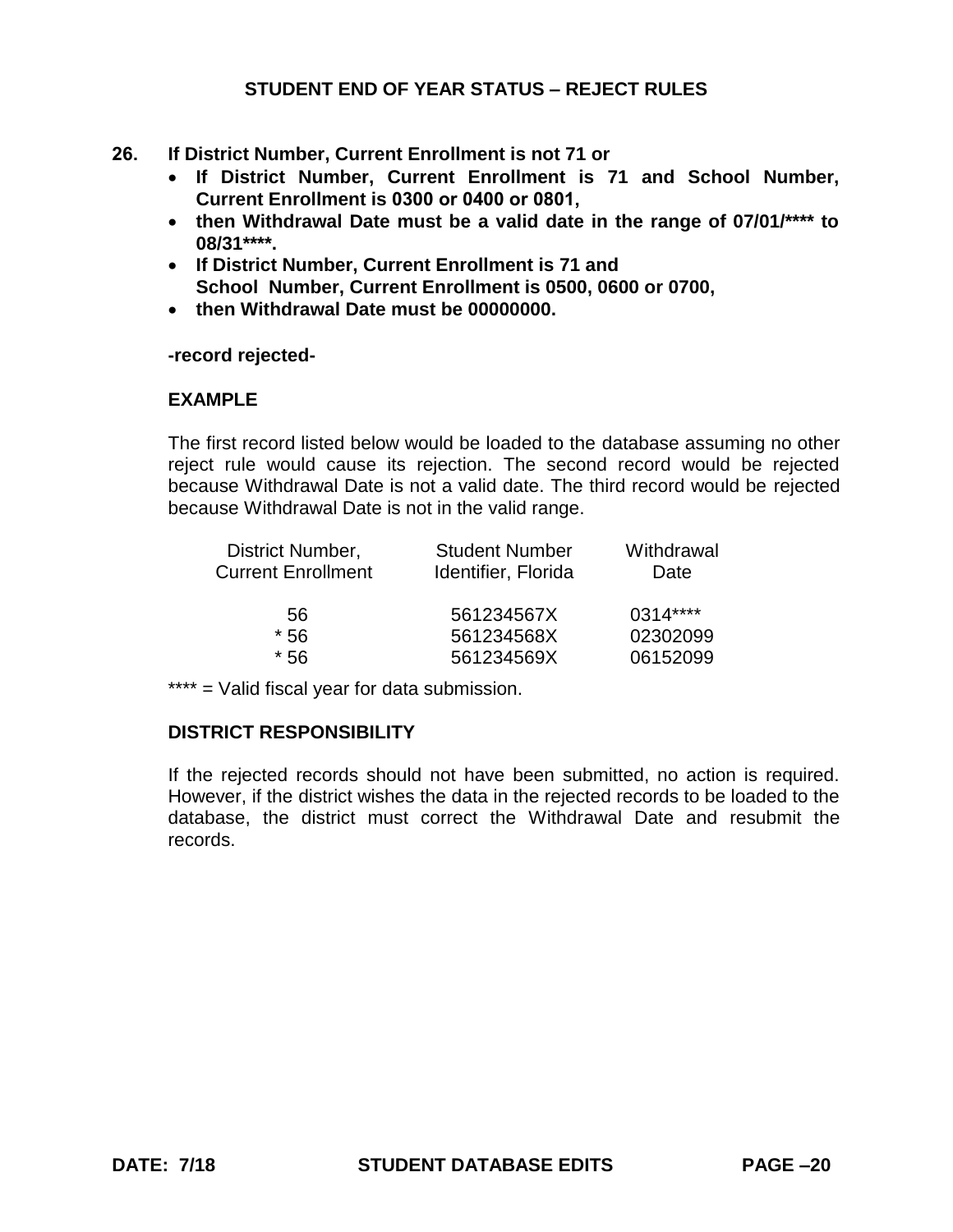**28. Florida Education Identifier (FLEID) is alphanumeric and must be entered as "FL" in the first 2 positions followed by twelve numeric digits. No blanks, spaces or all zeros for the twelve numeric digits are allowable. -record rejected-**

#### **EXAMPLE**

The first two records listed below would be loaded to the database assuming no other reject rule would cause their rejection. The third record would be rejected because the Florida Education Identifier (FLEID) is not a valid FLFID.

| District Number,<br><b>Current Enrollment</b> | <b>Student Number</b><br>Identifier, Florida | <b>Florida Education</b><br><b>Identifier</b> |
|-----------------------------------------------|----------------------------------------------|-----------------------------------------------|
| 01                                            | 012345677X                                   | FL340945895734                                |
| 01                                            | 012345678X                                   | FL004583948567                                |
| $*$ 01                                        | 012345679X                                   | FL000000000000                                |

### **DISTRICT RESPONSIBILITY**

If the rejected record should not have been submitted, no action is required. However, if the district wishes the data in the rejected record to be loaded to the database, the district must correct the Florida Education Identifier and resubmit the record for processing.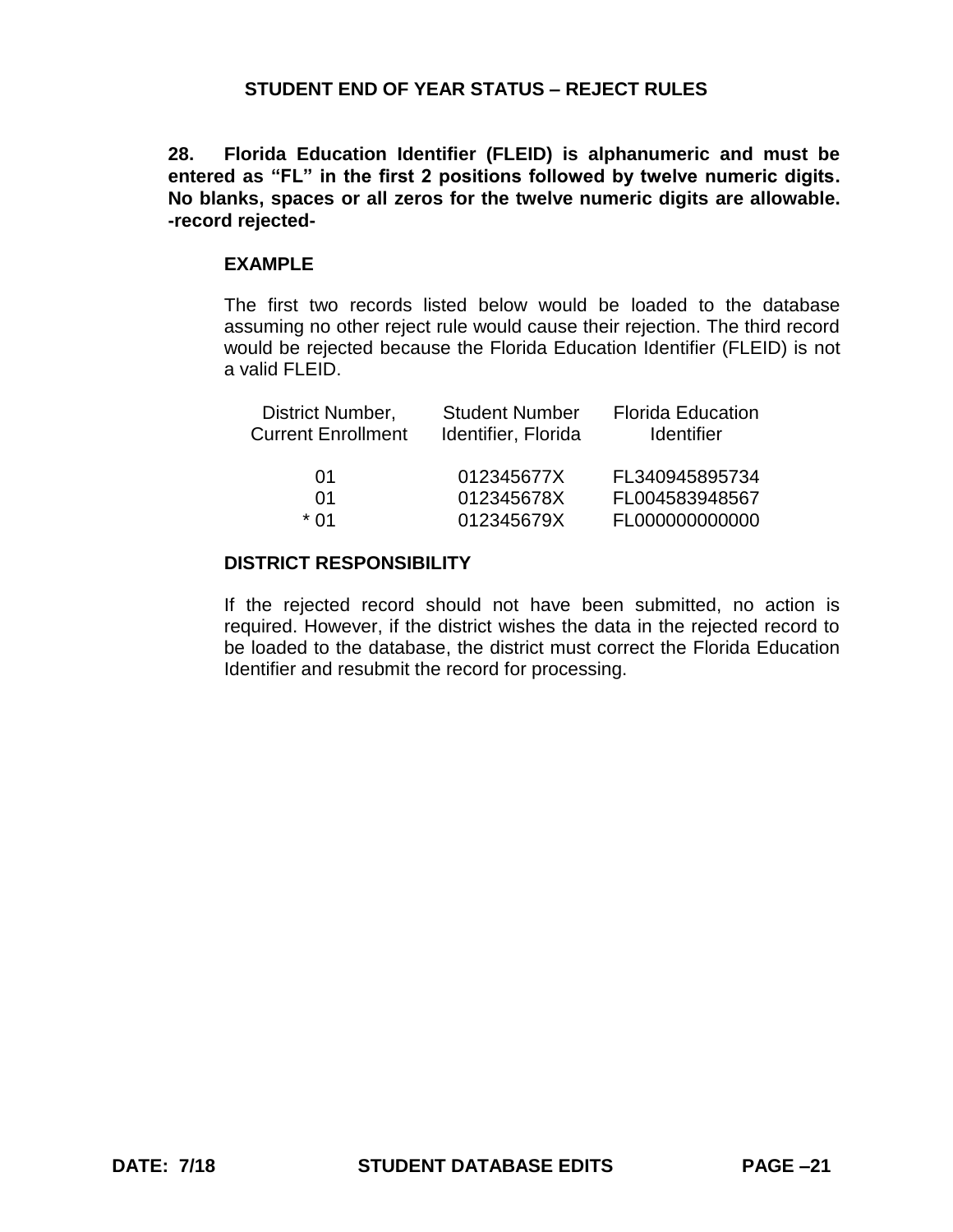**2P. Year Entered Ninth Grade, Graduation Requirements Determination must be numeric, contain no blanks and be a valid two-consecutive-years combination not in the future or it must be all zeros. -record rejected-**

# **EXAMPLE**

The third, fourth and sixth records listed below would be loaded to the database assuming no other reject rule would cause their rejection. The first and seventh records would be rejected because Year Entered Ninth Grade, Graduation Requirements Determination contains blanks. The second record would be rejected because the field does not contain two valid years. The fifth record would be rejected because the years are not consecutive.

|        | <b>Year Entered</b> |
|--------|---------------------|
| School | Ninth               |
| Year   | Grade               |
| ****   | 00000               |
| ****   | 20080009            |
| ****   | 00000000            |
| ****   | 20082009            |
| ****   | 20082010            |
| ****   | 20072008            |
| ****   | 2007                |
|        |                     |

\*\*\*\* = Valid fiscal year for data submission.

# **DISTRICT RESPONSIBILITY**

If the rejected records should not have been submitted, no action is required. However, if the district wishes the data in the rejected records to be loaded to the database, the district should correct the Year Entered Ninth Grade, Graduation Requirements Determination and resubmit the records.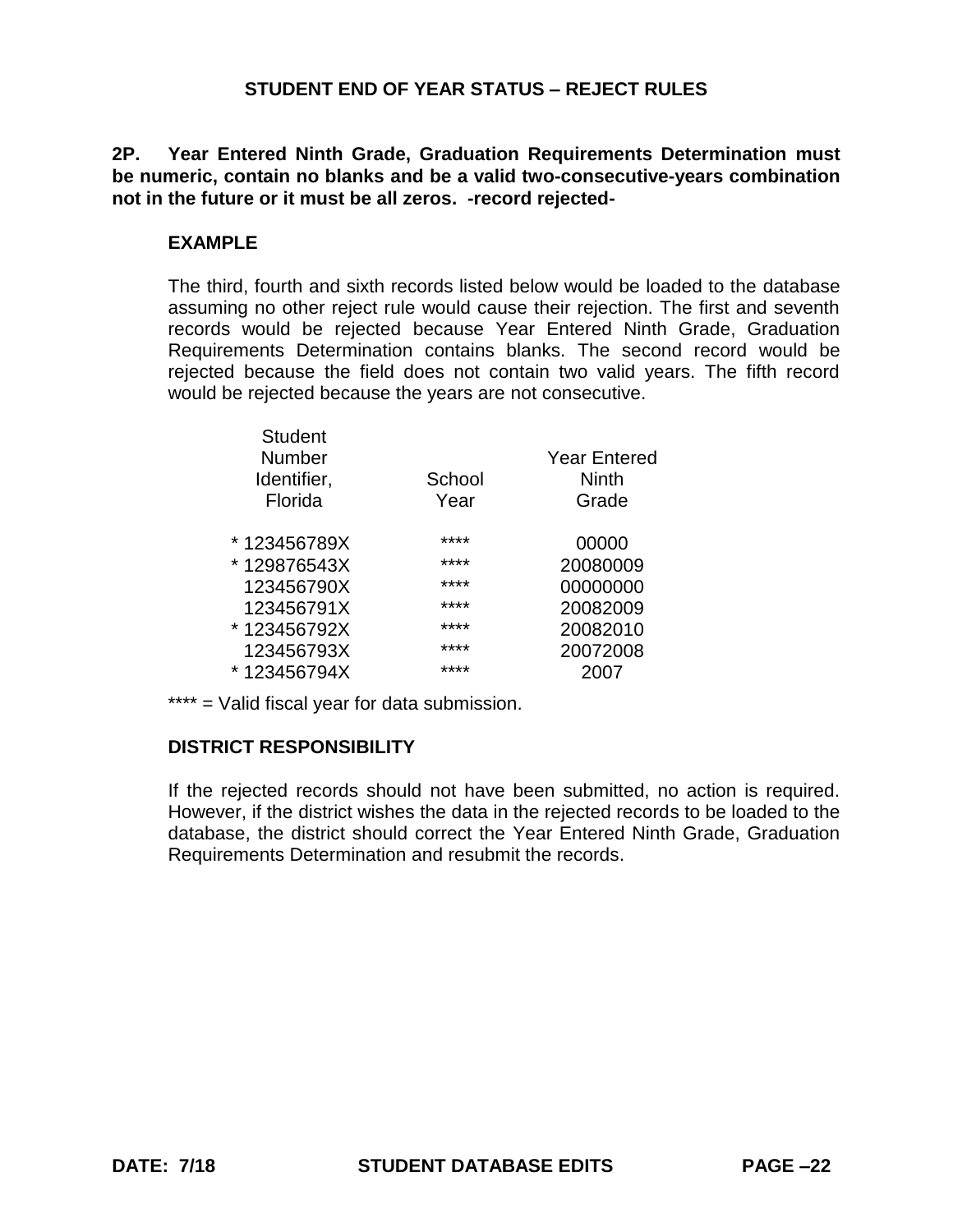### **2R. Online Course Exempt must be D, T or Z. -record rejected-**

### **EXAMPLE**

The first record listed below would be loaded to the database assuming no other reject rule would cause its rejection. The second and third records listed below would be rejected. The second record would be rejected because the Online Course Exempt code is an invalid code. The third record would be rejected because the Online Course Exempt field is blank.

| <b>Student Number</b><br>Identifier, Florida | <b>Online Course</b><br>Exempt |
|----------------------------------------------|--------------------------------|
| 301234567X                                   | Ð                              |
| 301234568X                                   | E                              |
| 301234569X                                   |                                |
|                                              |                                |

### **DISTRICT RESPONSIBILITY**

If the rejected records should not have been submitted, no action is required. However, if the district wishes the data in the rejected records to be loaded to the database, the district must correct the Online Course Exempt codes and resubmit the records.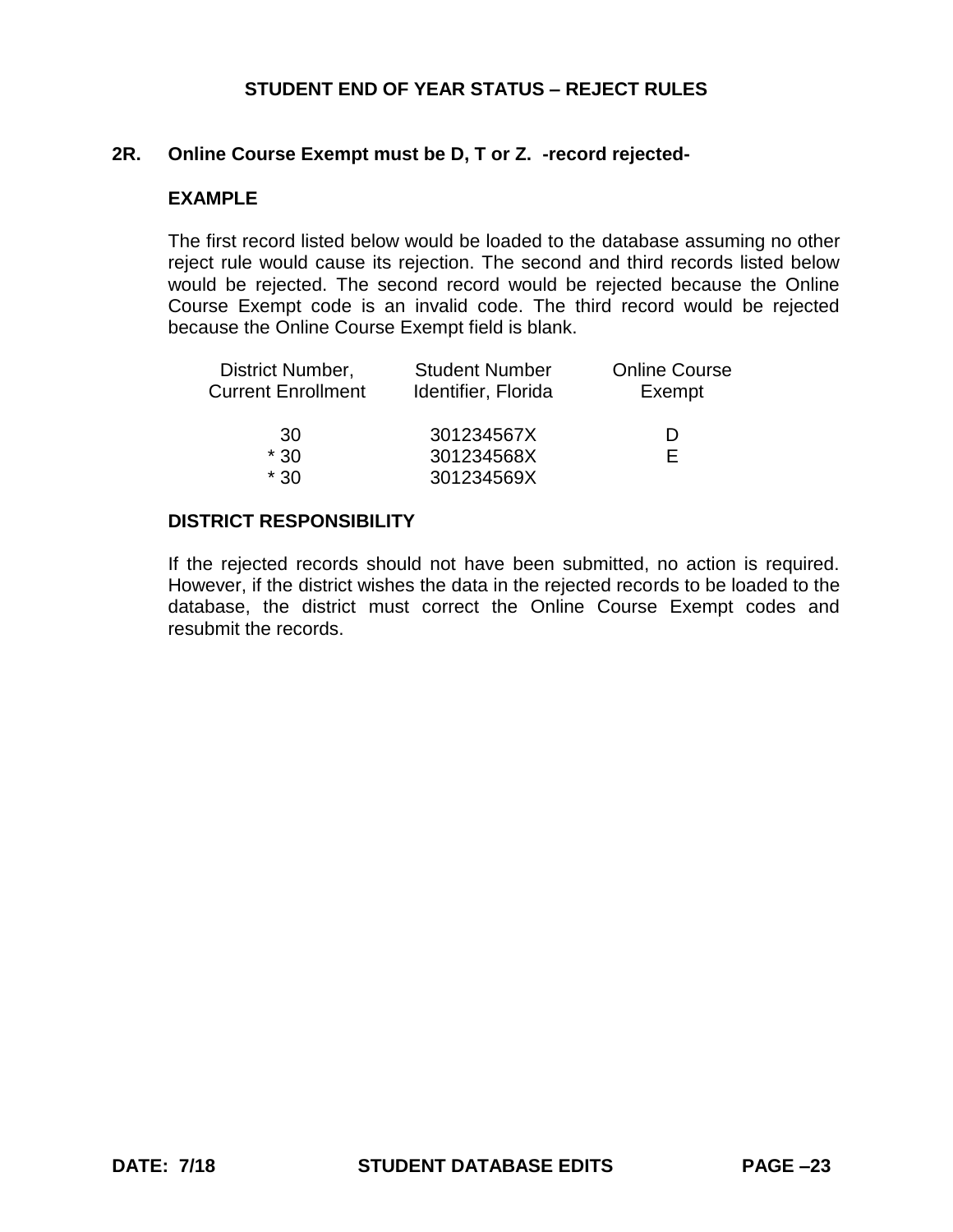**32. If Diploma Type is W06, W07, W27, WD1, WFT, WFW, WGA, WGD, WPR, WRW, WXL, WXT or WXW, Grade Level must be one of the grades 9-12. If Diploma Type is W10, Grade Level must be one of the grades 10-12. -record rejected-**

#### **EXAMPLE**

The first record listed below would be loaded to the database assuming no other reject rule would cause its rejection. The second record would be rejected because Grade Level is not one of the grades 9-12 and Diploma Type is W06.

| <b>Student Number</b> | Grade           | Diploma     |
|-----------------------|-----------------|-------------|
| Identifier, Florida   | Level           | <b>Type</b> |
| 012345678X            | 12 <sub>2</sub> | W06         |
| * 012345679X          | 08              | W06         |

#### **DISTRICT RESPONSIBILITY**

If the rejected record should not have been submitted, no action is required. However, if the district wishes the data in the rejected record to be loaded to the database, the district must correct the Diploma Type or the Grade Level so that they are in the proper relationship and resubmit the record.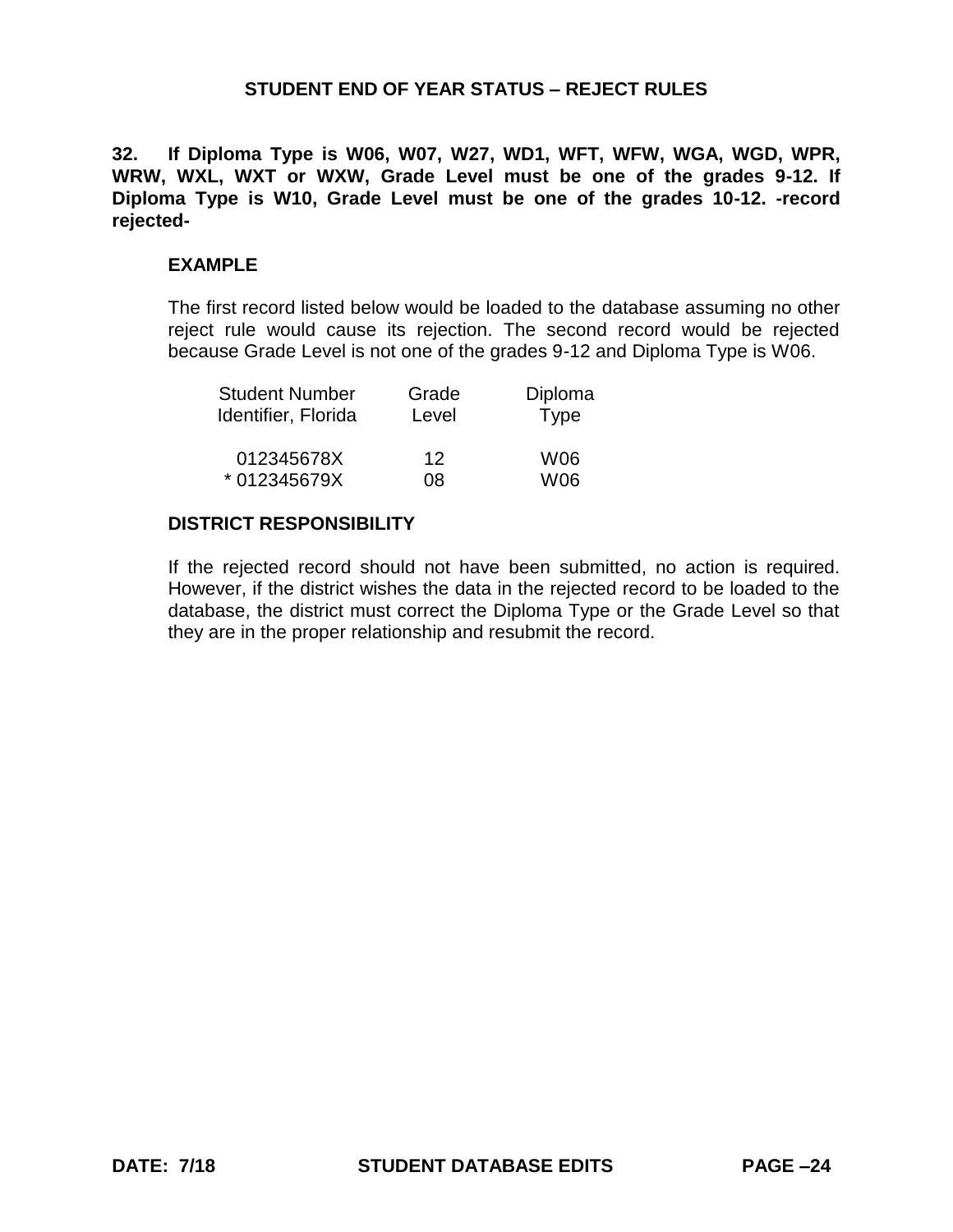# **33. If Certificate of Completion, Type is W08, W8A, W09, or W8B, Grade Level must be one of the grades 9-12. -record rejected-**

### **EXAMPLE**

The first record listed below would be loaded to the database assuming no other reject rule would cause its rejection. The second record would be rejected because Grade Level is not one of the grades 9-12 and Certificate of Completion, Type is W09.

| Student<br><b>Number</b><br>Identifier,<br>Florida | Grade<br>Level |     |
|----------------------------------------------------|----------------|-----|
| 012345678X                                         | 12             | W08 |
| * 012345679X                                       | 0ጸ             | W09 |

#### **DISTRICT RESPONSIBILITY**

 $\sim$   $\sim$ 

If the rejected record should not have been submitted, no action is required. However, if the district wishes the data in the rejected record to be loaded to the database, the district must correct the Certificate of Completion, Type or the Grade Level so that they are in the proper relationship and resubmit the record.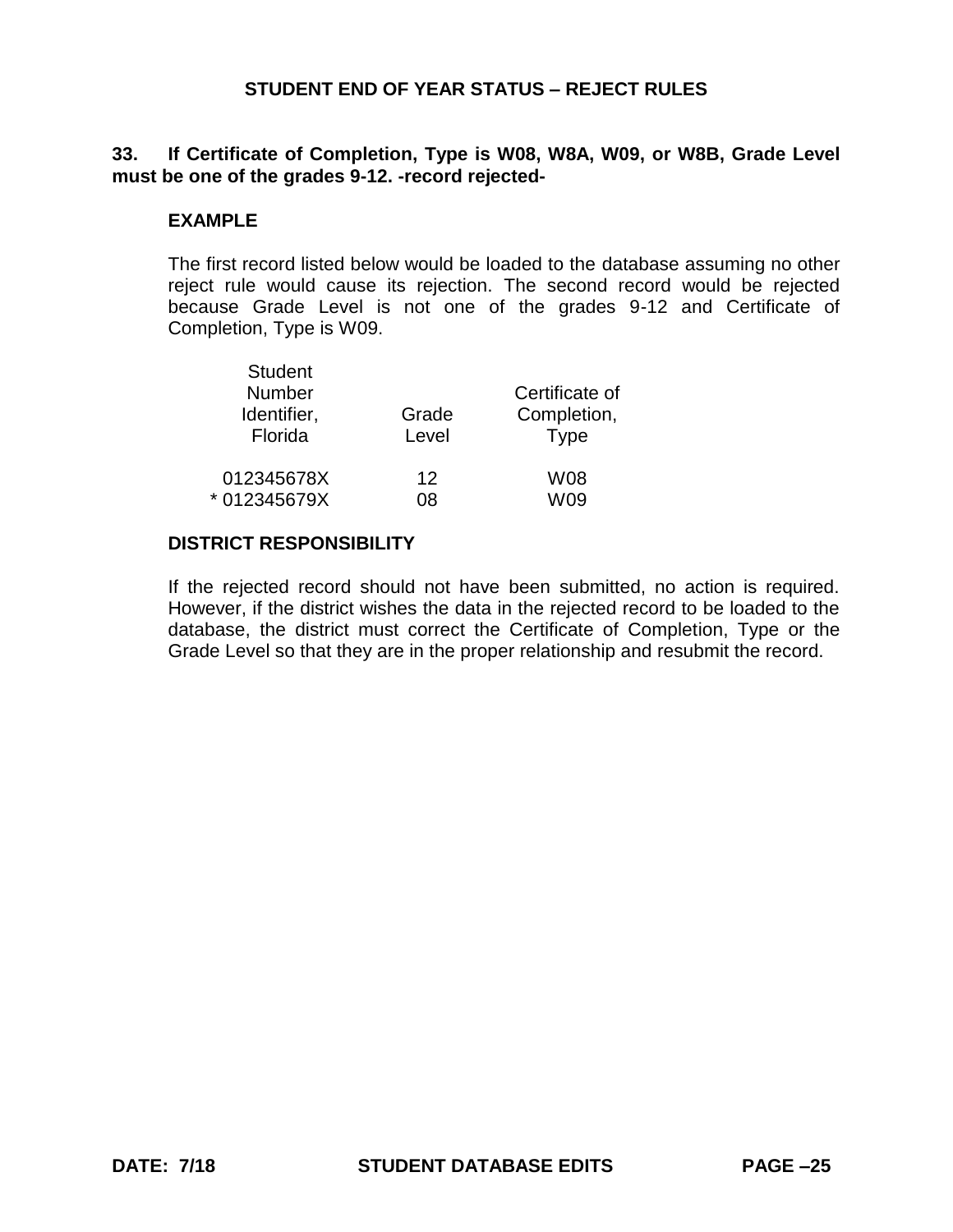**34. Of the three data elements; Diploma Type, Certificate of Completion, Type, and Withdrawal Reason; one must be other than ZZZ, and only one may be other than ZZZ. This edit does not apply to records with School Number, Current Enrollment of 0600 in District Number, Current Enrollment of 71. -record rejected-**

### **EXAMPLE**

The first record listed below would be loaded to the database assuming no other reject rule would cause its rejection. The second record would be rejected because both a Diploma Type and a Certificate of Completion, Type were reported. The third record would be rejected because not one of Diploma Type, Certificate of Completion, Type, or Withdrawal Reason was submitted as other than ZZZ.

| <b>Student</b><br><b>Number</b> |             | Certificate of |            |
|---------------------------------|-------------|----------------|------------|
| Identifier,                     | Diploma     | Completion,    | Withdrawal |
| Florida                         | <b>Type</b> | <b>Type</b>    | Reason     |
| 0123456789                      | W06         | 777            | 777        |
| * 012345679X                    | W06         | W08            | 777        |
| * 0123456781                    | 777         | 777            | 777        |

# **DISTRICT RESPONSIBILITY**

If the rejected records should not have been submitted, no action is required. However, if the district wishes the data in the rejected records to be loaded to the database, the district must correct the Diploma Type, Certificate of Completion, Type, or Withdrawal Reason and resubmit the records.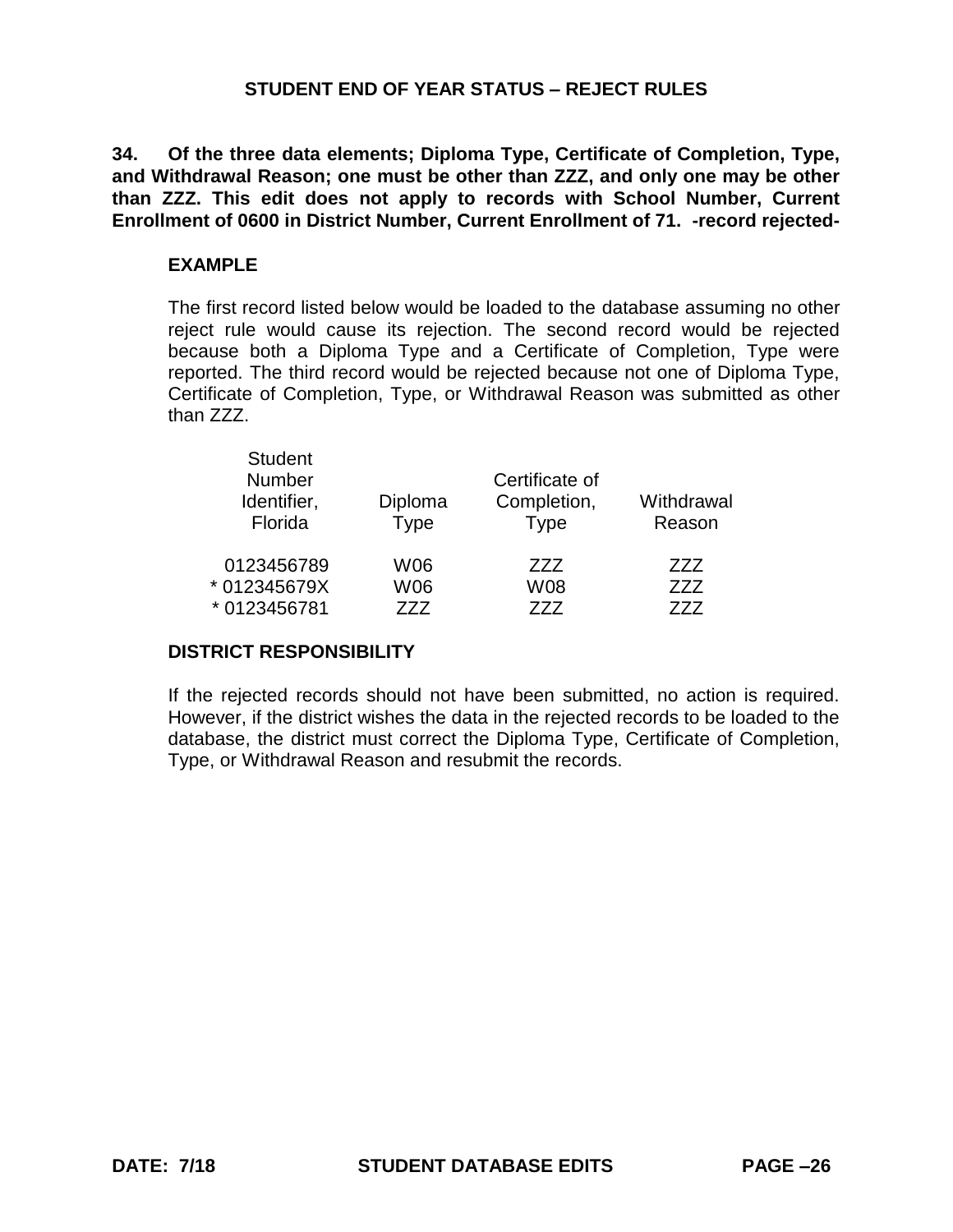# **37. Single Parent and Single Pregnant Woman code must be S, W, B or Z. -record rejected-**

# **EXAMPLE**

The third record listed below would be loaded to the database assuming no other reject rule would cause its rejection. The first and second records would be rejected because the Vocational, Single Parent and Single Pregnant Woman codes are invalid or blank.

| <b>Student</b> | Vocational,           |
|----------------|-----------------------|
| Number         | <b>Single Parent</b>  |
| Identifier,    | and Single            |
| Florida        | <b>Pregnant Woman</b> |
| * 012345677X   | Y                     |
| * 012345678X   |                       |
| 012345679X     |                       |

# **DISTRICT RESPONSIBILITY**

If the rejected records should not have been submitted, no action is required. However, if the district wishes the data in the rejected records to be loaded to the database, the district must correct the Vocational, Single Parent and Single Pregnant Woman codes and resubmit the records.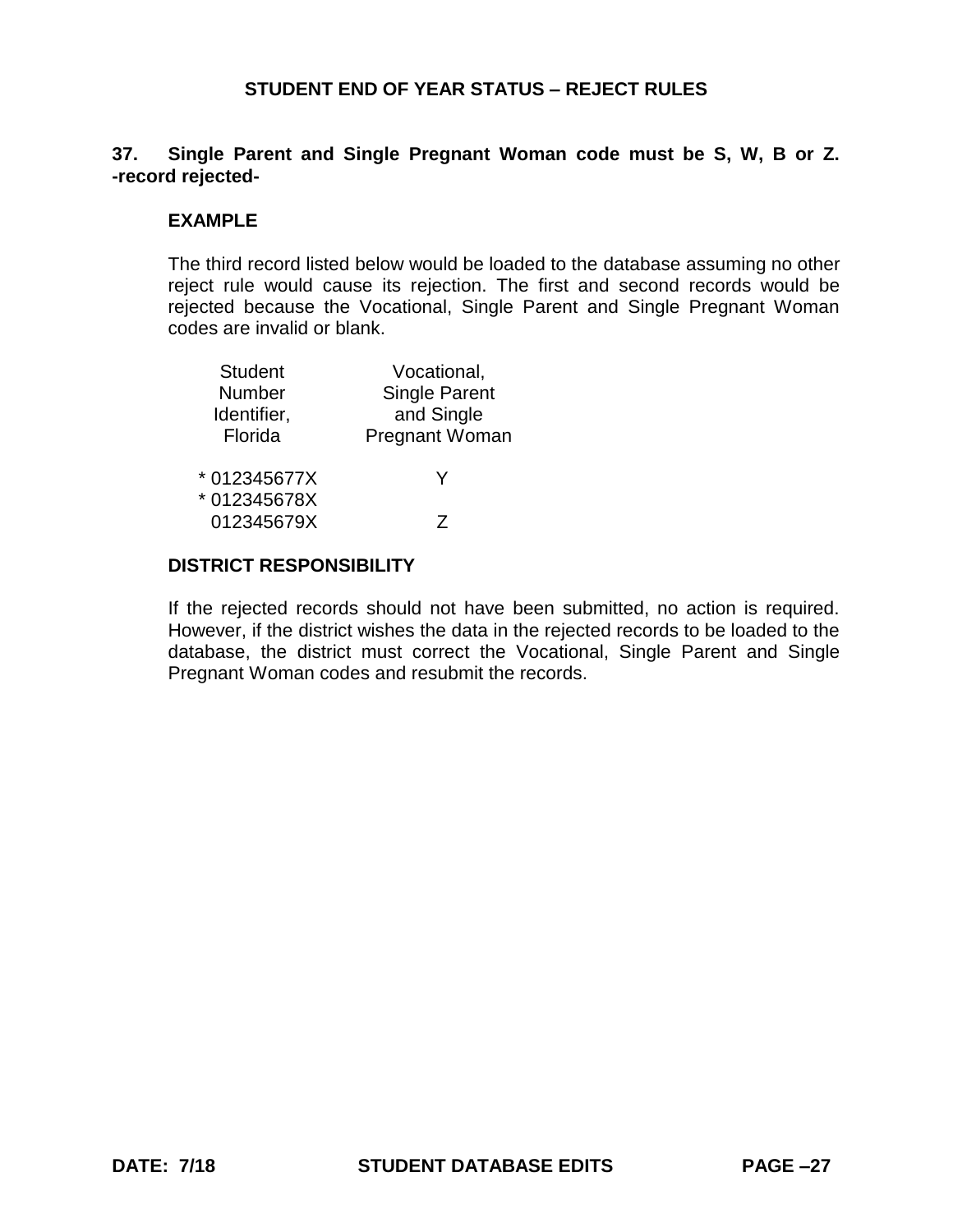## **3C. If Diploma Type is W43, W45, W52, W54, W55, W58 or W59, Grade Level must be 30 or 31. –record rejected-**

## **EXAMPLE**

The first record listed below would be loaded to the database assuming no other reject rule would cause its rejection. The second record would be rejected because Grade Level is not 30 or 31 and Diploma Type is W43.

| <b>Student Number</b> | Grade | Diploma     |
|-----------------------|-------|-------------|
| Identifier, Florida   | Level | <b>Type</b> |
|                       |       |             |
| 012345678X            | 31    | W45         |
| * 012345679X          | 11    | W43         |

### **DISTRICT RESPONSIBILITY**

If the rejected record should not have been submitted, no action is required. However, if the district wishes the data in the rejected record to be loaded to the database, the district must correct the Diploma Type or the Grade Level so that they are in the proper relationship and resubmit the record.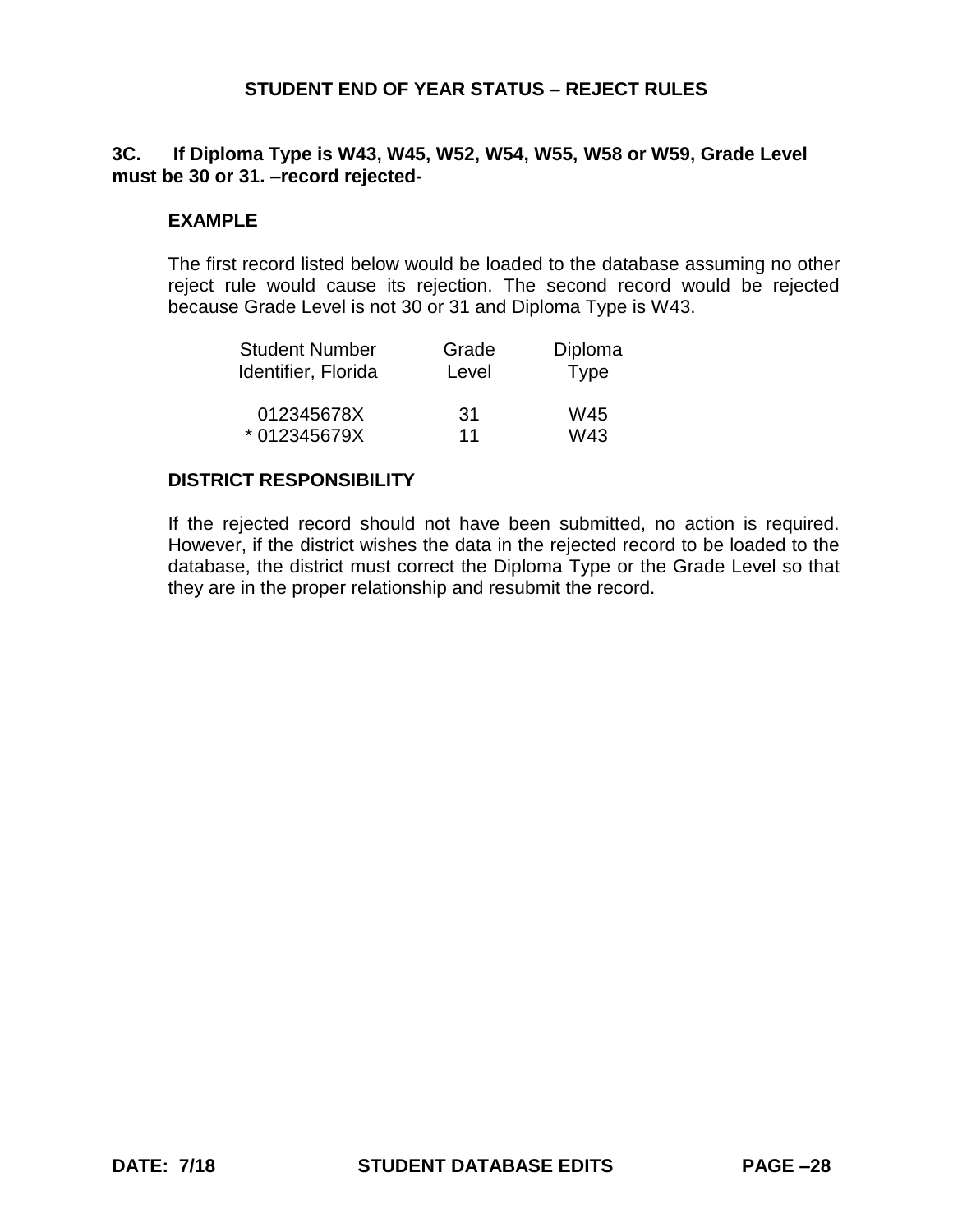**3D. The Dropout Prevention Performance-Based Exit Option Test Results code must be P, F, or Z. If the Performance-Based Exit Option Test Results code is P, then Diploma Type must either be W10, WGD or WGA. If the Diploma Type code is W10, WGD or WGA then the Dropout Prevention Performance-Based Exit Option Test Results code must be P. -record rejected-**

### **EXAMPLE**

The first record listed below would be loaded to the database assuming no other reject rule would cause its rejection. The second and third records would be rejected because the valid relationship between the Dropout Prevention Performance-Based Exit Option Test Results and Diploma Type does not exist.

|                       | <b>Dropout Prevention</b><br>Performance - Based |             |
|-----------------------|--------------------------------------------------|-------------|
| <b>Student Number</b> | <b>Exit Option Test</b>                          | Diploma     |
| Identifier, Florida   | <b>Results</b>                                   | <b>Type</b> |
| 123456789X            | Р                                                | W10         |
| *123456790X           | F                                                | <b>WGD</b>  |
| *123456791X           | P                                                | W06         |

# **DISTRICT RESPONSIBILITY**

If the rejected records should not have been submitted, no action is required. However, if the district wishes the data in the rejected records to be loaded to the database, the district must correct either the Dropout Prevention Performance-Based Exit Option Test Results code or the Diploma Type and resubmit the records.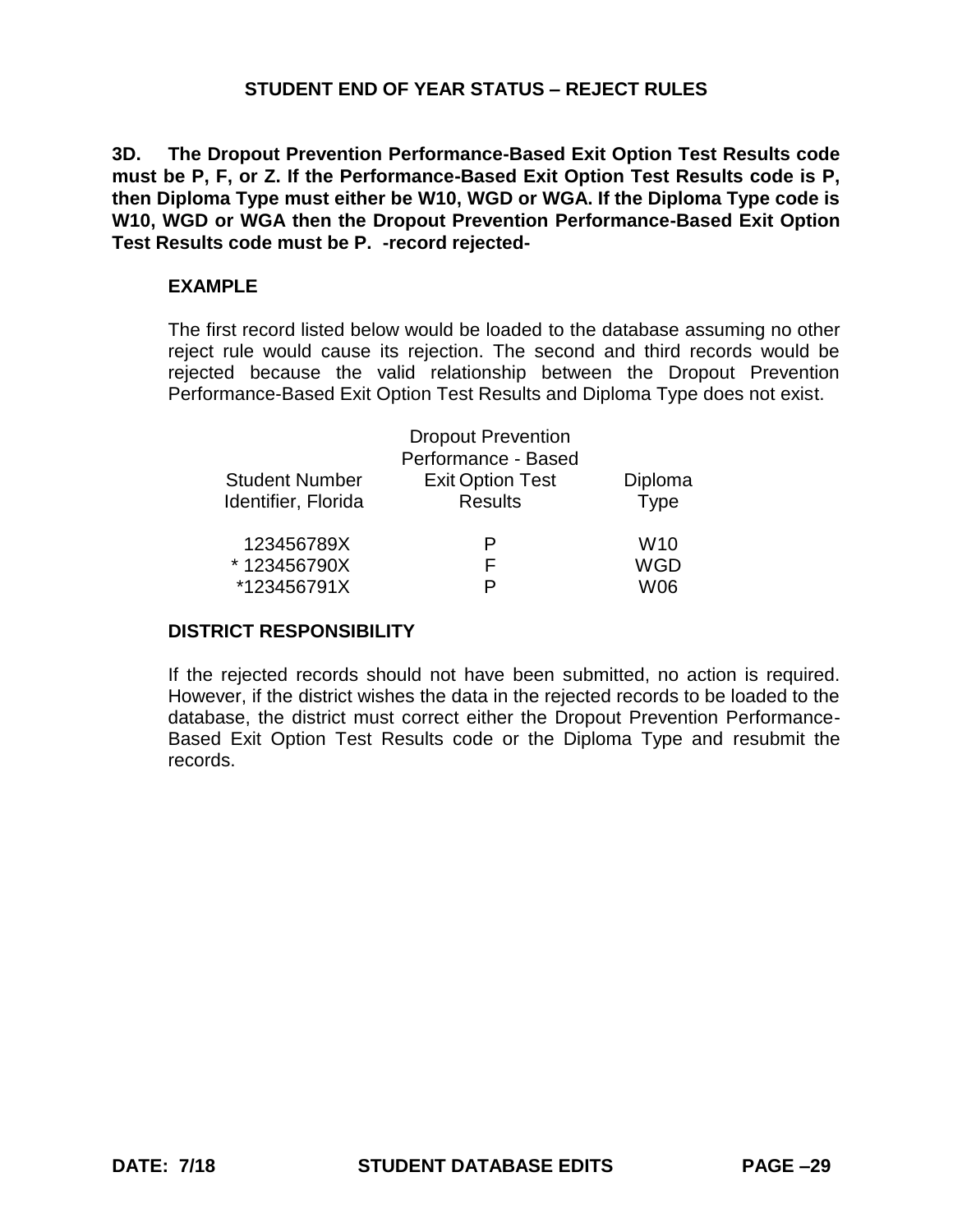### **3F. If Withdrawal Reason is WPO, Grade Level must be 12. -record rejected-**

### **EXAMPLE**

The second record listed below would be loaded to the database assuming no other reject rule would cause its rejection. The first record would be rejected because the correct relationship does not exist between Withdrawal Reason and Grade Level.

| <b>Student</b><br>Number<br>Identifier,<br>Florida | Survey<br>Period<br>Code | Withdrawal<br>Reason | Grade<br>Level  |
|----------------------------------------------------|--------------------------|----------------------|-----------------|
| * 019876545X                                       | 5                        | <b>WPO</b>           | 11              |
| 429876546X                                         | 5                        | <b>WPO</b>           | 12 <sup>°</sup> |

### **DISTRICT RESPONSIBILITY**

If the rejected record should not have been submitted, no action is required. However, if the district wishes the data in the rejected record to be loaded to the database, the district must correct the record so that the appropriate relationship exists between Withdrawal Reason and Grade Level and resubmit the record.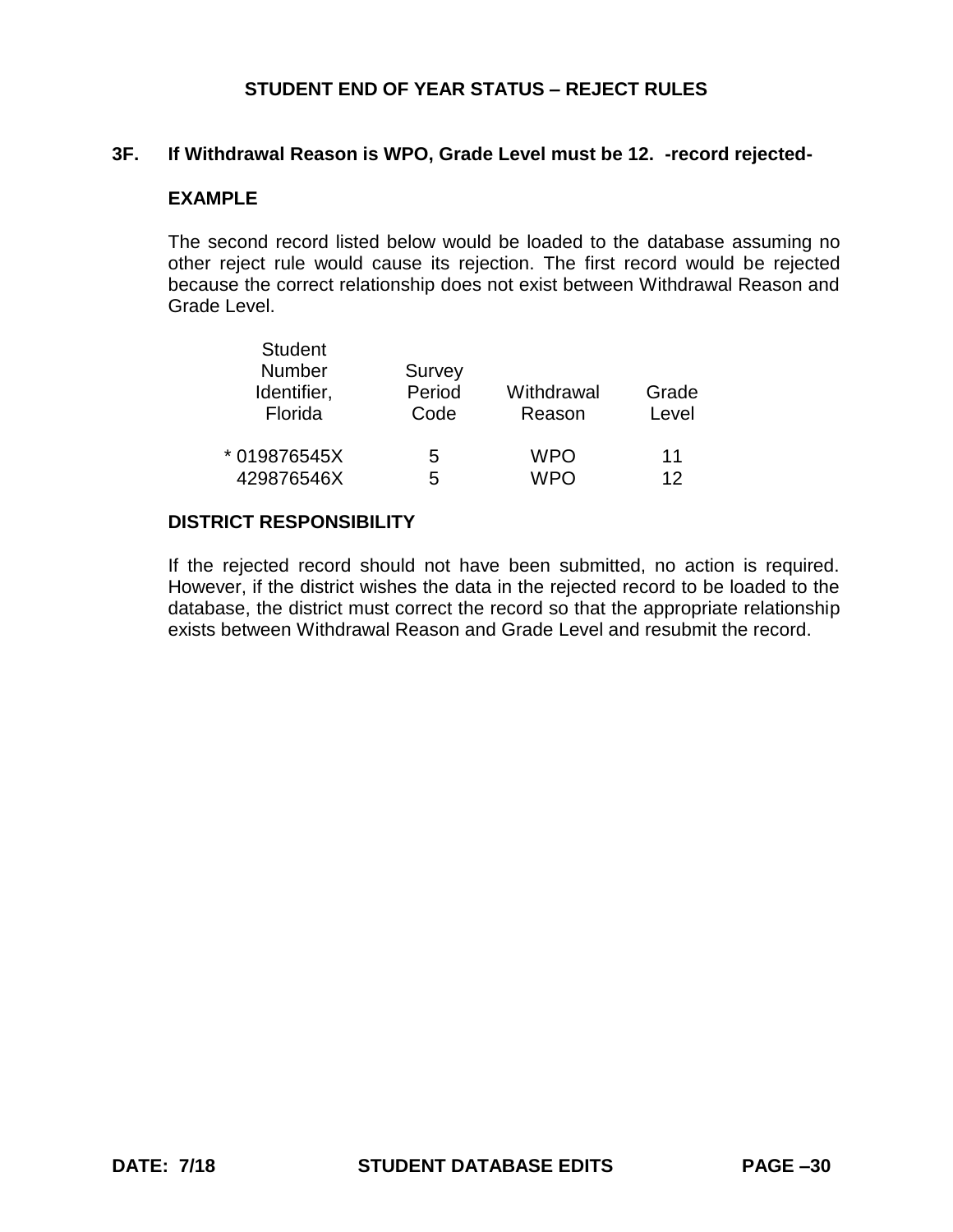# **3I. Grade Promotion Status: Good Cause Exemption must be 0 (zero), 1, 2, 3, 4, 5 or 7. –record rejected-**

## **EXAMPLE**

The first record listed below would be loaded to the database assuming no other reject rule would cause its rejection. The second record would be rejected because Grade Promotion Status: Good Cause Exemption is invalid.

| <b>District</b><br>Number,<br>Current<br>Enrollment | <b>Student</b><br><b>Number</b><br>Identifier,<br>Florida | Grade<br>Level | Grade<br>Promotion<br><b>Status</b> | <b>Grade Promotion</b><br><b>Status: Good</b><br><b>Cause Exemption</b> |
|-----------------------------------------------------|-----------------------------------------------------------|----------------|-------------------------------------|-------------------------------------------------------------------------|
| 30                                                  | 301234567X                                                | 3              | А                                   | 2                                                                       |
| $*30$                                               | 301234568X                                                | 3              | А                                   | 8                                                                       |

### **DISTRICT RESPONSIBILITY**

If the rejected record should not have been submitted, no action is required. However, if the district wishes the data in the rejected record to be loaded to the database, the district must correct Grade Promotion Status: Good Cause Exemption and resubmit the record.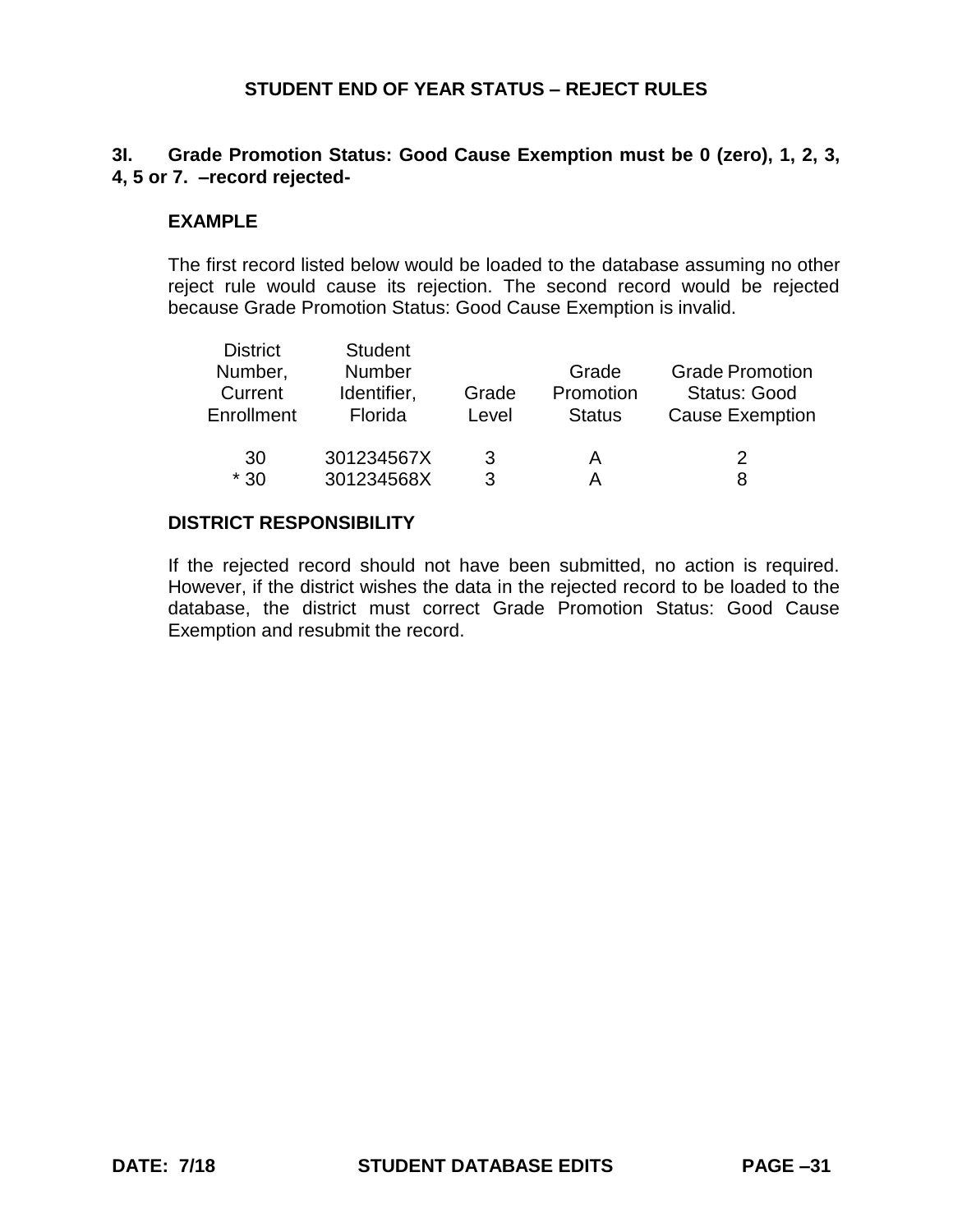**3J. If Grade Promotion Status equals A and Grade Level equals 3, Grade Promotion Status: Good Cause Exemption must not be 0 (zero); If Grade Promotion Status: Good Cause Exemption is greater than 0, then Grade Level must equal 3 and Grade Promotion Status must equal A. –record rejected-**

### **EXAMPLE**

The first and fourth records listed below would be loaded to the database assuming no other reject rule would cause their rejection. The second and third records would be rejected because the correct relationship between Grade Promotion Status, Grade Level and Grade Promotion Status: Good Cause Exemption does not exist.

| <b>District</b><br>Number,<br>Current<br>Enrollment | <b>Student</b><br><b>Number</b><br>Identifier,<br>Florida | Grade<br>Level | Grade<br>Promotion<br><b>Status</b> | <b>Grade Promotion</b><br><b>Status: Good</b><br><b>Cause Exemption</b> |
|-----------------------------------------------------|-----------------------------------------------------------|----------------|-------------------------------------|-------------------------------------------------------------------------|
| 30                                                  | 301234567X                                                | 3              | A                                   | 2                                                                       |
| $*30$                                               | 301234568X                                                | 3              | А                                   |                                                                         |
| $*30$                                               | 301234560X                                                | 3              | R                                   | 4                                                                       |
| 30                                                  | 301234561X                                                |                |                                     |                                                                         |
|                                                     |                                                           |                |                                     |                                                                         |

## **DISTRICT RESPONSIBILITY**

If the rejected records should not have been submitted, no action is required. However, if the district wishes the data in the rejected records to be loaded to the database, the district must correct the records so that the appropriate relationship exists between Grade Promotion Status, Grade Level and Grade Promotion Status: Good Cause Exemption and resubmit the records.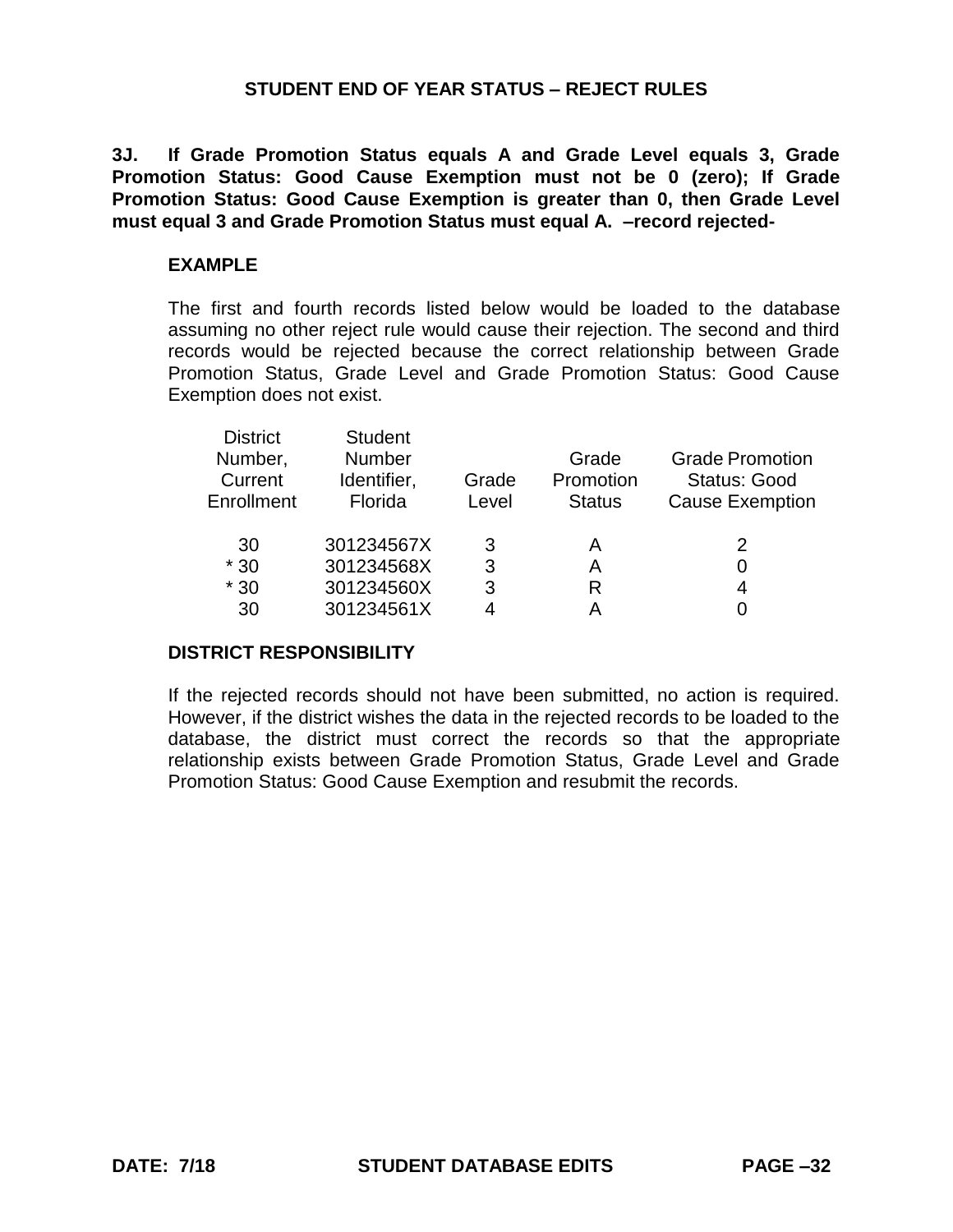**3K. If Grade Level equals 12 and Grade Promotion Status equals P, either Diploma, Type or Certificate of Completion, Type must not equal ZZZ or Withdrawal Reason must equal WPO. –record rejected-**

## **EXAMPLE**

The first two records listed below would be loaded to the database assuming no other reject rule would cause their rejection. The third record would be loaded to the database because the Withdrawal Reason is equal to WPO assuming no other reject rule would cause its rejection. The fourth record would be rejected because Diploma Type and Certificate of Completion, Type equal ZZZ.

| <b>Student</b><br><b>Number</b> | Grade         |            | Certificate<br>οf |            |       |
|---------------------------------|---------------|------------|-------------------|------------|-------|
| Identifier,                     | Promotion     | Diploma    | Completion        | Withdrawal | Grade |
| Florida                         | <b>Status</b> | Type       | <b>Type</b>       | Reason     | Level |
| 371234567X                      | P             | <b>W06</b> | ZZZ               | 777        | 12    |
| 372234567X                      | R             | ZZZ        | ZZZ               | ZZZ        | 12    |
| 372234567X                      | P             | ZZZ        | ZZZ               | <b>WPO</b> | 12    |
| *373234567X                     | P             | 777        | 777               | W01        | 12    |

# **DISTRICT RESPONSIBILITY**

If the rejected record should not have been submitted, no action is required. However, if the district wishes the data in the rejected record to be loaded to the database, the district must correct the Diploma Type, Certificate of Completion, Type and/or Withdrawal Reason so that they correctly correspond to the Grade Level and Promotion Status code and resubmit the record.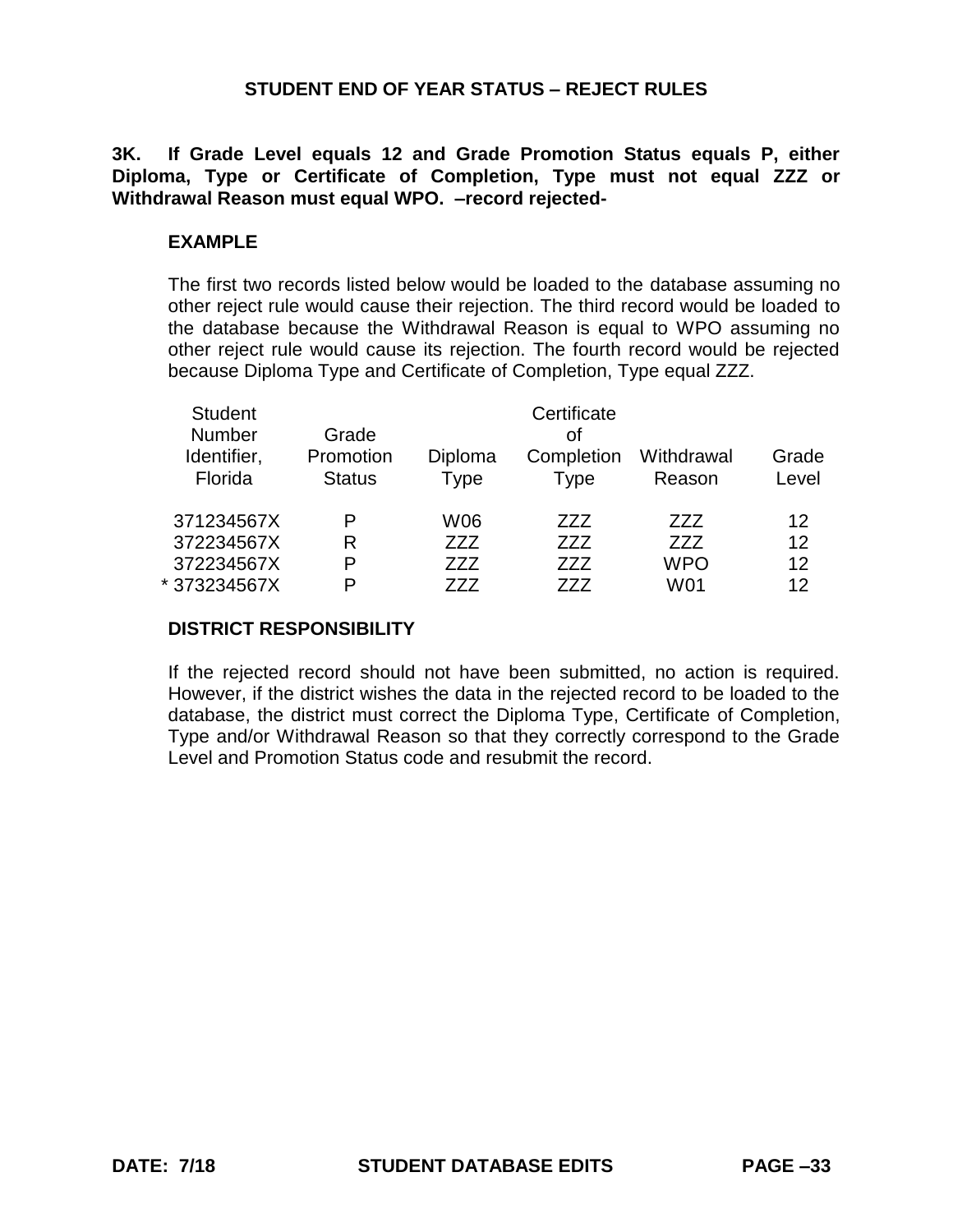# **3L. If Grade Level equals PK-12 and Grade Promotion Status = R, N or Z, then Diploma Type and Certificate Type must equal ZZZ. –record rejected-**

### **EXAMPLE**

The first record listed below would be loaded to the database assuming no other reject rule would cause it rejection. The second and third records would be rejected because Diploma Type and Certificate Type do not correctly correspond to the Grade Promotion Status code.

| <b>District</b><br>Number,<br>Current<br>Enrollment | <b>Student</b><br><b>Number</b><br>Identifier,<br>Florida | Survey<br>Period<br>Code | Grade<br>Promotion<br><b>Status</b> | Diploma<br>Type          | Certificate<br>Type |
|-----------------------------------------------------|-----------------------------------------------------------|--------------------------|-------------------------------------|--------------------------|---------------------|
| 37<br>$*37$<br>$*37$                                | 371234567X<br>372234567X<br>373234567X                    | 5<br>5<br>5              | N<br>R                              | 777<br><b>W07</b><br>777 | 777<br>ZZZ<br>W09   |

#### **DISTRICT RESPONSIBILITY**

If the rejected records should not have been submitted, no action is required. However, if the district wishes the data in the rejected records to be loaded to the database, the district must correct either the Grade Promotion Status code, Diploma Type or Certificate Type and resubmit the records.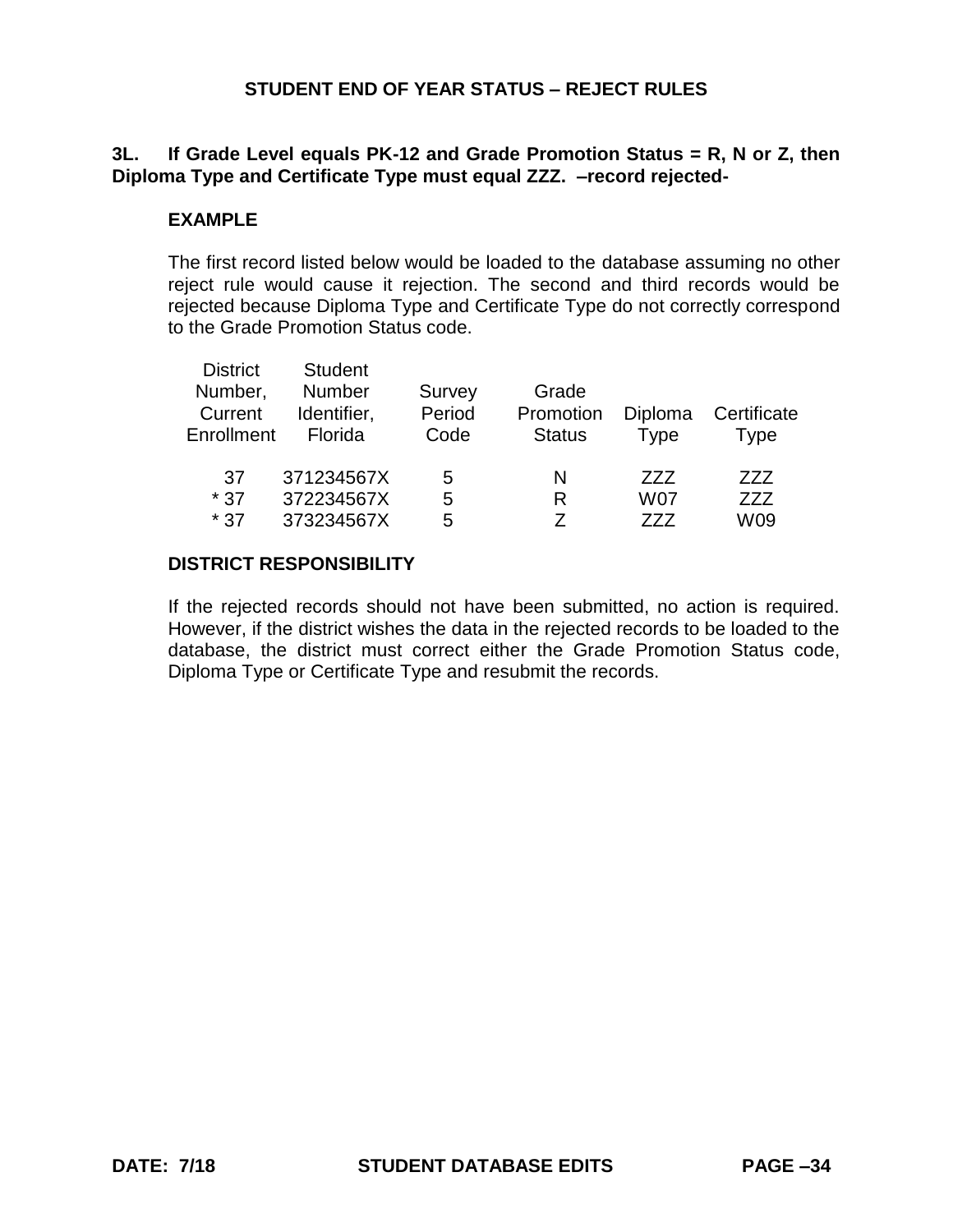**3P. If Grade Level = 3 and if the student exists on the table of students who scored at Level 1 in Reading on the 3rd Grade English Language Arts Florida Standards Assessment (ELA FSA) (matched on District Number, Current Enrollment and Florida Education Identifier), then Grade Promotion Status must = A, N or R. – reject rules –**

### **EXAMPLE**

The first two records listed below would be loaded to the database assuming no other reject rule would cause their rejection. The third record would be rejected because the student appears on the table of students who scored at Level 1 in Reading on the ELA SSA and the Grade Promotion Status is = P.

#### *Student End of Year Status records*

| <b>District</b> |                   |        |               |
|-----------------|-------------------|--------|---------------|
| Number,         | Florida           | Survey | Grade         |
| Current         | Education         | Period | Promotion     |
| Enrollment      | <b>Identifier</b> | Code   | <b>Status</b> |
|                 |                   |        |               |
| 36              | FL123456780000    | 5      | A             |
| 36              | FL423456780000    | 5      | R             |
| $*36$           | FL223456780000    | 5      | D             |

# **DISTRICT RESPONSIBILITY**

The district must correct the Grade Promotion Status code on the Student End of Year Status record that is in error and resubmit the record.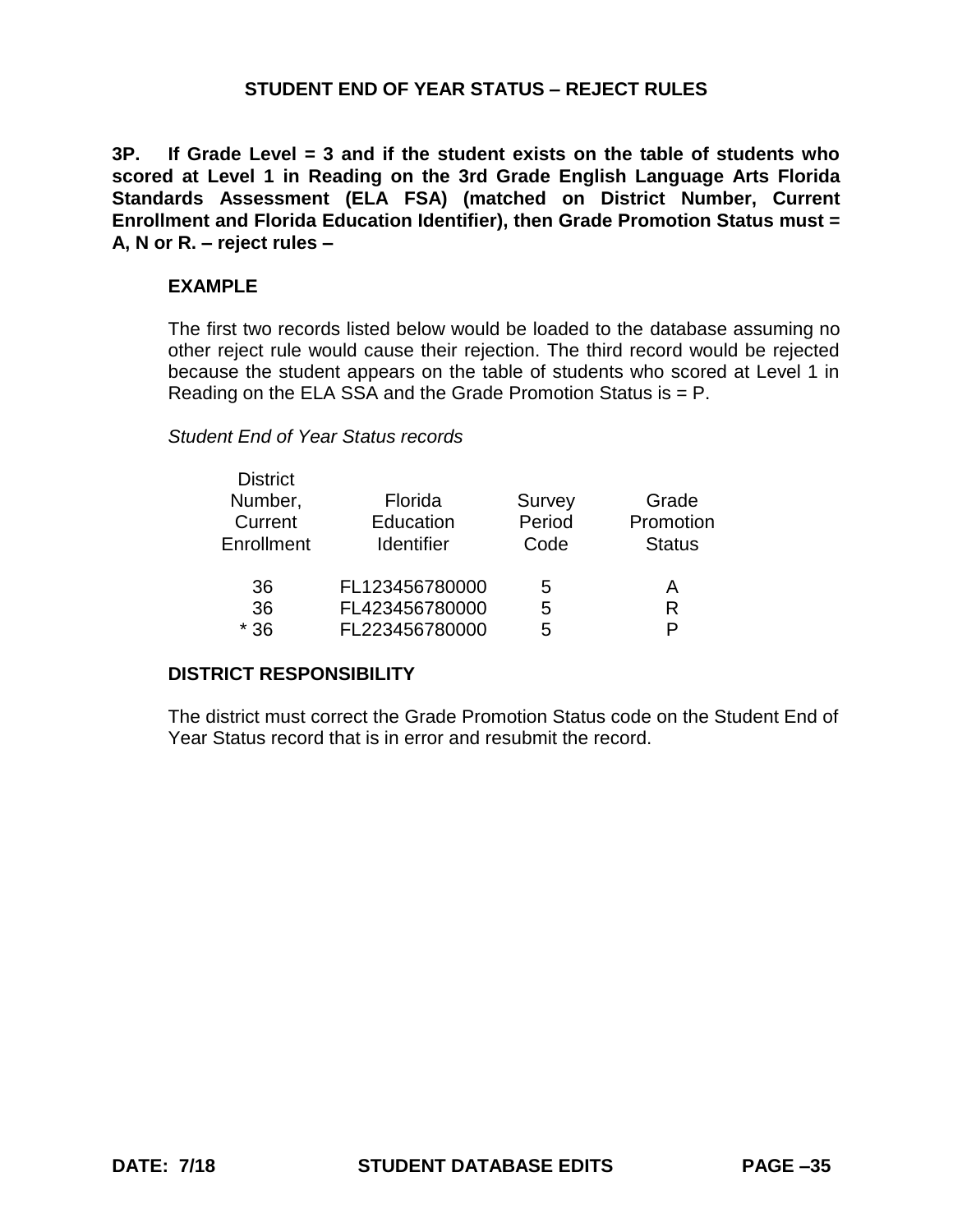## **3Q. If Grade Level equals 30 or 31, then Grade Promotion Status must equal Z. –record rejected-**

### **EXAMPLE**

The first two records listed below would be loaded to the database assuming no other reject rule would cause their rejection. The third record would be rejected because Grade Promotion Status does not equal Z.

| <b>District</b> | <b>Student</b> |        |               |           |
|-----------------|----------------|--------|---------------|-----------|
| Number,         | <b>Number</b>  | Survey | Grade         |           |
| Current         | Identifier,    | Period | Promotion     | Grade     |
| Enrollment      | Florida        | Code   | <b>Status</b> | Level     |
|                 |                |        |               |           |
| 37              | 371234567X     | 5      | Z             | 30        |
| 37              | 372234567X     | 5      | 7             | <b>PK</b> |
| $*37$           | 373234567X     | 5      | P             | 31        |

### **DISTRICT RESPONSIBILITY**

If the rejected record should not have been submitted, no action is required. However, if the district wishes the data in the rejected record to be loaded to the database, the district must correct either the Grade Promotion Status code or Grade Level and resubmit the record.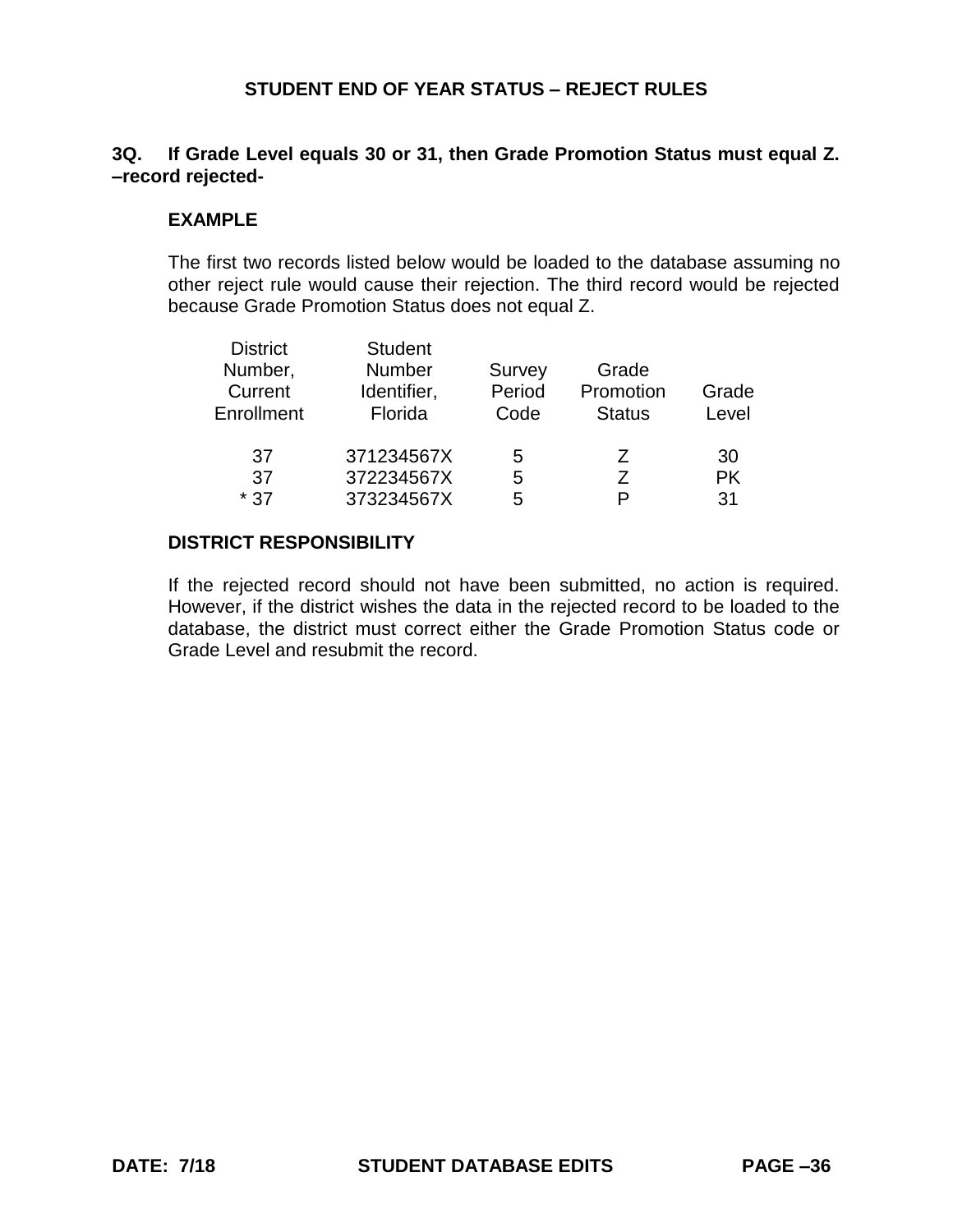**3R. There must be a valid association between the Grade Promotion Status listed below and the student's Grade Level.**

| <b>Grade Promotion Status</b> | <b>Grade Levels</b> |
|-------------------------------|---------------------|
|                               |                     |
|                               |                     |
|                               |                     |
|                               |                     |
|                               |                     |
|                               |                     |

 **-record rejected-**

#### **EXAMPLE**

The records below without an asterisk would be loaded to the database assuming no other reject rule would cause their rejection. The records below which are marked with an asterisk would be rejected because of the invalid association between the Grade Promotion Status of the student and Grade Level.

| <b>Student</b><br><b>Number</b><br>Identifier,<br>Florida | District,<br>Number,<br>Current<br>Enrollment | School,<br>Number,<br>Current<br>Enrollment | Grade<br>Promotion<br><b>Status</b> | Grade<br>Level |
|-----------------------------------------------------------|-----------------------------------------------|---------------------------------------------|-------------------------------------|----------------|
| *123456789X                                               | 01                                            | 0021                                        | A                                   | 12             |
| *123456788X                                               | 01                                            | 0021                                        | D                                   | 10             |
| 123456786X                                                | 01                                            | 0021                                        | D                                   | 12             |
| 123456785X                                                | 01                                            | 0021                                        | R                                   | KG             |
| * 123456785X                                              | 01                                            | 0021                                        | R                                   | <b>PK</b>      |
| 123456784X                                                | 01                                            | 0021                                        | 7                                   | 31             |
| * 123456783X                                              | 01                                            | 0021                                        | N                                   | 30             |
| * 123456788X                                              | 01                                            | 0021                                        | N                                   | PK             |
|                                                           |                                               |                                             |                                     |                |

#### **DISTRICT RESPONSIBILITY**

If the rejected records should not have been submitted, no action is required. However, if the district wishes the data in the rejected records to be loaded to the database, the district must correct the Grade Promotion Status or the Grade Level so that there is a valid relationship between these two data elements and resubmit the records.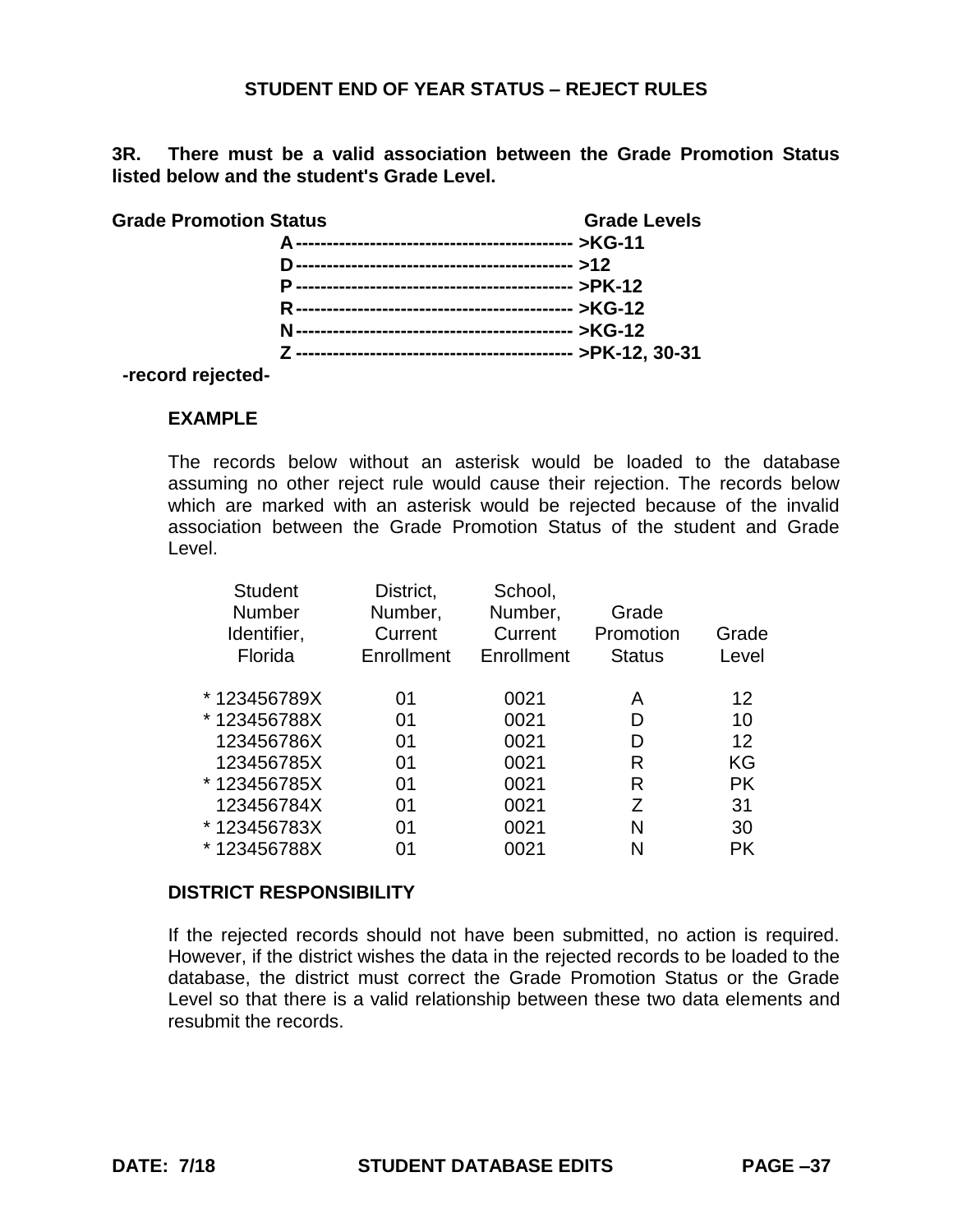**3S. For Grade Levels PK-12, if one of the elements Diploma Type or Certificate of Completion, Type is not equal to ZZZ, or if Withdrawal Reason is WPO, then Grade Promotion Status must be P. If Diploma Type equals WD1, then Grade Promotion Status must be P or D. –record rejected-**

### **EXAMPLE**

The first two records listed below would be loaded to the database assuming no other reject rule would cause their rejection. The third record would be rejected because Grade Promotion Status does not equal P.

| <b>Student</b><br><b>Number</b><br>Identifier,<br>Florida | Grade<br>Promotion<br><b>Status</b> | <b>Diploma</b><br><b>Type</b> | Certificate<br>of Completion,<br>Type | Withdrawal<br>Reason | Grade<br>Level |
|-----------------------------------------------------------|-------------------------------------|-------------------------------|---------------------------------------|----------------------|----------------|
|                                                           |                                     |                               |                                       |                      |                |
| 371234567X                                                | P                                   | W06                           | 777                                   | 777                  | 12             |
| 373234567X                                                | P                                   | 777                           | 777                                   | W01                  | 09             |
| *372234567X                                               | R                                   | 777                           | W08                                   | 777                  | 12             |

### **DISTRICT RESPONSIBILITY**

If the rejected record should not have been submitted, no action is required. However, if the district wishes the data in the rejected record to be loaded to the database, the district must correct the Grade Promotion Status so that it correctly corresponds to the Certificate of Completion, Type, and resubmit the record.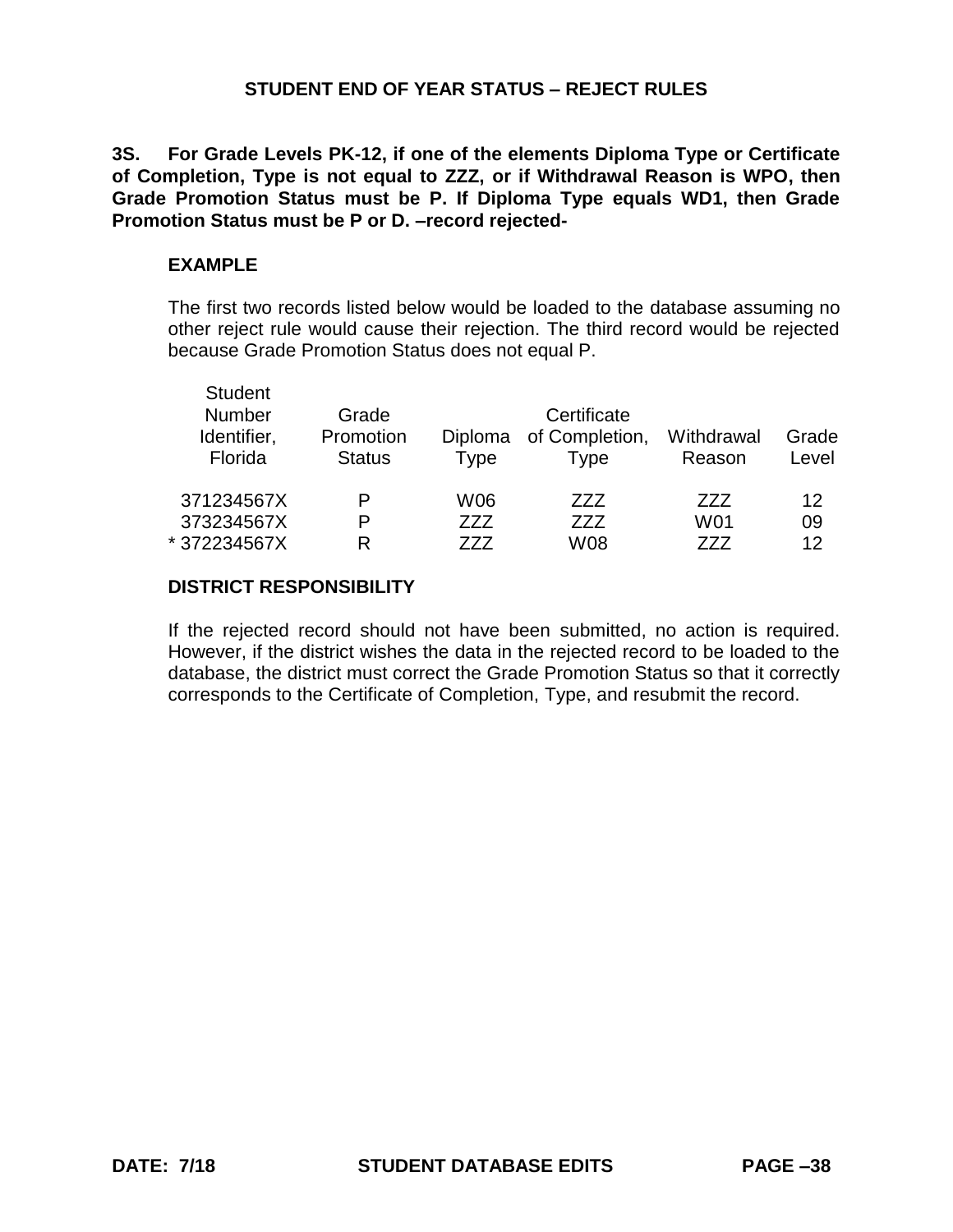## **3T. If Withdrawal Reason is W05, Grade Level must not be PK-05. -record rejected-**

## **EXAMPLE**

The second record listed below would be loaded to the database assuming no other reject rule would cause its rejection. The first record would be rejected because the correct relationship does not exist between Withdrawal Reason and Grade Level.

| <b>Student</b> |        |            |       |
|----------------|--------|------------|-------|
| Number         | Survey |            |       |
| Identifier,    | Period | Withdrawal | Grade |
| Florida        | Code   | Reason     | Level |
| * 019876545X   | 5      | W05        | 04    |
| 429876546X     | 5      | W05        | 12    |

#### **DISTRICT RESPONSIBILITY**

If the rejected record should not have been submitted, no action is required. However, if the district wishes the data in the rejected record to be loaded to the database, the district must correct the record so that the appropriate relationship exists between Withdrawal Reason and Grade Level and resubmit the record.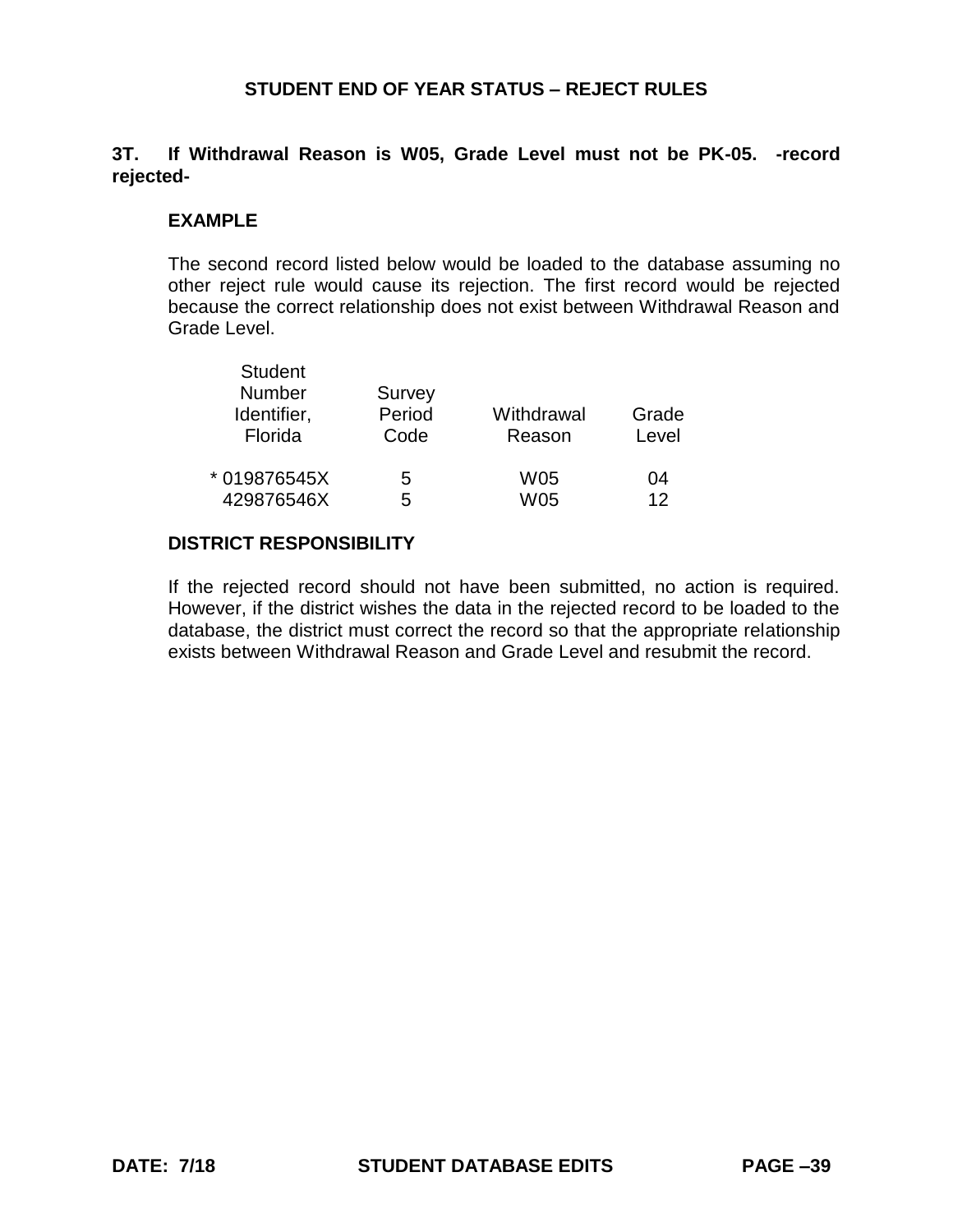## **3U. If Withdrawal Reason is W26, Grade Level must not be PK-5. -record rejected-**

### **EXAMPLE**

The second record listed below would be loaded to the database assuming no other reject rule would cause its rejection. The first record would be rejected because the correct relationship does not exist between Withdrawal Reason and Grade Level.

| <b>Student</b><br><b>Number</b><br>Identifier,<br>Florida | Survey<br>Period<br>Code | Withdrawal<br>Reason | Grade<br>Level |
|-----------------------------------------------------------|--------------------------|----------------------|----------------|
| * 019876545X                                              | 5                        | W26                  | 04             |
| 429876546X                                                | 5                        | W26                  | 12             |

#### **DISTRICT RESPONSIBILITY**

If the rejected record should not have been submitted, no action is required. However, if the district wishes the data in the rejected record to be loaded to the database, the district must correct the record so that the appropriate relationship exists between Withdrawal Reason and Grade Level and resubmit the record.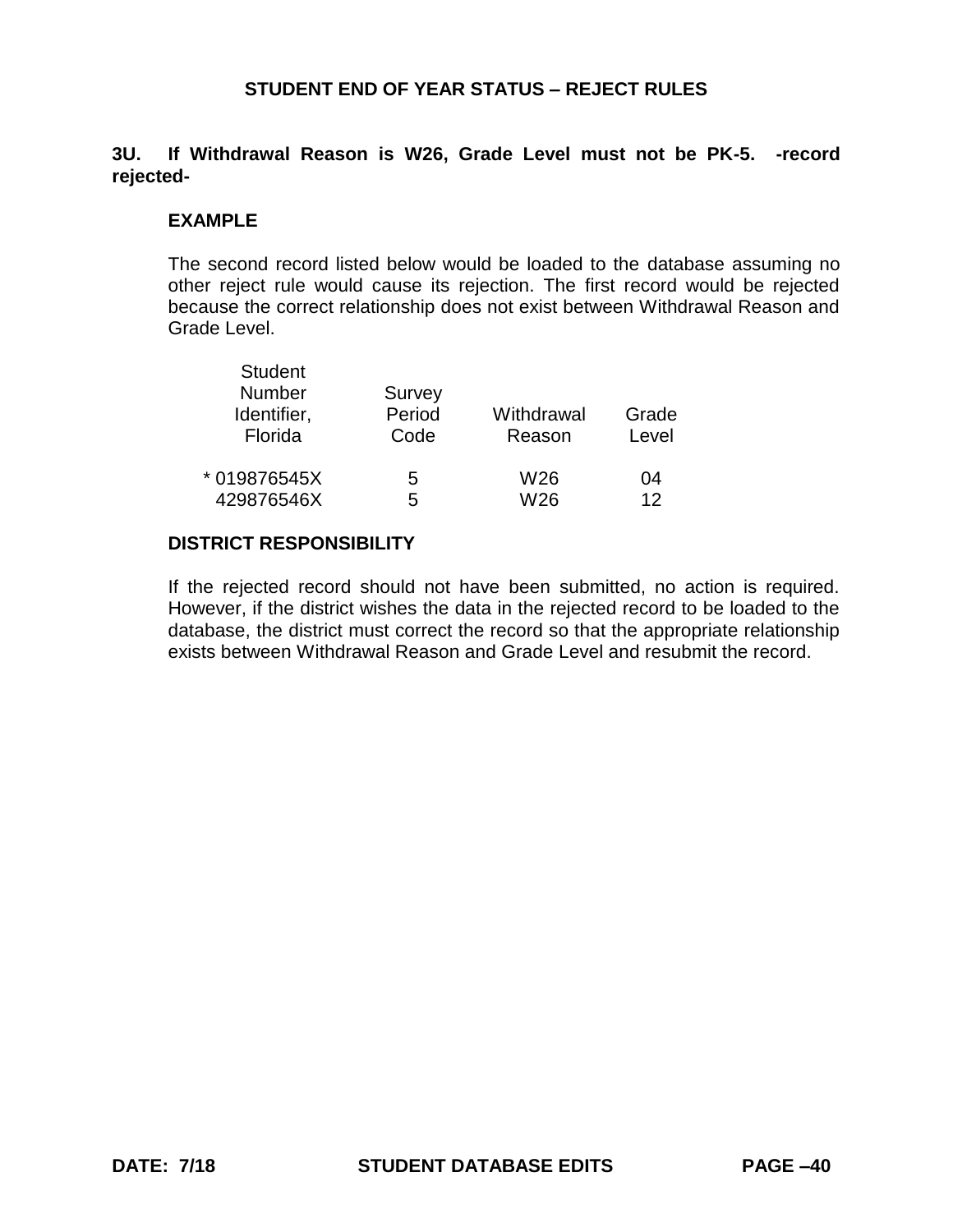### **3V. If Grade Promotion Status = D, then Grade Level must equal 12 and Withdrawal Reason must be W01, W02 or W3A or Diploma Type must equal WD1.**

### **EXAMPLE**

The first two records listed below would be loaded to the database assuming no other reject rule would cause their rejection. The third record would be rejected because Grade Level does not equal 12. The fourth record would be rejected because Withdrawal Reason does not equal W01, W02 or W3A.

| <b>Student Number</b><br>Identifier, Florida | <b>Grade Promotion</b><br><b>Status</b> | Withdrawal<br>Reason | Grade<br>Level  |
|----------------------------------------------|-----------------------------------------|----------------------|-----------------|
| 371234567X                                   |                                         | W01                  | 12              |
| 373234567X                                   |                                         | W02                  | 12 <sup>°</sup> |
| *372234567X                                  |                                         | W01                  | 9               |
| *374234567X                                  |                                         | 777                  | 12              |

#### **DISTRICT RESPONSIBILITY**

If the rejected records should not have been submitted, no action is required. However, if the district wishes the data in the rejected records to be loaded to the database, the district must correct the Grade Level or the Withdrawal Reason so that it correctly corresponds to the Grade Promotion Status, and resubmit the record.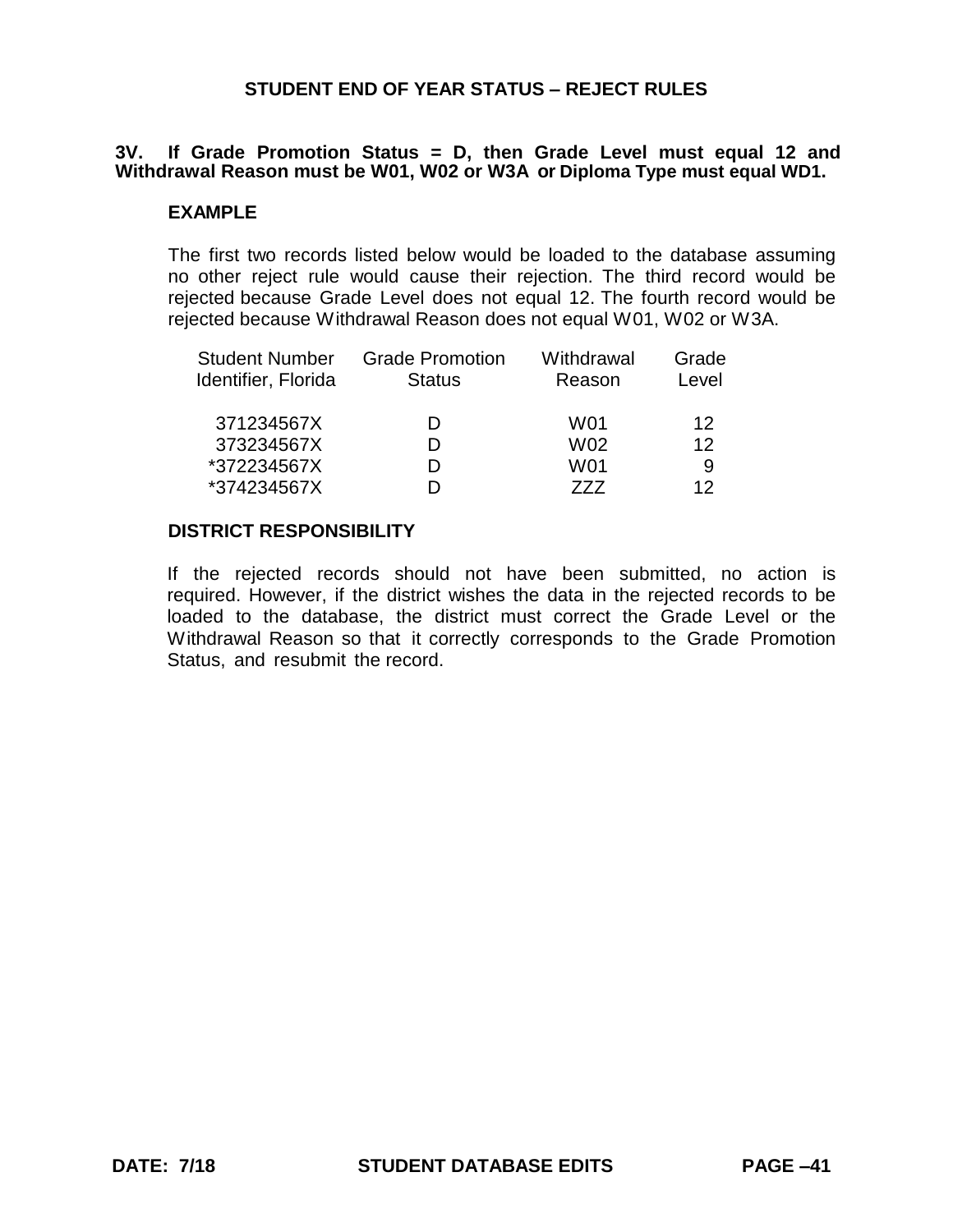## **3W. If Withdrawal Reason is W25, Grade Level must be PK or KG. -record rejected-**

### **EXAMPLE**

The second record listed below would be loaded to the database assuming no other reject rule would cause its rejection. The first record would be rejected because the correct relationship does not exist between Withdrawal Reason and Grade Level.

| <b>Student</b><br>Number<br>Identifier,<br>Florida | Survey<br>Period<br>Code | Withdrawal<br>Reason | Grade<br>Level |
|----------------------------------------------------|--------------------------|----------------------|----------------|
| * 019876545X                                       | 5                        | W25                  | 04             |
| 429876546X                                         | 5                        | W25                  | РK             |

## **DISTRICT RESPONSIBILITY**

If the rejected record should not have been submitted, no action is required. However, if the district wishes the data in the rejected record to be loaded to the database, the district must correct the record so that the appropriate relationship exists between Withdrawal Reason and Grade Level and resubmit the record.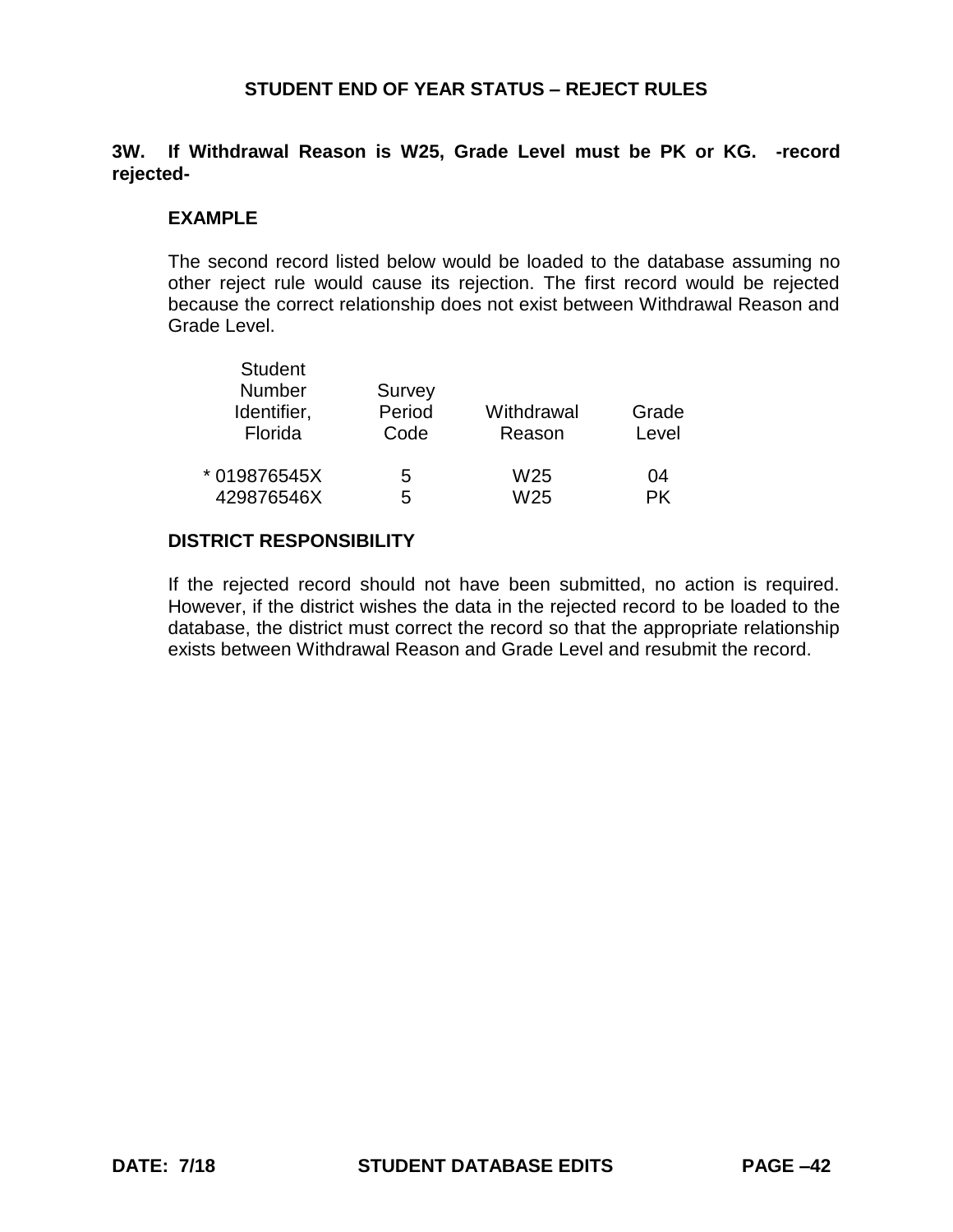### **3X. Diploma Designation must be S, M, B or Z. -record rejected-**

### **EXAMPLE**

The first two records listed below would be written to the database assuming no other reject rule would cause their rejection. The third record would be rejected since the Diploma Designation is not a valid code.

| District Number, | School Number,<br><b>Current Enrollment Current Enrollment</b> | <b>Student Number</b><br>Identifier, Florida | Diploma<br>Designation |
|------------------|----------------------------------------------------------------|----------------------------------------------|------------------------|
| 01               | 0021                                                           | 012345677X                                   | S.                     |
| 01               | 0021                                                           | 012345678X                                   | M                      |
| * 00             | 0021                                                           | 012345679X                                   |                        |

#### **DISTRICT RESPONSIBILITY**

If the rejected record should not have been submitted, no action is required. However, if the district wishes the data in the rejected record to be loaded to the database, the district must correct the Diploma Designation and resubmit the record.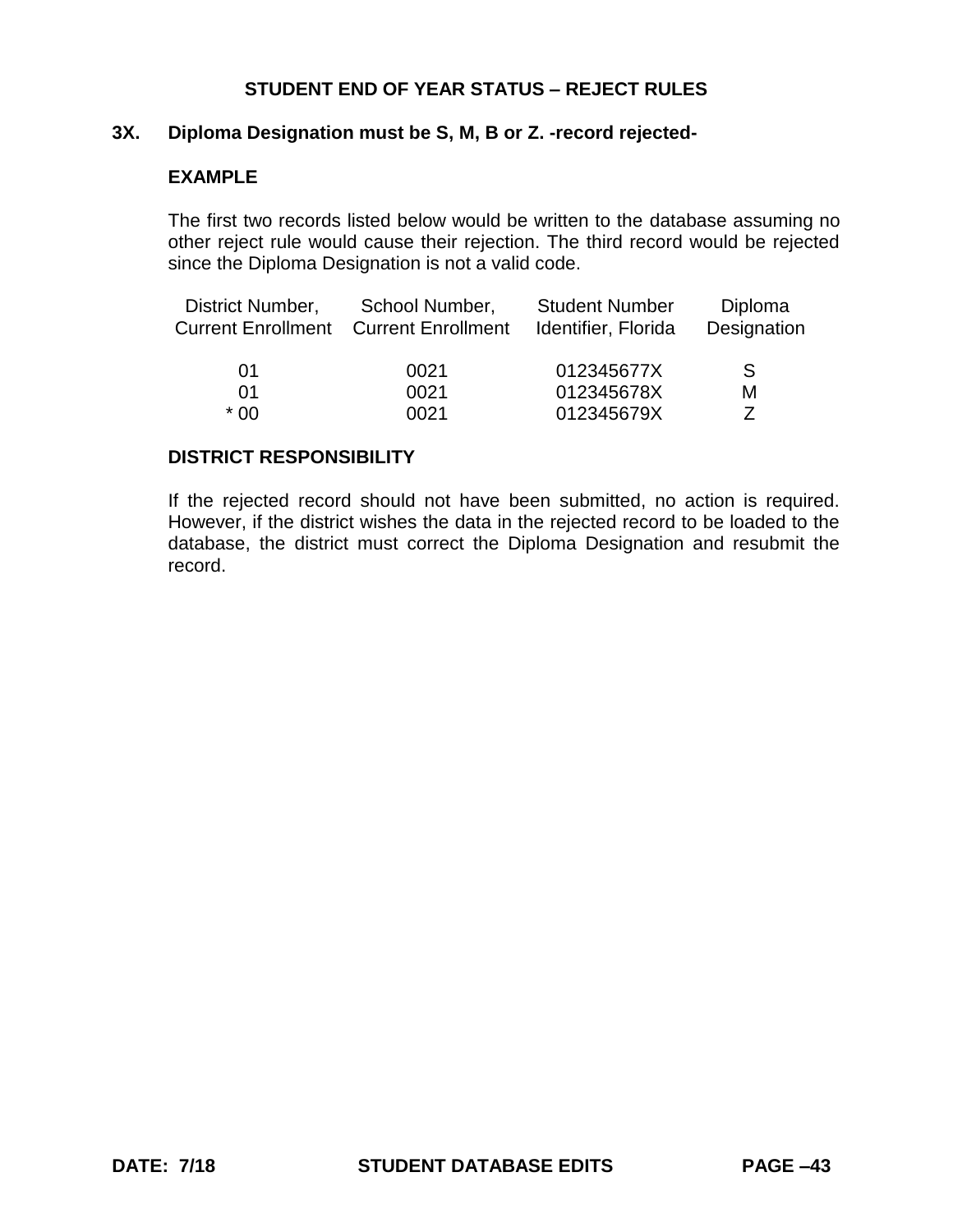**41. Each Student End of Year Status record must have a matching Student Demographic record based on both District Number, Current Enrollment and District Number, Current Instruction/Service (Student Demographic); District Number, Current Enrollment (Student End of Year Status); Student Number Identifier, Florida; Survey Period Code; and School Year. -state validation-**

#### **EXAMPLE**

The Student End of Year Status record listed below which is marked with an asterisk would cause a message to be generated because it does not have a matching Student Demographic record.

#### *Student End of Year Status records*

| <b>District</b> | <b>Student</b> |        |        |
|-----------------|----------------|--------|--------|
| Number,         | <b>Number</b>  | Survey |        |
| Current         | Identifier,    | Period | School |
| Enrollment      | Florida        | Code   | Year   |
| 01              | 012345678X     | 5      | ****   |
| $*01$           | 019876545X     | 5      | ****   |
| ሰ1              | 429876546X     | 5      | ****   |

#### *Student Demographic records*

| <b>District</b> | <b>District</b>            | <b>Student</b> |        |        |
|-----------------|----------------------------|----------------|--------|--------|
| Number,         | Number,                    | <b>Number</b>  | Survey |        |
| Current         | Current                    | Identifier,    | Period | School |
| Enrollment      | <b>Instruction/Service</b> | Florida        | Code   | Year   |
| 01              | 01                         | 012345678X     | 5      | ****   |
| 01              | 01                         | 429876546X     | 5      | ****   |

\*\*\*\* = Valid fiscal year for data submission.

## **DISTRICT RESPONSIBILITY**

The district must delete the Student End of Year Status record or add a Student Demographic record to match the above key fields.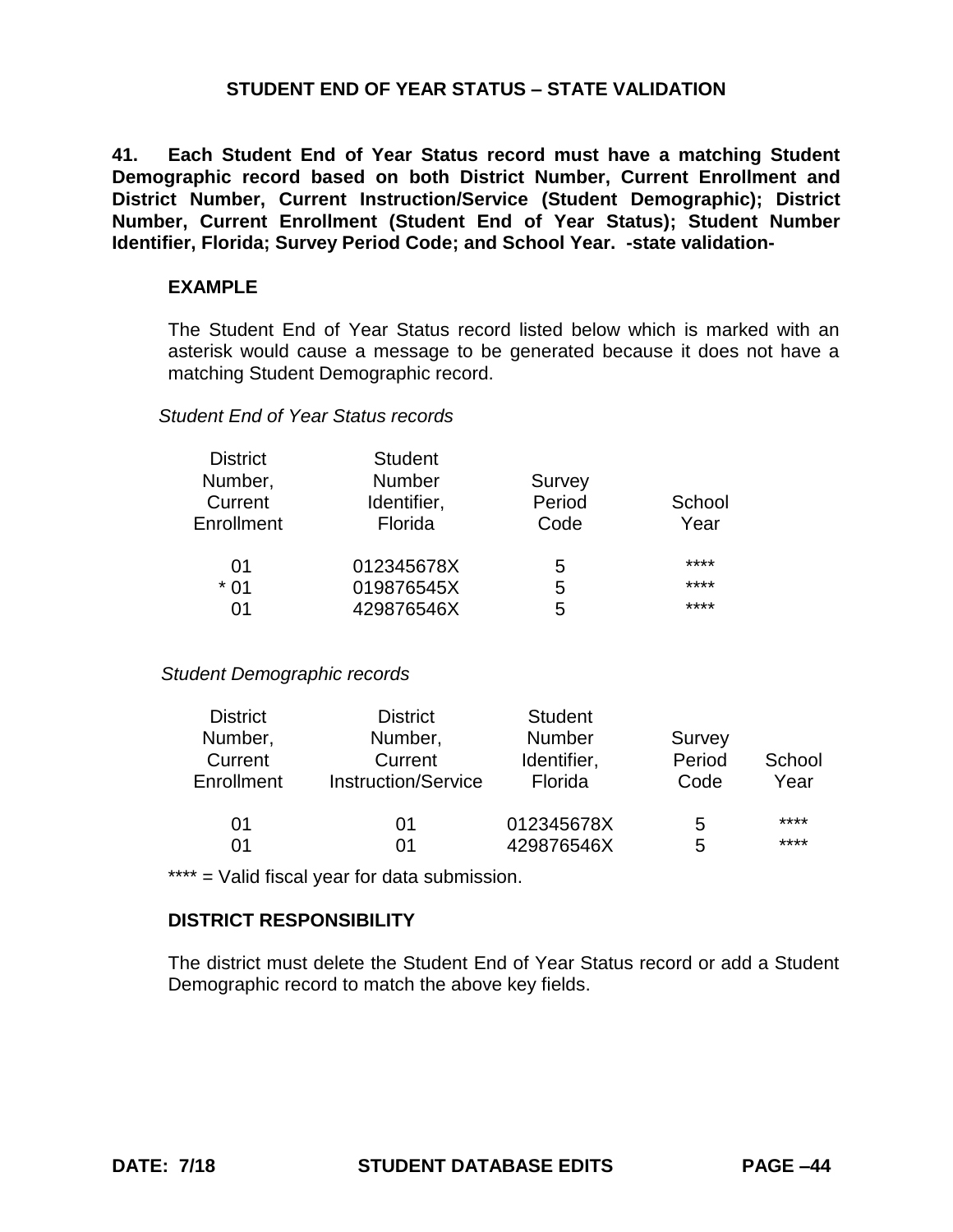**42. If Grade Promotion Status: Good Cause Exemption equals 1, then there must be a matching Student Demographic record where Date Entered United States School is less than two years from the Withdrawal Date. The records should match based on both District Number, Current Enrollment and District Number, Current Instruction/Service (Student Demographic); District Number Current Enrollment (End of Year Status) Student Number Identifier, Florida; Survey Period, and School Year. -state validation-**

### **EXAMPLE**

The third record listed below would cause a message to be generated because the Grade Promotion Status: Good Cause Exemption is 1 and the difference between the Date Entered United States School and the student's current Withdrawal Date is more than two years.

#### *Student End of Year Status*

| <b>District</b> | <b>Student</b> |            |                        |
|-----------------|----------------|------------|------------------------|
| Number,         | <b>Number</b>  |            | <b>Grade Promotion</b> |
| Current         | Identifier,    | Withdrawal | <b>Status: Good</b>    |
| Enrollment      | Florida        | Date       | <b>Cause Exemption</b> |
| 30              | 301234567X     | 05302006   |                        |
| 30              | 301234568X     | 05302006   |                        |
| $*30$           | 301234560X     | 05302006   |                        |

#### *Student Demographic*

| <b>District</b> | <b>Student</b> |        |                       |
|-----------------|----------------|--------|-----------------------|
| Number,         | <b>Number</b>  |        | Date                  |
| Current         | Identifier,    | School | <b>Entered United</b> |
| Enrollment      | Florida        | Year   | <b>States</b>         |
| 30              | 301234567X     | 0506   | 01152006              |
| 30              | 301234568X     | 0506   | 10152005              |
| $*30$           | 301234560X     | 0506   | 09262003              |

#### **DISTRICT RESPONSIBILITY**

The district must correct the Student End of Year Status record (Grade Promotion Status: Good Cause Exemption element) or the Student Demographic record (Date Entered United States School element) so the appropriate relationship exists.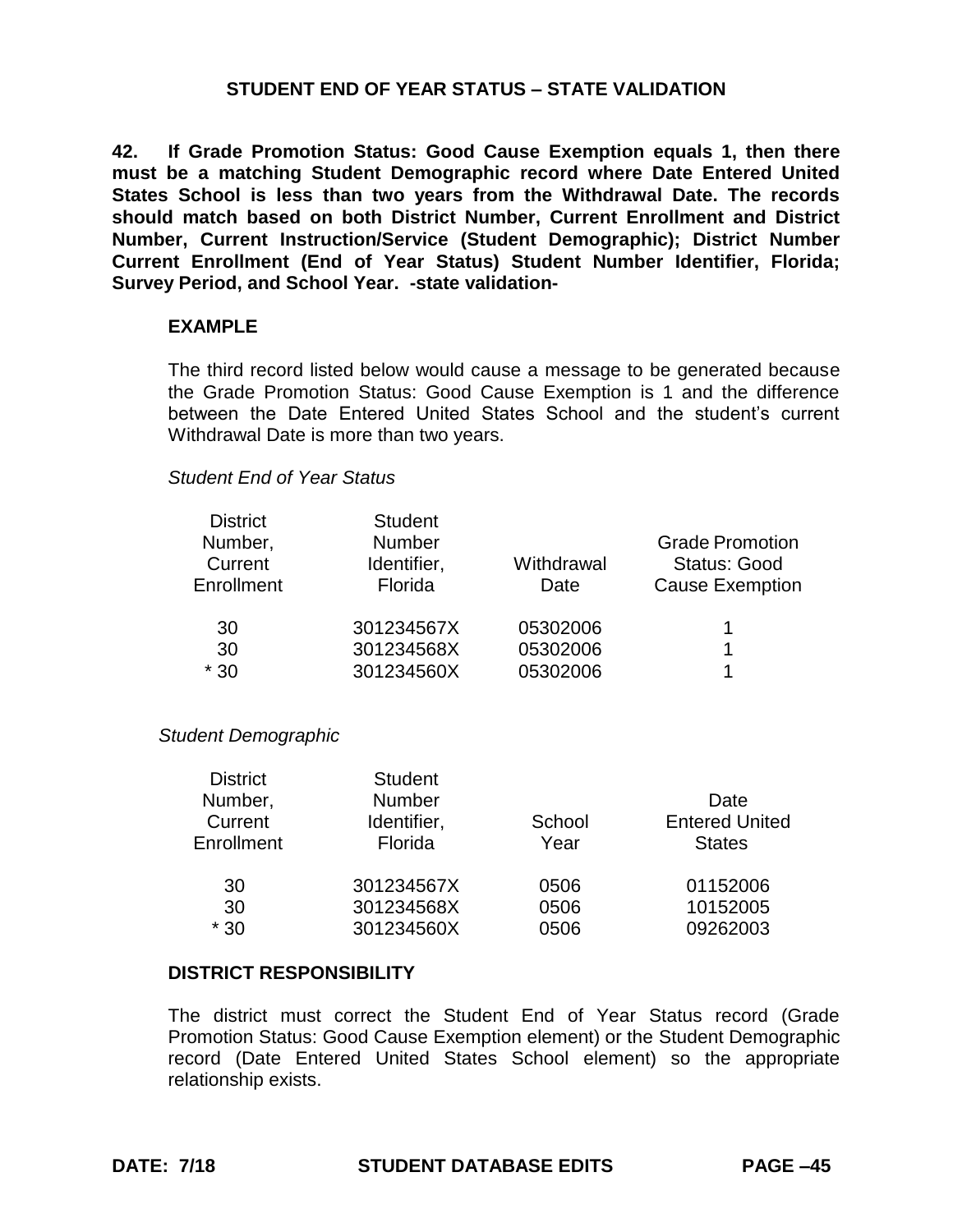**43. If Exceptionality, Primary is L and Exceptionality, Other is Z-filled, then the Grade Promotion Status must not be D. The records should match based on District Number, Current Enrollment; School Number, Current Enrollment; Student Number, Identifier; Survey, and Year. -state validation-**

### **EXAMPLE**

The Student End of Year Status record listed below which is marked with an asterisk would cause a message to be generated because the correct relationship does not exist between Grade Promotion Status, Exceptionality, Primary and Exceptionality, Other.

### *Student End of Year Status records*

| <b>District</b> | <b>Student</b> |        |               |
|-----------------|----------------|--------|---------------|
| Number,         | <b>Number</b>  | Survey | Grade         |
| Current         | Identifier,    | Period | Promotion     |
| Enrollment      | Florida        | Code   | <b>Status</b> |
| 36              | 123456780X     | 5      | D             |
| 36              | 423456780X     | 5      | D             |
| $*36$           | 223456780X     | 5      | D             |

*Exceptional Student records*

| <b>District</b> | <b>Student</b> |        |                 |                 |
|-----------------|----------------|--------|-----------------|-----------------|
| Number,         | <b>Number</b>  | Survey |                 |                 |
| Current         | Identifier,    | Period | Exceptionality, | Exceptionality, |
| Enrollment      | Florida        | Code   | Primary         | Other           |
| 36              | 123456780X     | 5      |                 | GZZZZZZZZZ      |
| 36              | 423456780X     | 5      | K               | 777777777       |
| 36              | 223456780X     | 5      |                 |                 |

#### **DISTRICT RESPONSIBILITY**

The district must correct the record so that the appropriate relationship exists between Grade Promotion Status, Exceptionality, Primary and Exceptionality, Other.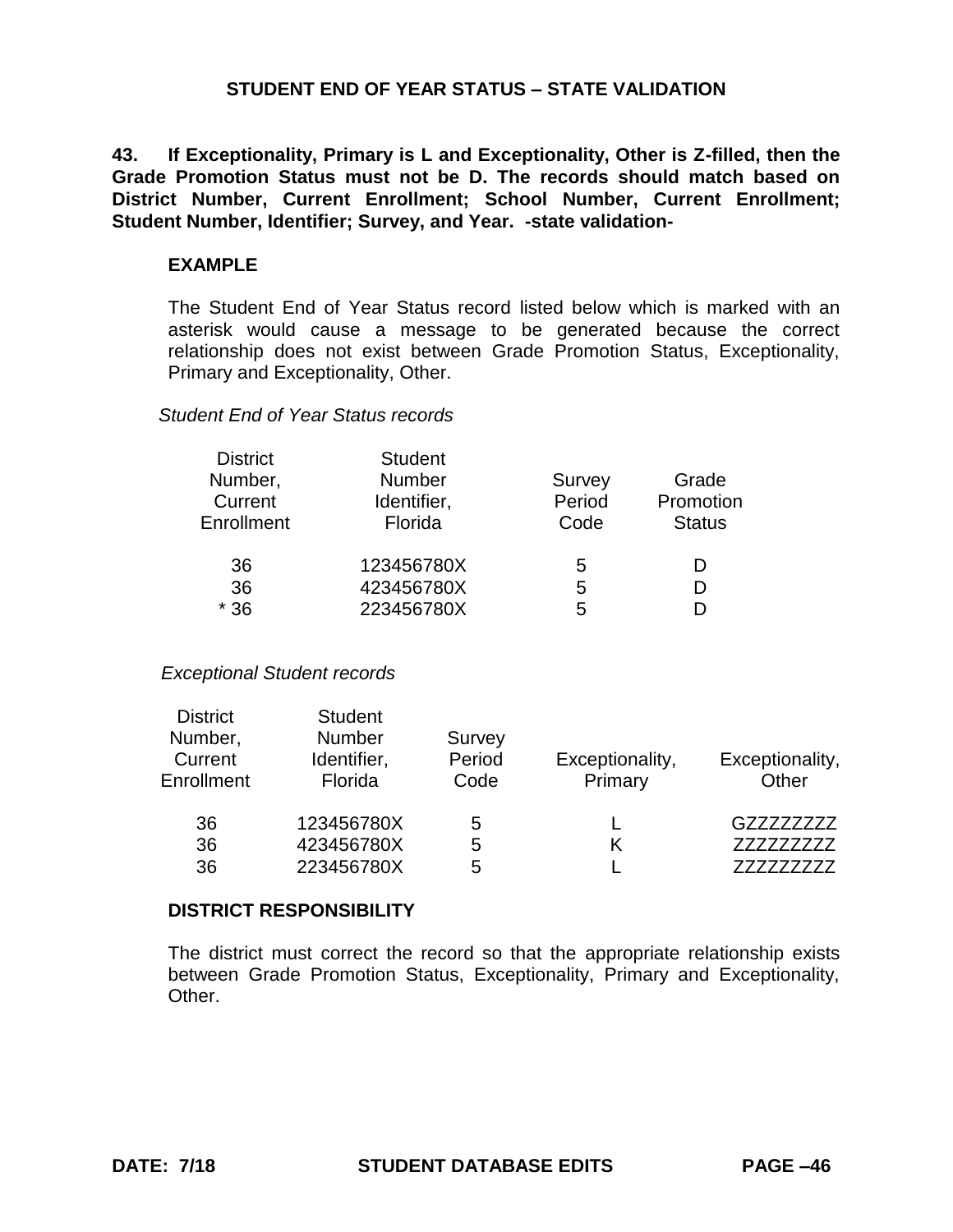**44. If a Student End of Year Status record does not have a matching Exceptional Student record, based on District Number, Current Enrollment; School Number, Current Enrollment; Student Number Identifier, Florida; Survey Period Code; and Year or if Exceptionality, Primary is L and Exceptionality, Other is Z-filled, then the Diploma Type must not be WFW, WRW or WXW. –state validation-**

### **EXAMPLE**

The third Student End of Year Status record listed below which is marked with an asterisk would cause a message to be generated because the correct relationship does not exist between Diploma Type; Exceptionality, Primary and Exceptionality, Other. The fourth Student End of Year Status record would cause a message to be generated because a matching Exceptional Student record does not exist.

#### *Student End of Year Status records*

| Number,<br>Number,<br><b>Number</b><br>Survey<br>Period<br>Current<br>Current<br>Identifier,<br>Florida<br>Enrollment<br>Enrollment<br>Code<br>Year | Diploma<br>Type |
|-----------------------------------------------------------------------------------------------------------------------------------------------------|-----------------|
| 123456789X<br>0011<br>0405<br>01<br>5                                                                                                               | <b>WFW</b>      |
| 234567891X<br>0011<br>0405<br>01<br>5                                                                                                               | <b>WRW</b>      |
| 345678912X<br>$*01$<br>0405<br>0011<br>5                                                                                                            | <b>WRW</b>      |
| 456789123X<br>$*01$<br>0011<br>0405<br>5                                                                                                            | <b>WFW</b>      |

#### *Exceptional Student records*

| <b>District</b> | School     | <b>Student</b>    |        |      |                                |           |
|-----------------|------------|-------------------|--------|------|--------------------------------|-----------|
| Number,         | Number,    | <b>Number</b>     | Survey |      |                                |           |
| Current         | Current    | <b>Identifier</b> | Period |      | Exceptionality, Exceptionality |           |
| Enrollment      | Enrollment | Florida           | Code   | Year | Primary                        | Other     |
|                 |            |                   |        |      |                                |           |
| 01              | 0011       | 123456789X        | 5      | 0405 |                                | G77777777 |
| 01              | 0011       | 234567891X        | 5      | 0405 | Κ                              | 077777777 |
| 01              | 0011       | 345678912X        | 5      | 0405 |                                | 777       |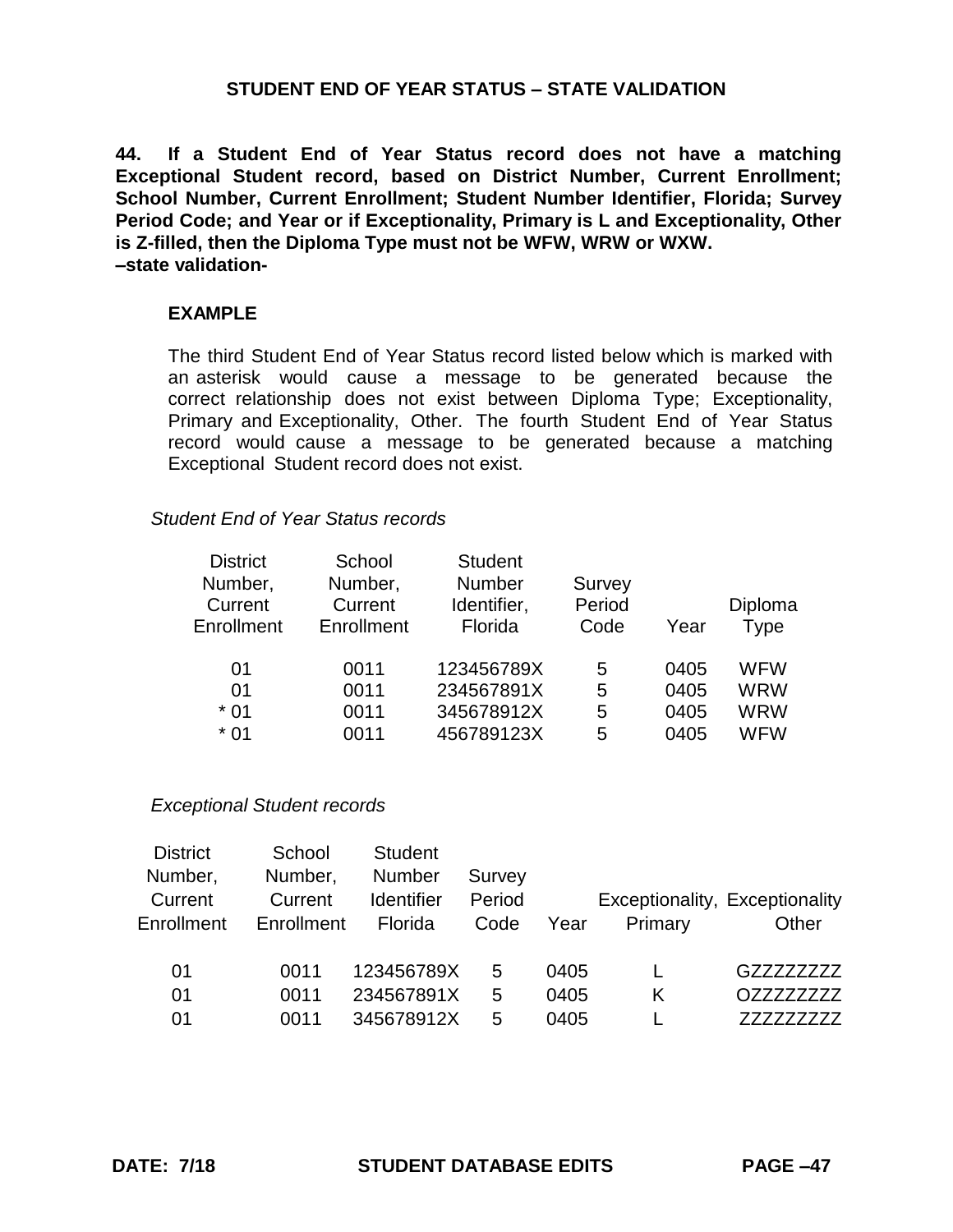### **DISTRICT RESPONSIBILITY**

The district must correct the third Student End of Year Status record so that the appropriate relationship exists between Diploma Type; Exceptionality, Primary and Exceptionality, Other, and either delete the fourth Student End of Year Status record or add an Exceptional Student record to match the above key fields.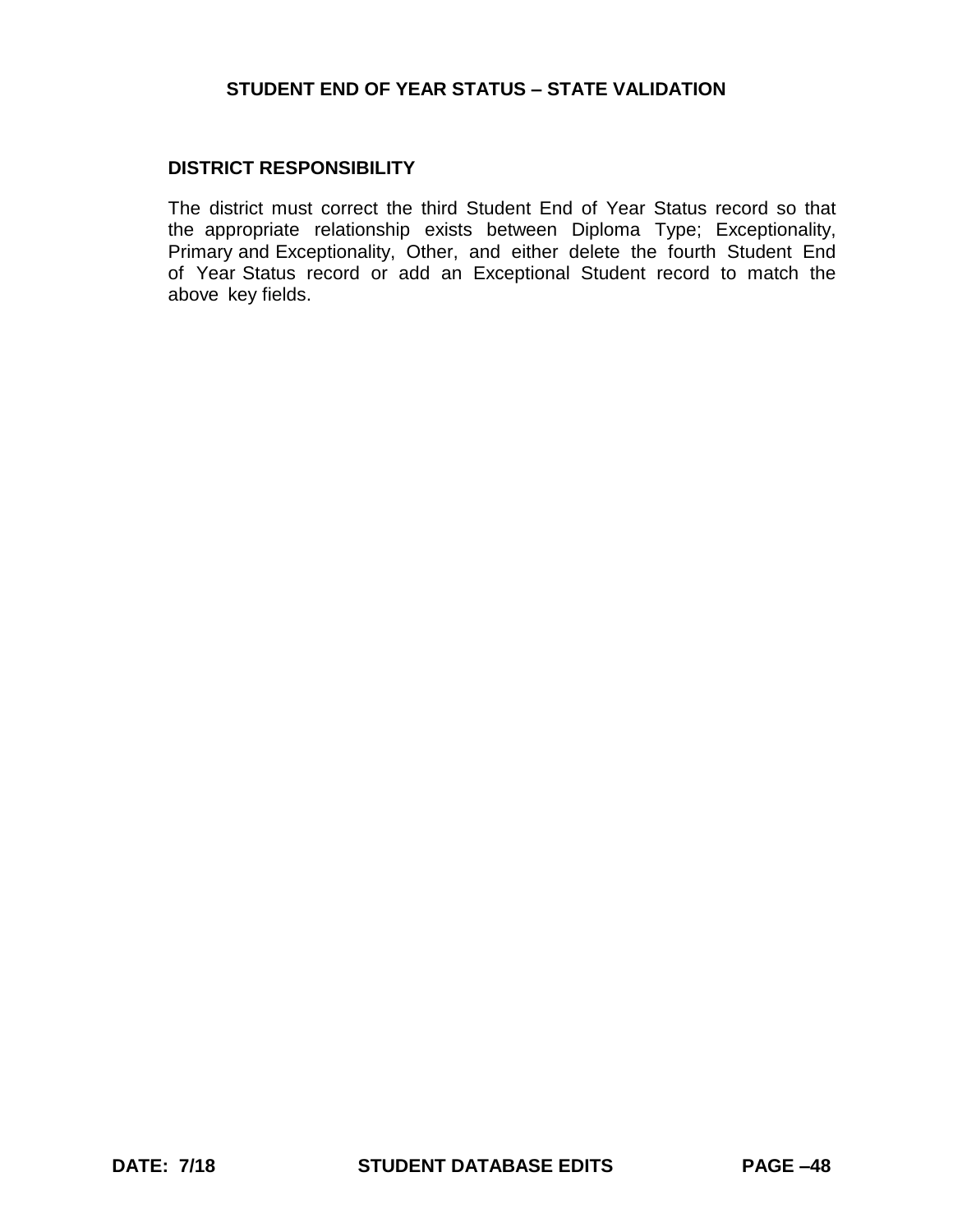**45. If Grade Promotion Status: Good Cause Exemption equals 2; then there must be a matching Exceptional Student record where one of the two elements Exceptionality, Primary or Exceptionality, Other does not equal L or Z. The records should match based on District Number, Current Enrollment; School Number, Current Enrollment; Student Number, Identifier; Survey, and Year. -state validation-**

### **EXAMPLE**

The third record listed below would cause a message to be generated because the correct relationship between Grade Promotion Status: Good Cause Exemption and Exceptionality, Primary or Exceptionality, Other does not exist.

### *Student End of Year Status*

| <b>District</b> | <b>Student</b> |        |                        |
|-----------------|----------------|--------|------------------------|
| Number,         | <b>Number</b>  |        | <b>Grade Promotion</b> |
| Current         | Identifier,    | School | <b>Status: Good</b>    |
| Enrollment      | Florida        | Year   | <b>Cause Exemption</b> |
| 30              | 301234567X     | ****   | 2                      |
| 30              | 301234568X     | ****   | 2                      |
| $*30$           | 301234560X     | ****   | 2                      |

#### *Exceptional Student*

| <b>District</b> | <b>Student</b> |      |                 |                 |
|-----------------|----------------|------|-----------------|-----------------|
| Number,         | <b>Number</b>  |      |                 |                 |
| Current         | Identifier,    |      | Exceptionality, | Exceptionality, |
| Enrollment      | Florida        | Year | Primary         | Other           |
| 30              | 301234567X     | **** | W               | Ζ               |
| 30              | 301234568X     | **** |                 | Κ               |
| $*30$           | 301234560X     | **** |                 | 7               |

\*\*\*\* = Valid School year for data submission.

#### **DISTRICT RESPONSIBILITY**

The district must correct the Student End of Year Status record or the Exceptional Student record so that the appropriate relationship exists between Grade Promotion Status: Good Cause Exemption and Exceptionality, Primary or Exceptionality, Other.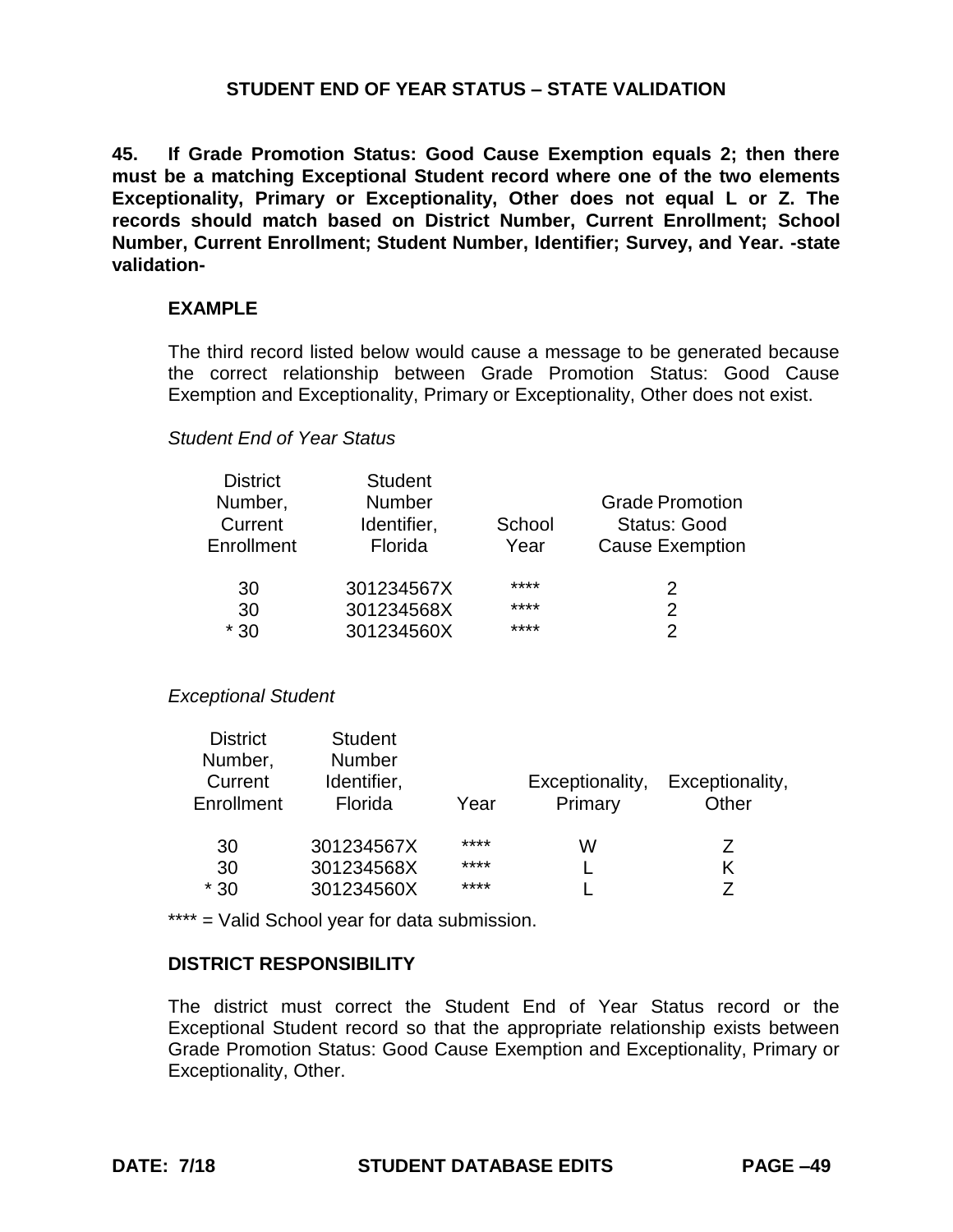**46. If the Online Course Exempt code is D, then there must be a matching Exceptional Student record (based on District Number, Current Enrollment; School Number, Current Enrollment; Student Number Identifier, Florida; Survey Period Code; and Year) with at least one Exceptionality, Primary or Exceptionality, Other code that is not L or Z. –state validation-**

### **EXAMPLE**

The first Student End of Year Status record listed below which is marked with an asterisk would cause a message to be generated because the matching Exceptional Student record has only L and Z codes in Exceptionality, Primary and Exceptionality, Other. The second Student End of Year Status record would pass this edit. The third Student End of Year Status record would cause a message to be generated because a matching Exceptional Student record does not exist.

## *Student End of Year Status records*

| <b>District</b> | School     | <b>Student</b> |        |      |        |
|-----------------|------------|----------------|--------|------|--------|
| Number,         | Number,    | <b>Number</b>  | Survey |      | Online |
| Current         | Current    | Identifier,    | Period |      | Course |
| Enrollment      | Enrollment | Florida        | Code   | Year | Exempt |
|                 |            |                |        |      |        |
| $*01$           | 0011       | 123456789X     | 5      | 1213 |        |
| 01              | 0011       | 234567891X     | 5      | 1213 |        |
| $*01$           | 0011       | 345678912X     | 5      | 1213 |        |

#### *Exceptional Student records*

| <b>District</b><br>Number,<br>Current<br>Enrollment | School<br>Number,<br>Current<br>Enrollment | Student<br><b>Number</b><br>Identifier,<br>Florida | Survey<br>Period<br>Code | Year         | Primary | Exceptionality, Exceptionality,<br>Other |
|-----------------------------------------------------|--------------------------------------------|----------------------------------------------------|--------------------------|--------------|---------|------------------------------------------|
| 01<br>01                                            | 0011<br>0011                               | 123456789X<br>234567891X                           | 5<br>5                   | 1213<br>1213 |         | 7777777777                               |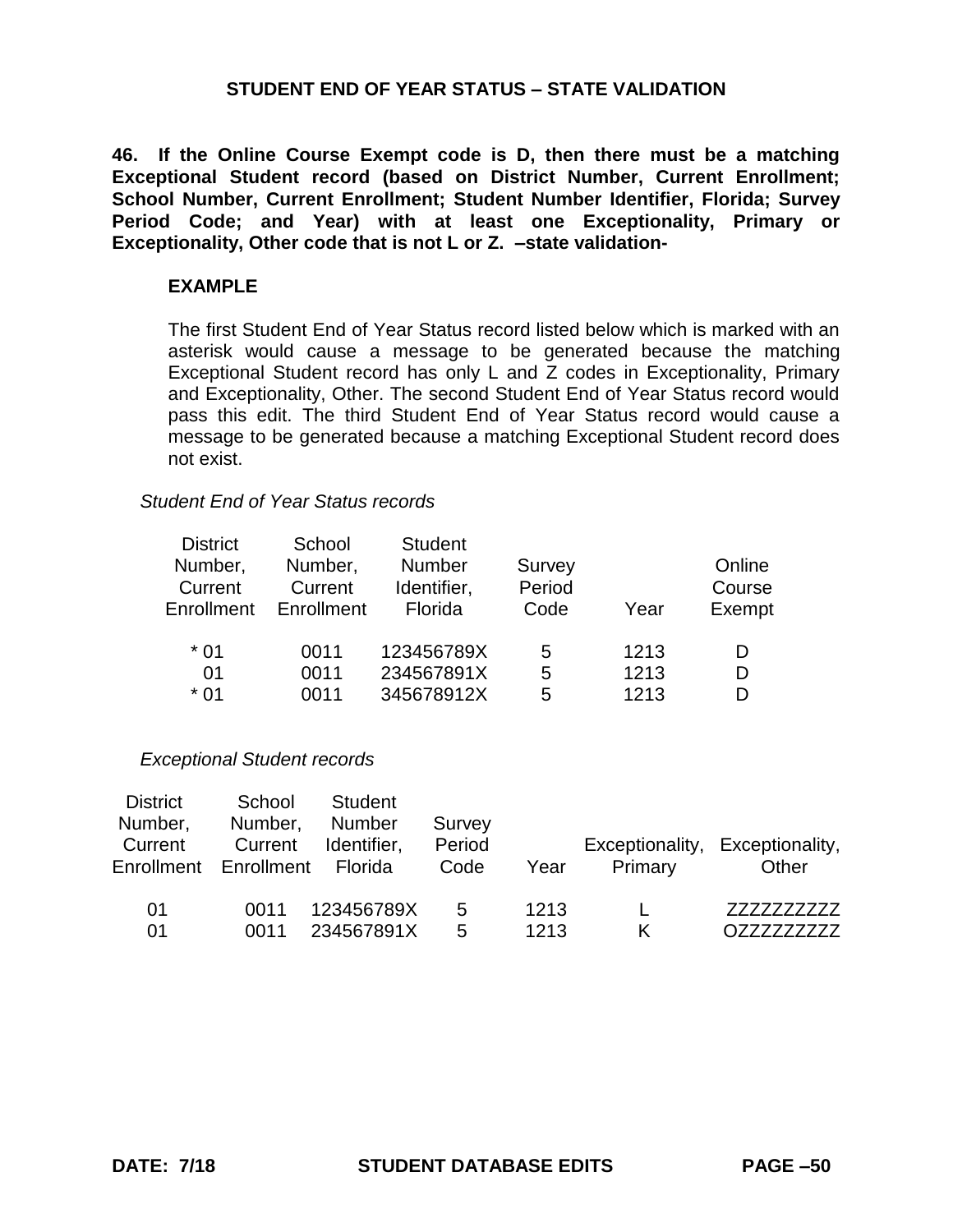### **DISTRICT RESPONSIBILITY**

In the first example, the district must review the Online Course Exempt code on the Student End of Year Status record and the Exceptionality information on the Exceptional Student record, correct the one that is wrong and resubmit the record as a change to the database. In the third example, the district must review the student's exceptional student education status and the Online Course Exempt code and correct the Online Course Exempt code if it is incorrect or submit the appropriate Exceptional Student record for the student.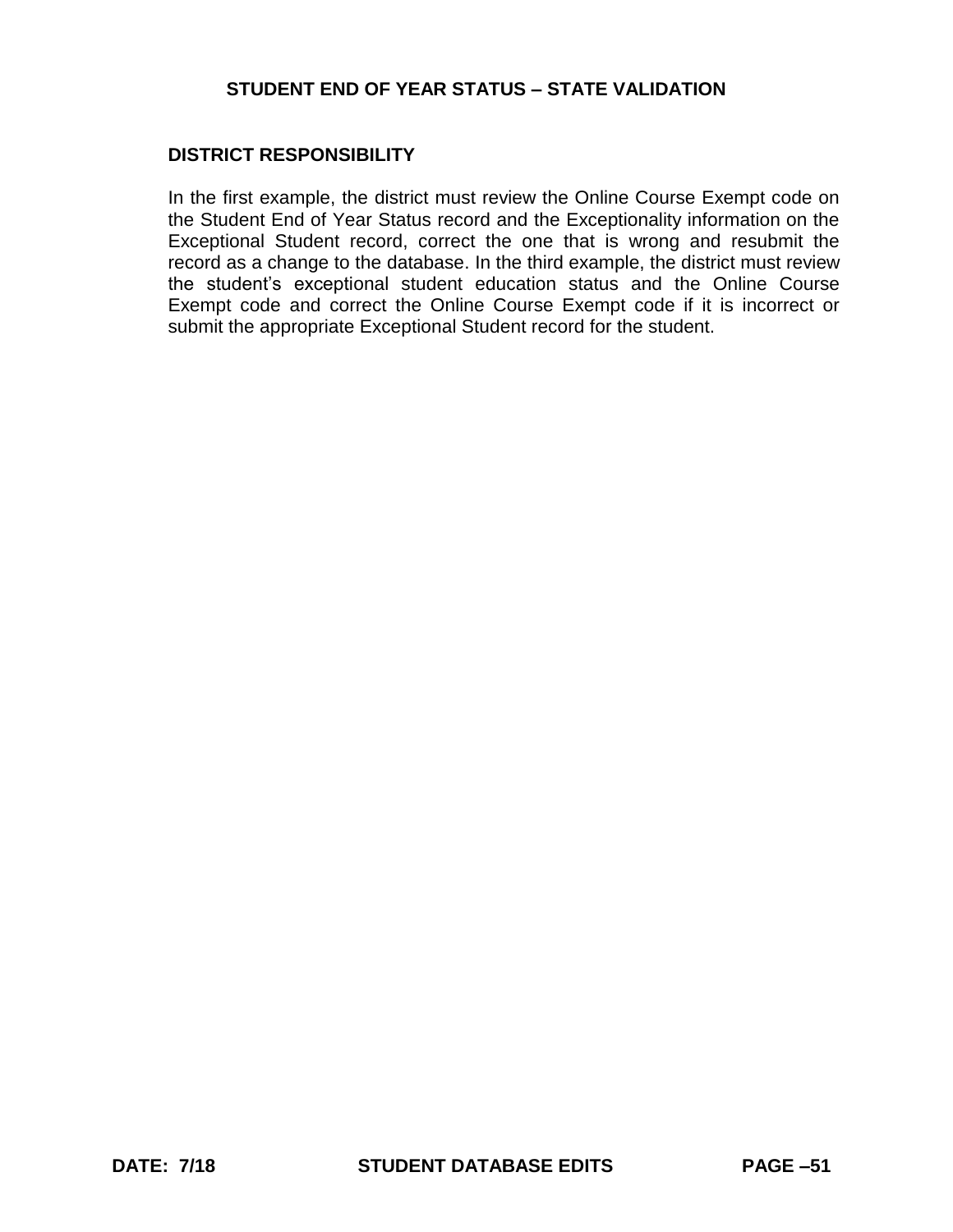**47. If Year Entered Ninth Grade, Graduation Requirements Determination is 2014-2015 or later, then Graduation Option on the Student Demographic record may not equal 4. The records should match based on both District Number, Current Enrollment and District Number, Current Instruction/Service (Student Demographic); District Number, Current Enrollment (End of Year Status), Student Number, Identifier, Florida; Survey Period Code, and Year. -state validation-**

### **EXAMPLE**

The third record listed below would cause a message to be generated because the Year Entered Ninth Grade, Graduation Requirements Determination is 20142015 and the Graduation Option is 4.

Year Entered

### *Student End of Year Status*

| <b>District</b><br>Number, | <b>Student</b><br>Number | Survey         | rear Entered<br>Ninth Grade,<br>Graduation |
|----------------------------|--------------------------|----------------|--------------------------------------------|
| Current<br>Enrollment      | Identifier,<br>Florida   | Period<br>Code | <b>Requirements</b><br>Determination       |
| 30                         | 301234567X               | 5              | 20142015                                   |
| 30                         | 301234568X               | 5              | 20132014                                   |
| $*30$                      | 301234560X               | 5              | 20142015                                   |

#### *Student Demographic*

| <b>District</b><br>Number,<br>Current<br>Enrollment | <b>District</b><br>Number,<br>Current<br>Instruction/<br>Service | <b>Student</b><br>Number<br>Identifier,<br>Florida | Survey<br>Period<br>Code | Graduation<br>Option |
|-----------------------------------------------------|------------------------------------------------------------------|----------------------------------------------------|--------------------------|----------------------|
| 30                                                  | 30                                                               | 301234567X                                         | 5                        | 1                    |
| 30                                                  | 30                                                               | 301234568X                                         | 5                        | 4                    |
| $*30$                                               | 30                                                               | 301234560X                                         | 5                        |                      |

#### **DISTRICT RESPONSIBILITY**

The district must correct the Student End of Year Status record (Year Entered Ninth Grade, Graduation Requirements Determination) or the Student Demographic record (Graduation Option) so the appropriate relationship exists.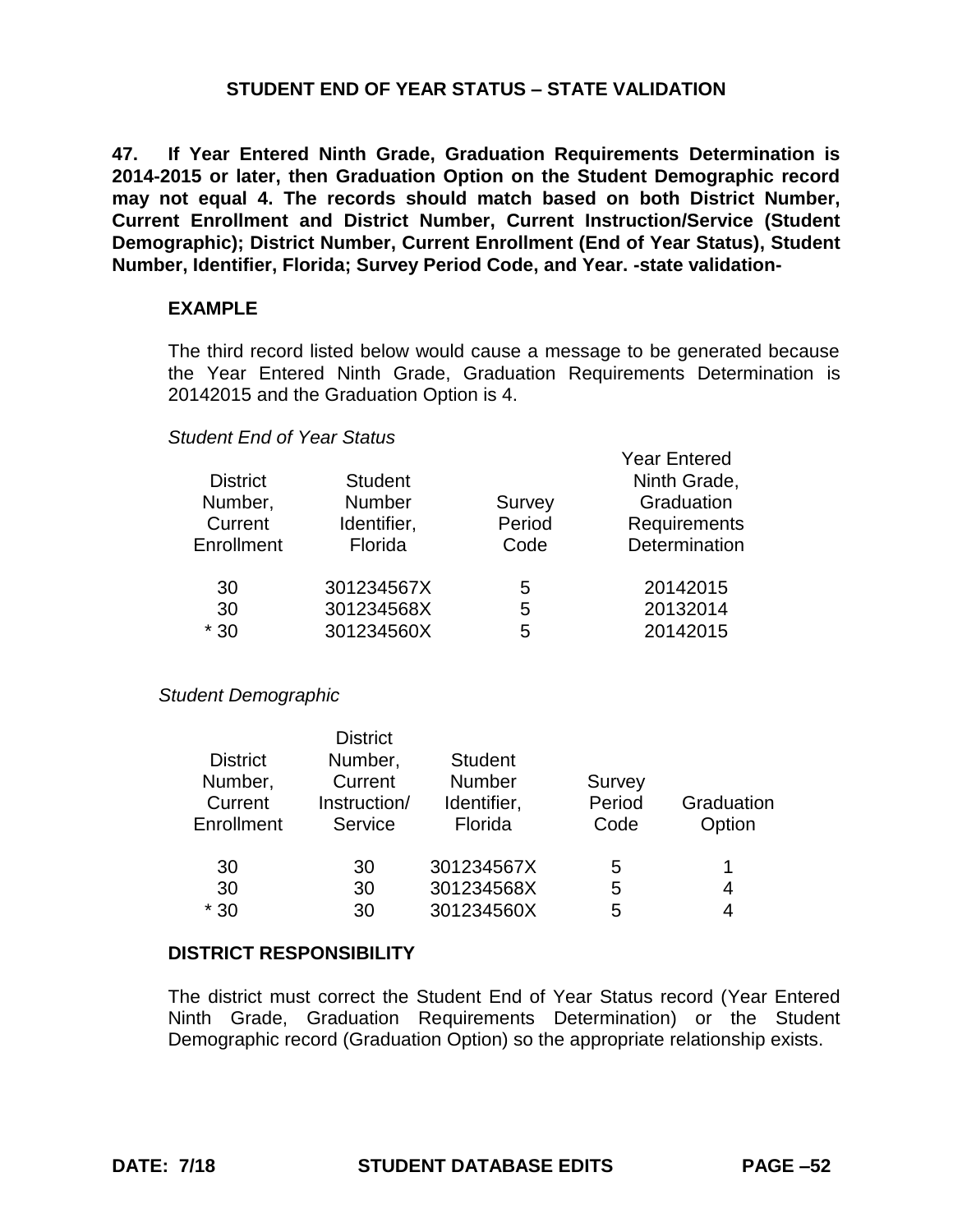**49. If Grade Promotion Status Good Cause Exemption equals 5, then there must either be a matching Federal/State Indicator record with Section 504 Eligible equal to "Y", or there must be a matching Exceptional Student record with one of the two elements Exceptionality, Primary or Exceptionality, Other not equal to L or Z. The records should match based on District Number, Current Enrollment; School Number, Current Enrollment; Student Number, Identifier; Survey, and Year. -state validation-**

#### **EXAMPLE**

The second and fourth records listed below which are marked with an asterisk would cause a message to be generated because the correct relationship does not exist between Grade Promotion Status: Good Cause Exemption and the elements Section 504 Eligible; Exceptionality, Primary; and Exceptionality, Other. The Grade Promotion Status: Good Cause Exemption code for these two records is 5 but the proper corresponding codes are not found in any of the three elements listed above.

#### *Student End of Year Status*

| <b>District</b><br>Number,<br>Current<br>Enrollment | <b>Student</b><br><b>Number</b><br>Identifier,<br>Florida | School<br>Year | <b>Grade Promotion</b><br><b>Status: Good</b><br><b>Cause Exemption</b> |
|-----------------------------------------------------|-----------------------------------------------------------|----------------|-------------------------------------------------------------------------|
| 30                                                  | 301234567X                                                | ****           | 5                                                                       |
| $*30$                                               | 301234568X                                                | ****           | 5                                                                       |
| 30                                                  | 301234560X                                                | ****           | 5                                                                       |
| $*30$                                               | 301234571X                                                | ****           | 5                                                                       |

*Federal/ State Indicator Status*

| <b>Student</b><br><b>Number</b><br>Identifier,<br>Florida | Fiscal<br>Year | Section<br>504<br>Eligible |
|-----------------------------------------------------------|----------------|----------------------------|
| 301234567X                                                | ****           | Y                          |
| 301234568X                                                | ****           | $\overline{z}$             |
| 301234560X                                                | ****           | 7                          |
| 301234571X                                                | ****           | 7                          |
|                                                           |                |                            |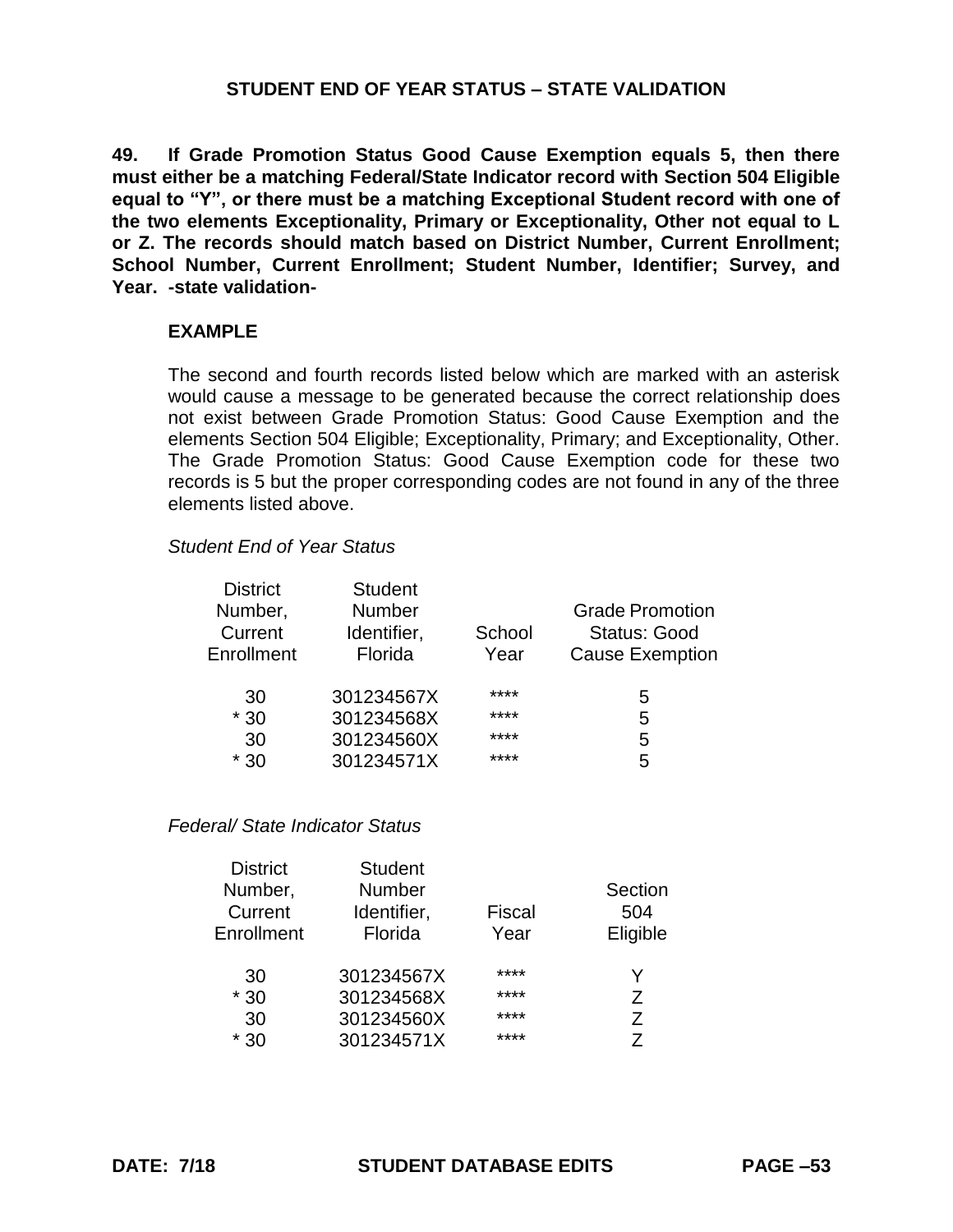#### *Exceptional Student*

| <b>District</b> | <b>Student</b> |      |                 |                 |
|-----------------|----------------|------|-----------------|-----------------|
| Number,         | <b>Number</b>  |      |                 |                 |
| Current         | Identifier,    |      | Exceptionality, | Exceptionality, |
| Enrollment      | Florida        | Year | Primary         | Other           |
|                 |                |      |                 |                 |
| 30              | 301234567X     | **** | Z               | Z               |
| $*30$           | 301234568X     | **** | 7               | 7               |
| 30              | 301234560X     | **** |                 | Κ               |
| $*30$           | 301234571X     | **** |                 |                 |

\*\*\*\* = Valid School year for data submission.

#### **DISTRICT RESPONSIBILITY**

The district must correct the Student End of Year Status record (Grade Promotion Status: Good Cause Exemption element), the Federal/State Indicator Status record (Section 504 Indicator element) or the Exceptional Student record (Exceptionality, Primary or Exceptionality, Other elements) so that the appropriate relationship exists between Grade Promotion Status: Good Cause Exemption and one of these three elements.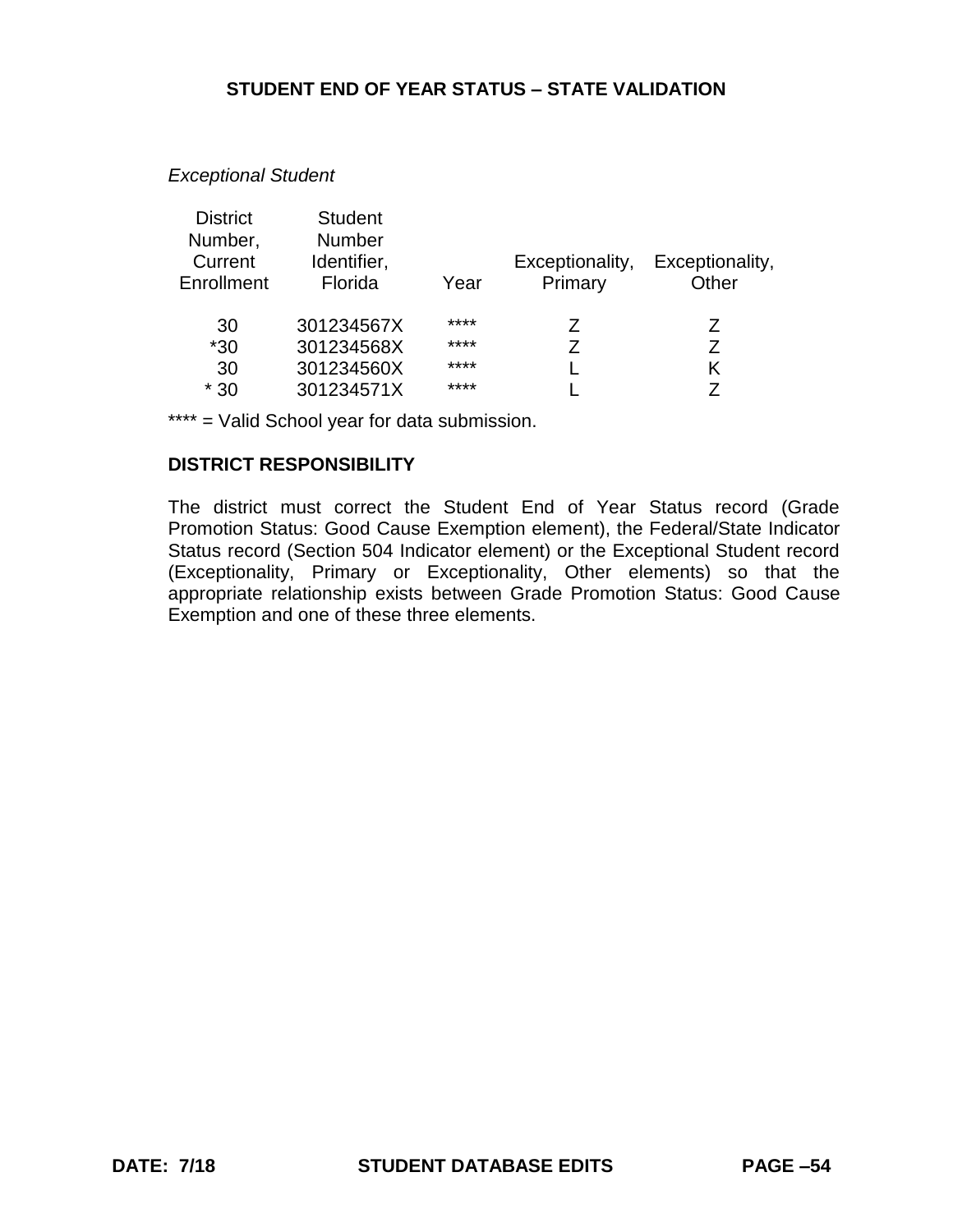**4A. If Additional School Year Student (on the Student Demographic Information record) = S or F, then Grade Promotion Status must be P, D, or N. The records should match based on both District Number, Current Enrollment and District Number, Current Instruction/Service (Student Demographic); District Number Current Enrollment (Student End of Year Status); Student Number Identifier, Florida; Survey Period Code and School Year. –state validation-**

### **EXAMPLE**

The second record listed below would not cause an edit error to be generated. The first record would cause a state validation edit error report because the correct relationship does not exist between Additional School Year Student and Grade Promotion Status.

#### *Student End of Year Status records*

| <b>District</b> | <b>Student</b> |        |        |               |
|-----------------|----------------|--------|--------|---------------|
| Number,         | <b>Number</b>  | Survey |        | Grade         |
| Current         | Identifier,    | Period | School | Promotion     |
| Enrollment      | <b>Florida</b> | Code   | Year   | <b>Status</b> |
| $*01$           | 012345678X     | 5      | ****   | R             |
| 01              | 429876546X     | 5      | ****   | D             |

*Student Demographic records*

| <b>District</b> | <b>Student</b> |        |        | Additional     |
|-----------------|----------------|--------|--------|----------------|
| Number,         | <b>Number</b>  | Survey |        | School         |
| Current         | Identifier,    | Period | School | Year           |
| Enrollment      | Florida        | Code   | Year   | <b>Student</b> |
| 01              | 012345678X     | 5      | ****   | S              |
| 01              | 429876546X     | 5      | ****   | F              |

\*\*\*\* = Valid fiscal year for data submission.

# **DISTRICT RESPONSIBILITY**

The district should review the data and correct the record that is in error so that the appropriate relationship exists between Additional School Year Student and Grade Promotion Status.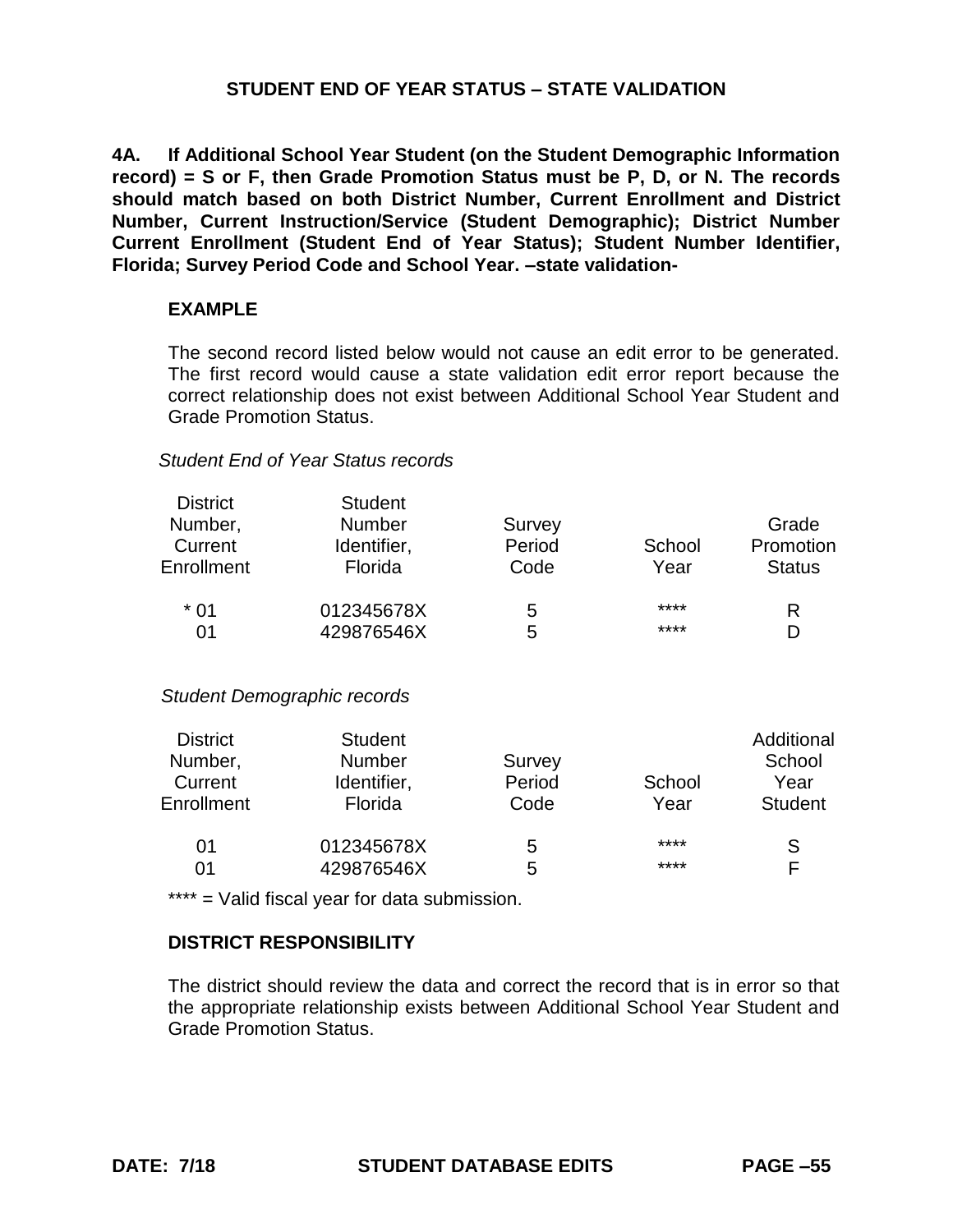**4B. If Withdrawal Reason = W25 then age must be less than 6 as of the Withdrawal Date. The records should match based on both District Number, Current Enrollment and District Number, Current Instruction/Service (Student Demographic); District Number Current Enrollment (Student End of Year Status); Student Number Identifier, Florida; School Year and Survey Period Code. -state validation-**

## **EXAMPLE**

The first record listed below would pass this edit. The second record would fail the edit because the Withdrawal Reason is W25 and the student's age is greater than six.

### *Student End of Year Status records*

| <b>District</b> | School     | <b>Student</b> |        |                 |
|-----------------|------------|----------------|--------|-----------------|
| Number,         | Number,    | <b>Number</b>  | Survey |                 |
| Current         | Current    | Identifier,    | Period | Withdrawal      |
| Enrollment      | Enrollment | Florida        | Code   | Reason          |
|                 |            |                |        |                 |
| 01              | 0011       | 123456789X     | 5      | W <sub>25</sub> |
| $*$ 01          | 0011       | 234567891X     | 5      | W <sub>25</sub> |

*Student Demographic Information records*

| <b>District</b> | <b>Student</b> |               |              |
|-----------------|----------------|---------------|--------------|
| <b>Number</b>   | <b>Number</b>  | <b>Survey</b> |              |
| Current         | Identifier,    | Period        | <b>Birth</b> |
| Enrollment      | Florida        | Code          | Date         |
| 01              | 123456789X     | 5             | 10152003     |
| በ1              | 234567891X     | 5             | 02191999     |

# **DISTRICT RESPONSIBILITY**

The district must review the Withdrawal Reason on the Student End of Year format and the Birth Date the Student Demographic Information record, correct the one that is wrong and resubmit the record as a change to the database.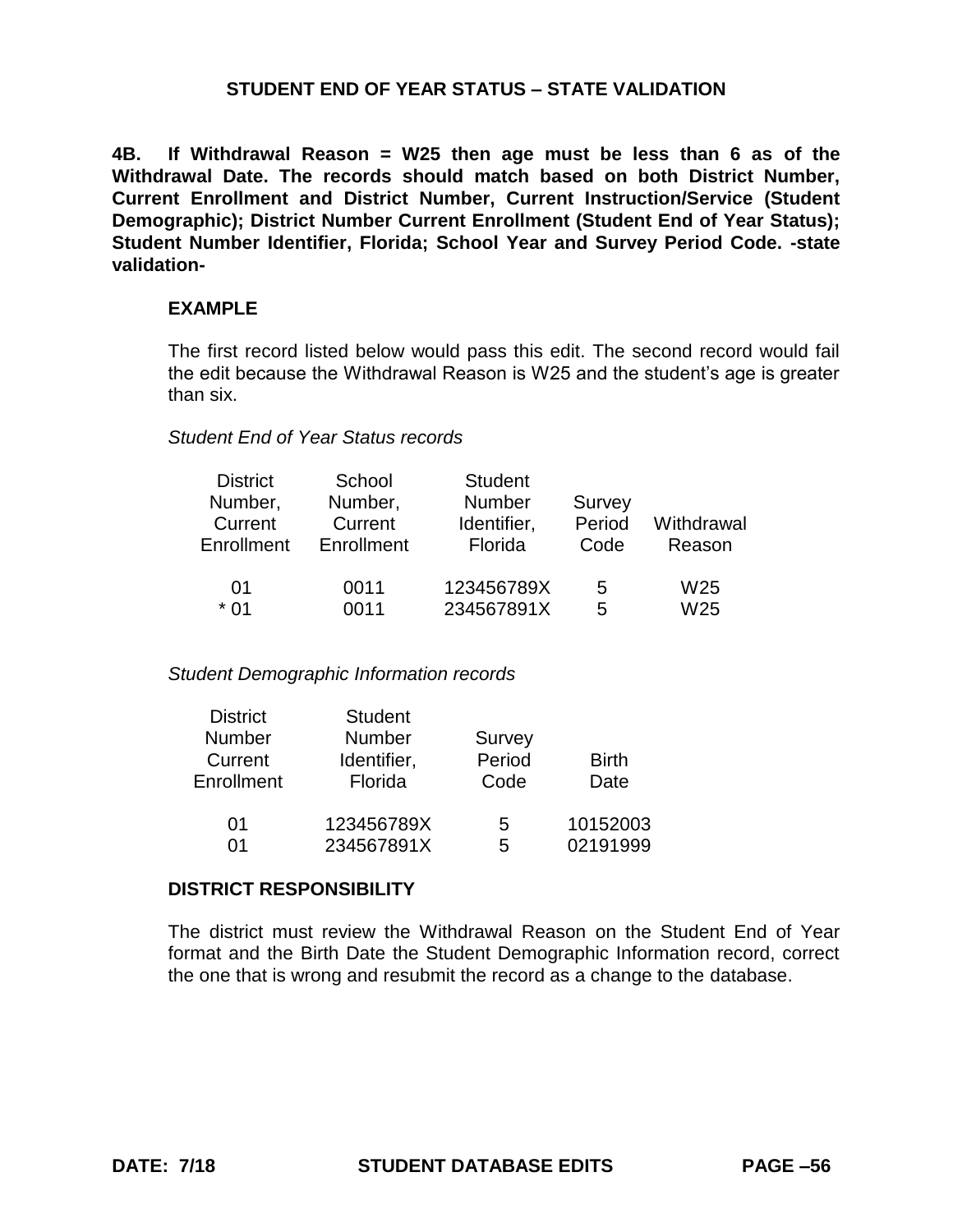**4D. If Withdrawal Reason is W21 on the Student End of Year Status record, then there must be a matching Prior School Status/Student Attendance record with a Withdrawal Code, PK-12 of W21. The records should be matched on District Number, Current Enrollment; Student Number Identifier, Florida; School Year and Survey Period Code –state validation-**

#### **EXAMPLE**

The first and third records listed below would meet criteria specified in the edit above. The second record would cause a message to be generated because the Withdrawal Reason is W21 but the Withdrawal Code, PK-12 does not equal W21.

# *Student End of Year Status*

| Identifier, Florida | Reason          | Survey<br>Period                    |
|---------------------|-----------------|-------------------------------------|
| 12345678X           | W <sub>21</sub> | 5                                   |
| 22345678X           | W <sub>21</sub> | 5                                   |
| 47654321X           | W <sub>21</sub> | 5                                   |
|                     |                 | <b>Student Number</b><br>Withdrawal |

## *Prior School Status/Student Attendance*

|                       | Withdrawal      |        |
|-----------------------|-----------------|--------|
| <b>Student Number</b> | Code,           | Survey |
| Identifier, Florida   | <b>PK-12</b>    | Period |
| 12345678X             | W21             | 5      |
| 22345678X             | W3A             | 5      |
| 47654321X             | W <sub>21</sub> | 5      |
|                       |                 |        |

#### **DISTRICT RESPONSIBILITY**

The district should review the Withdrawal Reason code and the Withdrawal Code, PK-12 and correct the record that is in error.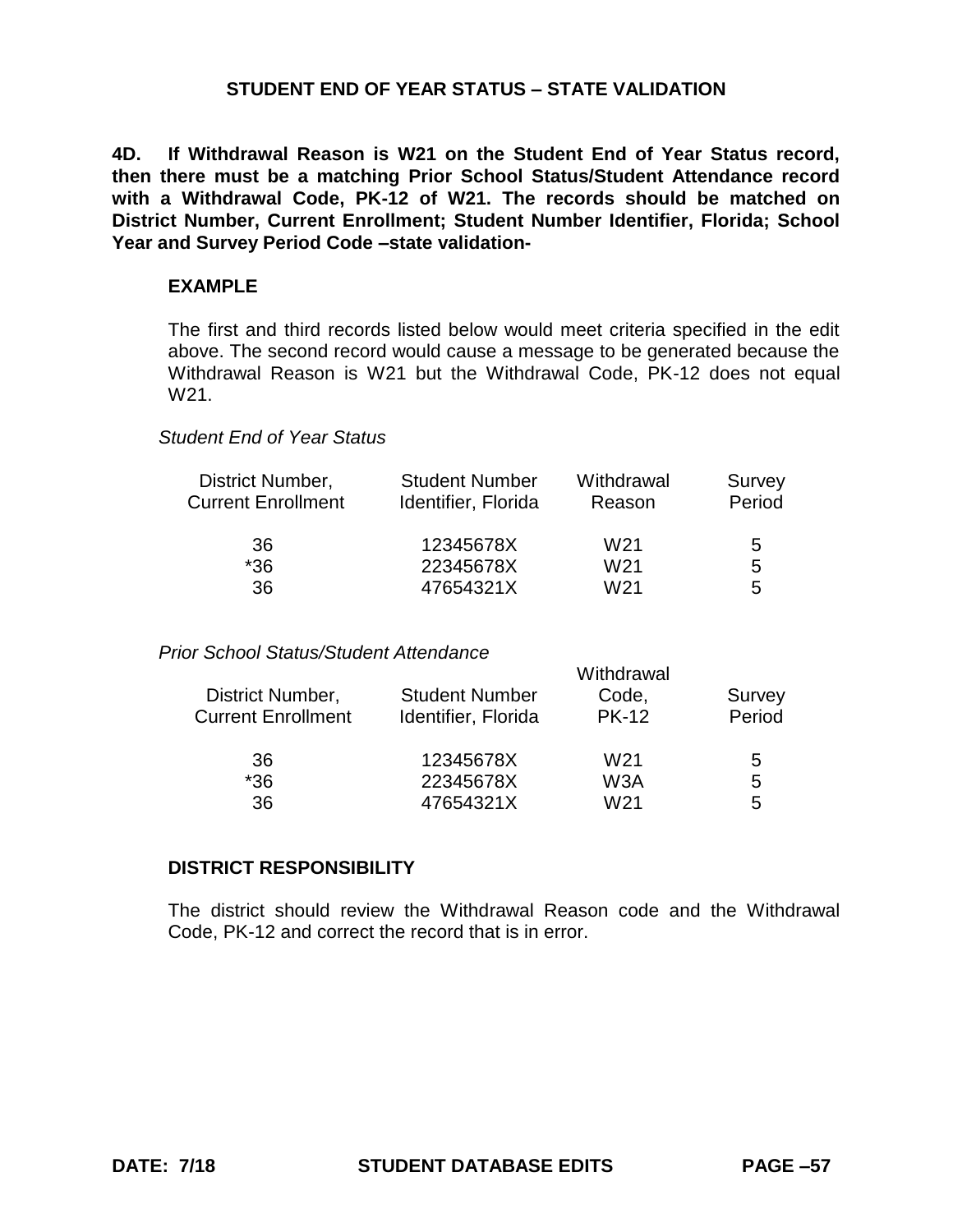**4G. If Diploma Type = W07 or W27, then Exceptionality, Primary on the Exceptional Student record must be C, G, H, J, K, O, P, S, V or W. The match between the Student End of Year Status record and the Exceptional Student record should use the following fields: District Number, Current Enrollment; School Number, Current Enrollment; Student Number Identifier, Florida; Survey Period Code; and Year. –state validation-**

## **EXAMPLE**

The first set of records listed below would pass this edit. The second set of records would cause a message to be generated because Diploma Type and Exceptionality, Primary do not have the expected relationship.

*Student End of Year Status Exceptional Student*

| <b>District</b> | <b>Student</b> |         | <b>Student</b> |                 |
|-----------------|----------------|---------|----------------|-----------------|
| <b>Number</b>   | <b>Number</b>  |         | <b>Number</b>  |                 |
| Current         | Identifier,    | Diploma | Identifier,    | Exceptionality, |
| Enrollment      | Florida        | Type    | Florida        | Primary         |
| 11              | 123456789X     | W07     | 123456789X     | Κ               |
| $*11$           | 234567891X     | W07     | 234567891X     |                 |

# **DISTRICT RESPONSIBILITY**

The district should review the Diploma Type and the Exceptionality, Primary, and correct the record that is in error.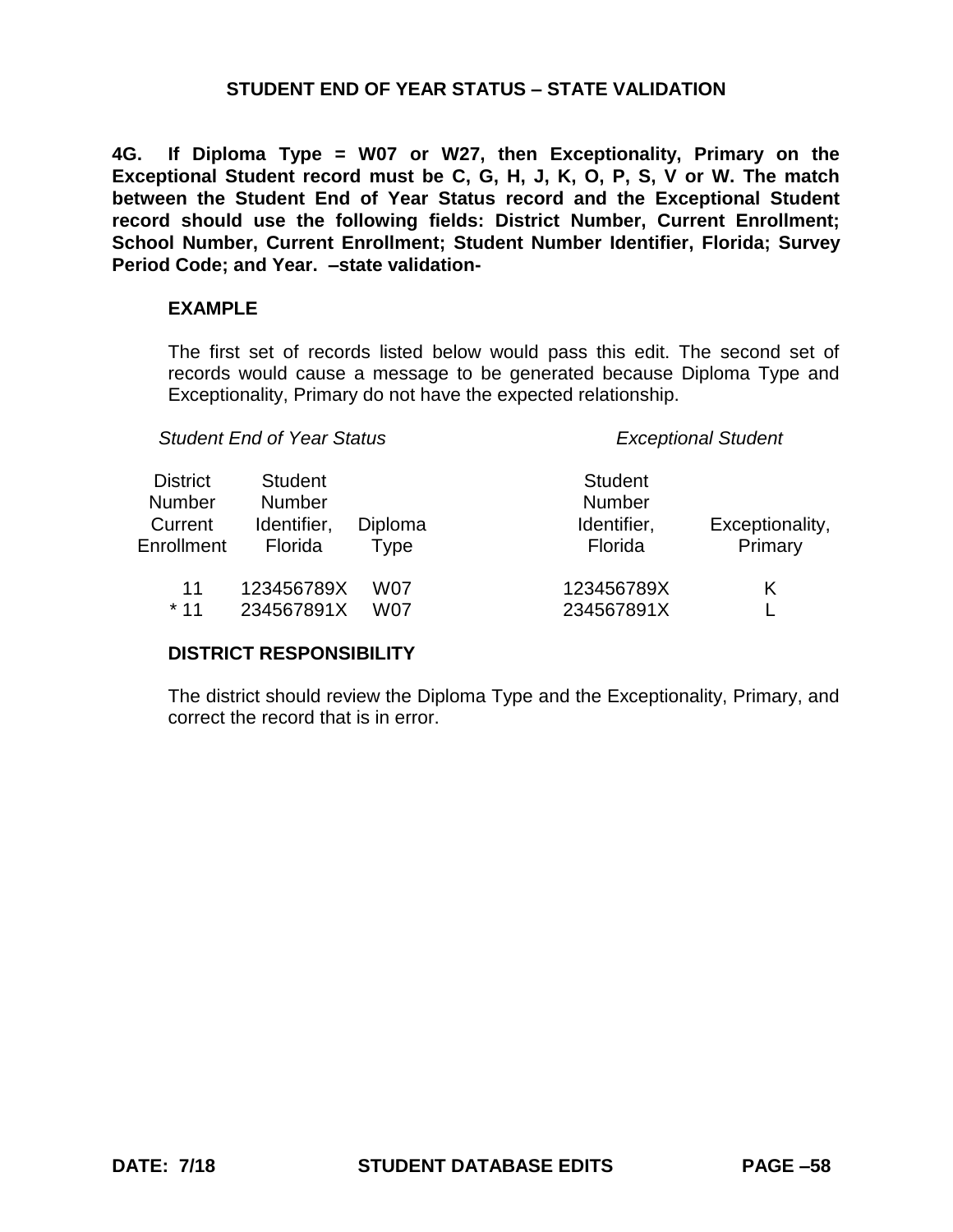**4H. If the Dropout Prevention: Performance-Based Exit Option Test Results code is F or P, then the Graduation Option on Student Demographic must equal 8. (The Student Demographic Information record is found by matching on both District Number, Current Enrollment and District Number, Current instruction/Service; Student Number Identifier, Florida; Survey Period Code and School Year.) –state validation-**

### **EXAMPLE**

The first and second records listed below would not cause an edit error to be generated. The third record would cause a state validation edit error because the valid relationship between the Dropout Prevention Performance-Based Exit Option Test Results and Graduation Option does not exist.

#### *Student End of Year Status records*

| <b>District</b><br>Number,<br>Current<br>Enrollment | <b>Student</b><br><b>Number</b><br>Identifier,<br>Florida | Survey<br>Period<br>Code | School<br>Year | <b>Dropout Prevention</b><br>Performance - Based<br><b>Exit Option Test</b><br><b>Results</b> |
|-----------------------------------------------------|-----------------------------------------------------------|--------------------------|----------------|-----------------------------------------------------------------------------------------------|
| 01                                                  | 123456789X                                                | 5                        | ****           | P                                                                                             |
| 01                                                  | 123456790X                                                | 5                        | ****           | F                                                                                             |
| $*01$                                               | 123456791X                                                | 5                        | ****           | P                                                                                             |

#### *Student Demographic records*

| <b>District</b><br><b>District</b><br><b>Student</b><br>Number,<br><b>Number</b><br>Number,<br>Survey<br>Period<br>Current<br>Current<br>Identifier,<br>School<br>Enrollment<br>Instruction/Svs<br>Florida<br>Code<br>Year | Graduation<br>Option |
|----------------------------------------------------------------------------------------------------------------------------------------------------------------------------------------------------------------------------|----------------------|
| ****<br>123456789X<br>01<br>01<br>5                                                                                                                                                                                        | 8                    |
| ****<br>123456790X<br>01<br>01<br>5                                                                                                                                                                                        | 8                    |
| ****<br>123456791X<br>5<br>01<br>01                                                                                                                                                                                        |                      |

\*\*\*\* = Valid fiscal year for data submission

# **DISTRICT RESPONSIBILITY**

The district must correct the Student End of Year Status record (Dropout Prevention Performance-Based Exit Option Test Results) or the Student Demographic record (Graduation Option) so that the appropriate relationship exists between Performance-Based Exit Option Test Results and Graduation Option.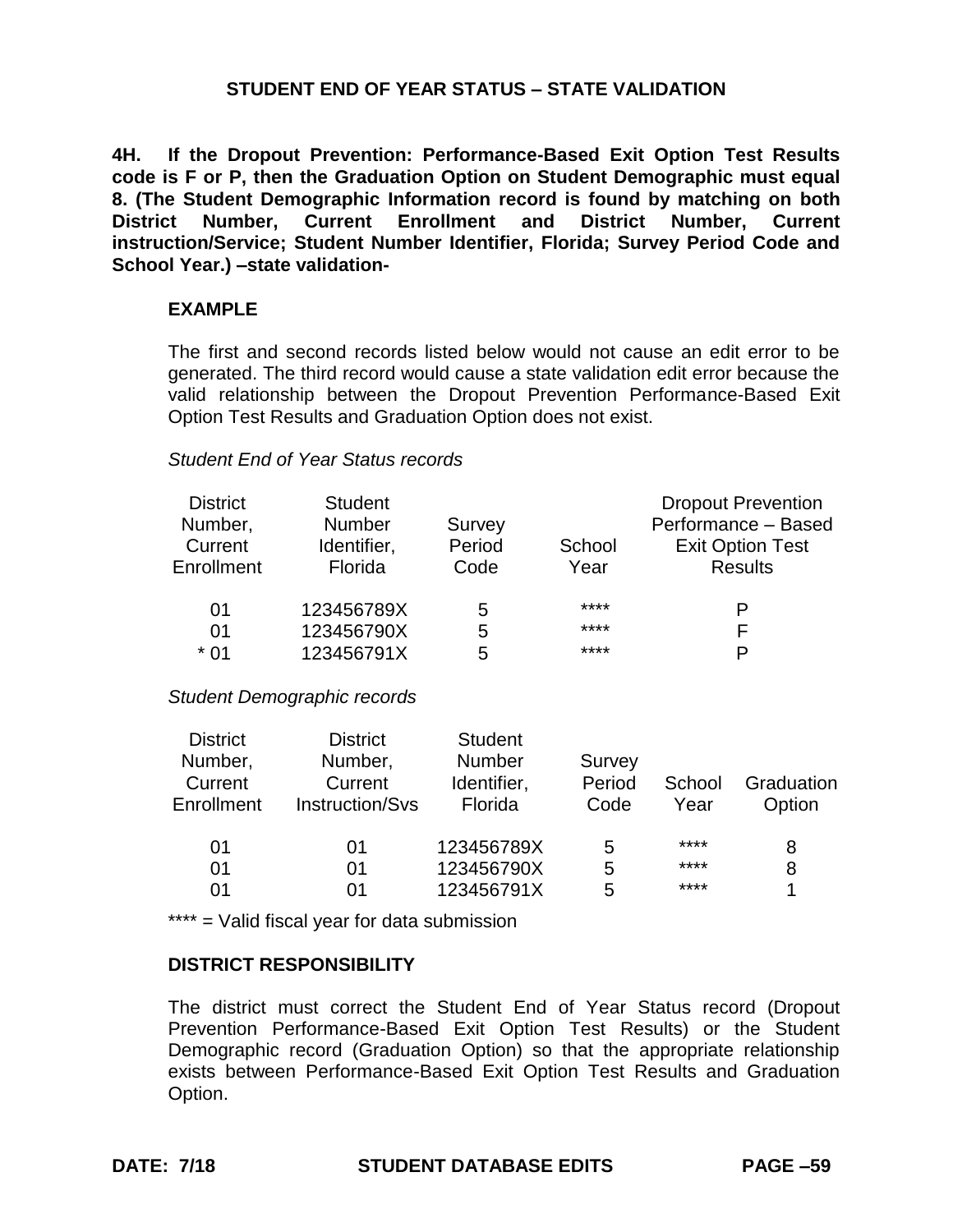**4I. If the Diploma Type is W10, WGA or WGD (on the Student End of Year Status record), then Graduation Option on Student Demographic Information record must = 8. (The Student Demographic Information record is found by matching on both District Number, Current Enrollment and District Number, Current Instruction/Service; Student Number Identifier, Florida; Survey Period Code and School Year.) –state validation-**

## **EXAMPLE**

The first record listed below would not cause an edit error to be generated. The second record would cause a state validation edit error because the valid relationship between the Graduation Option and Diploma Type does not exist.

### *Student End of Year Status records*

| <b>District</b> | <b>Student</b> |        |        |                 |
|-----------------|----------------|--------|--------|-----------------|
| Number,         | <b>Number</b>  | Survey |        |                 |
| Current         | Identifier,    | Period | School | Diploma         |
| Enrollment      | Florida        | Code   | Year   | Type            |
| 01              | 123456790X     | 5      | ****   | W <sub>10</sub> |
| $*01$           | 123456791X     | 5      | ****   | WGA             |

*Student Demographic records*

| <b>District</b><br>Number,<br>Current<br><b>Enrollment</b> | <b>District</b><br>Number,<br>Current<br>Instruction/Svs. | <b>Student</b><br><b>Number</b><br>Identifier,<br>Florida | Survey<br>Period<br>Code | School<br>Year | Graduation<br>Option |
|------------------------------------------------------------|-----------------------------------------------------------|-----------------------------------------------------------|--------------------------|----------------|----------------------|
| 01                                                         | 01                                                        | 123456790X                                                | 5                        | ****           | 8                    |
| 01                                                         | ი1                                                        | 123456791X                                                | 5                        | ****           | 4                    |

\*\*\*\* = Valid fiscal year for data submission

## **DISTRICT RESPONSIBILITY**

The district must correct the Student End of Year Status record (Diploma Type) or the Student Demographic record (Graduation Option) so that the appropriate relationship exists between Diploma Type and Graduation Option.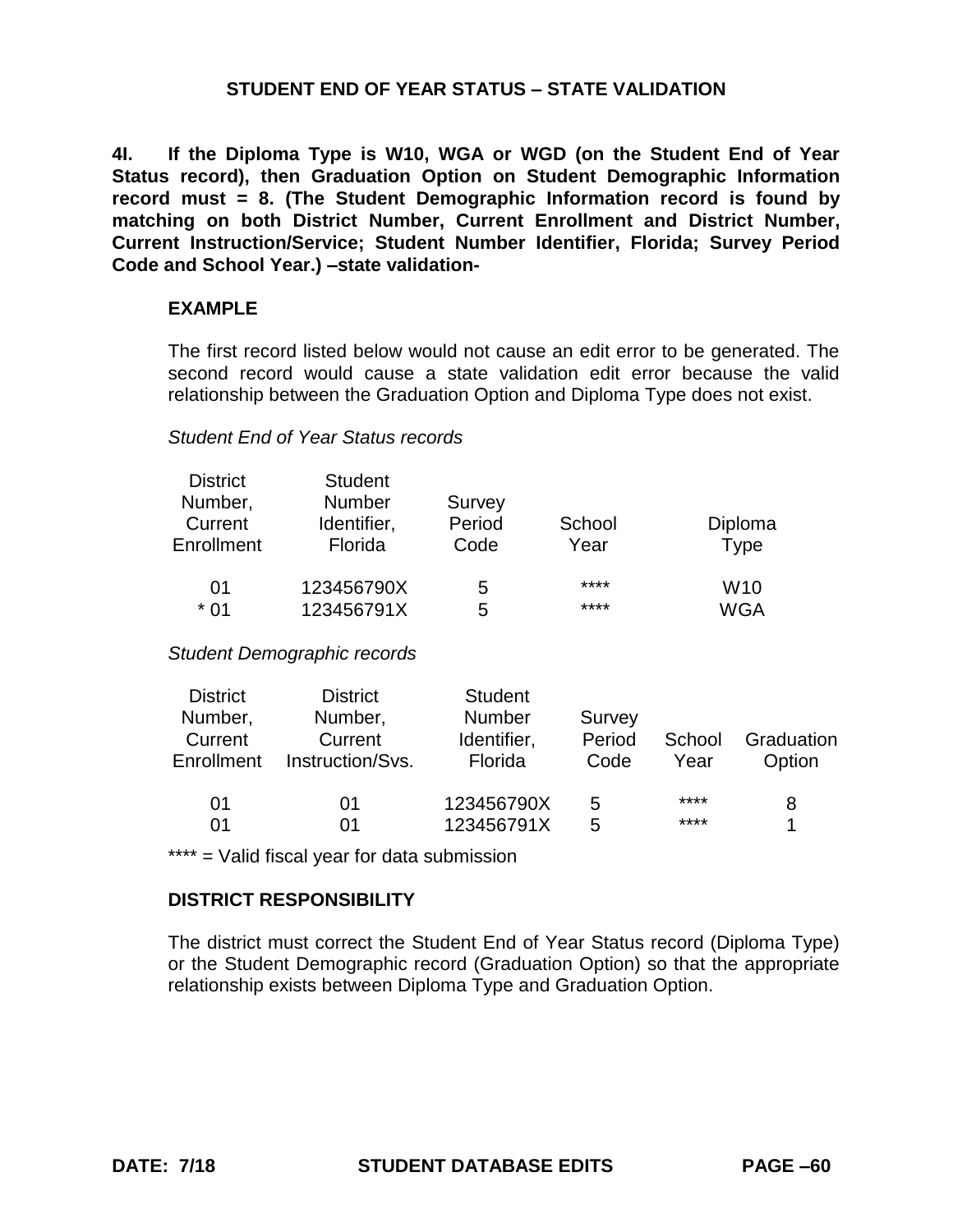# **STUDENT END OF YEAR STATUS – EXCEPTION REPORT**

**50. If District Number, Current Enrollment is not 71 and Grade Level = 9-12, then Grade Point Average state, Cumulative must not equal 00000. -exception report-**

### **EXAMPLE**

The first record listed below would pass the edit. The second record would cause an exception report to be generated because the Grade Point Average State, Cumulative equals 00000.

| District Number,<br><b>Current Enrollment</b> | <b>Student Number</b><br>Identifier, Florida | Grade<br>Level | <b>Grade Point</b><br>Average State,<br>Cumulative |
|-----------------------------------------------|----------------------------------------------|----------------|----------------------------------------------------|
| 16                                            | 123456789X                                   | 10             | 27500                                              |
| $*16$                                         | 234567891X                                   | 11             | 00000                                              |

## **DISTRICT RESPONSIBILITY**

The district should verify the Grade Level and the Grade Point Average State, Cumulative and correct if in error.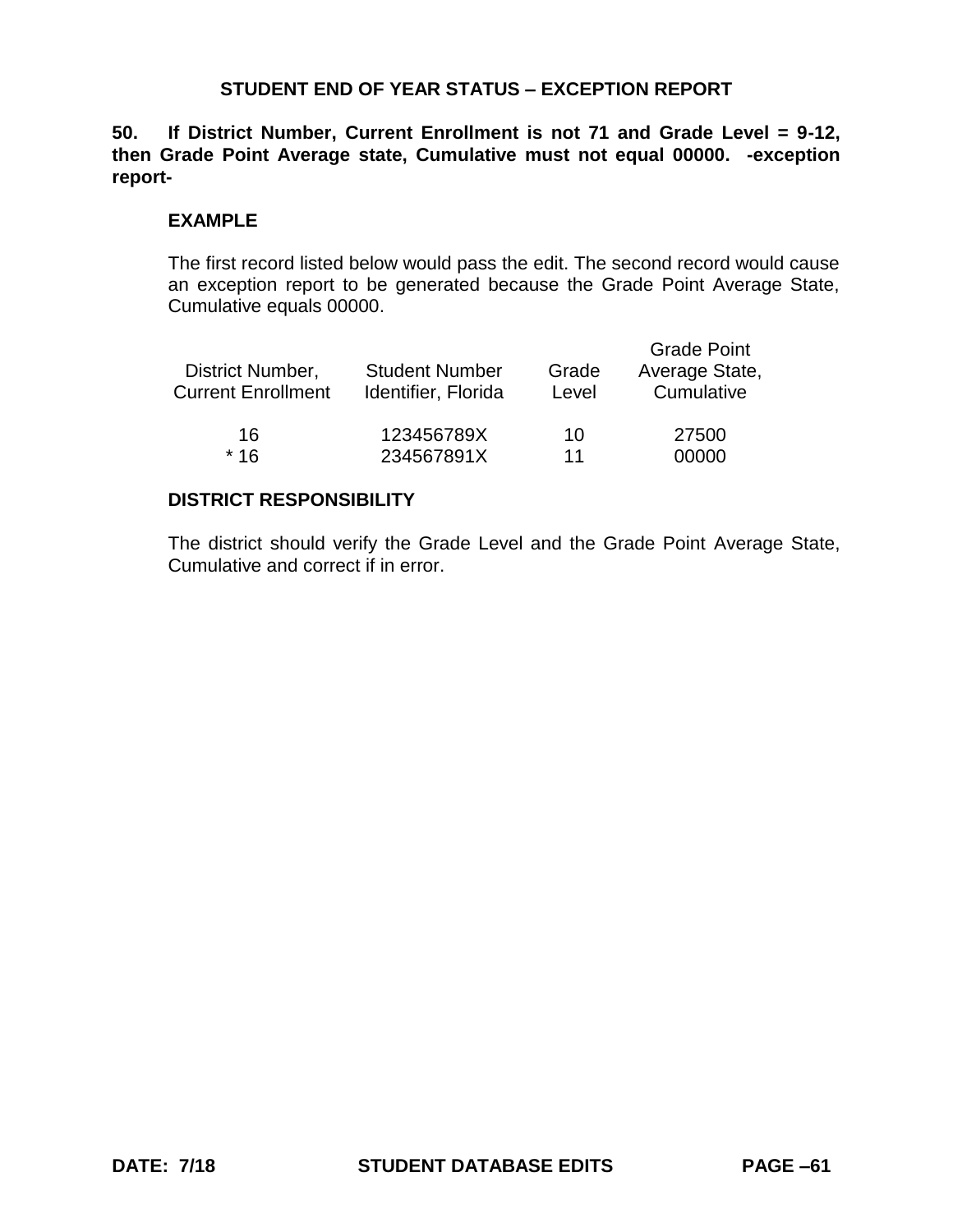# **STUDENT END OF YEAR STATUS – EXCEPTION REPORT**

**5A. If Withdrawal Reason is W21 on the Student End of Year Status record, then there must be a matching Student Discipline/Referral Action record with a Disciplinary/Referral Action code of E. The records should be matched on District Number, Current Enrollment; Student Number Identifier, Florida; School Year and Survey Period Code. –exception report-**

### **EXAMPLE**

The first and third records listed below would meet criteria specified in the edit above. The second record would cause a message to be generated because the Disciplinary/Referral Action Code is O and the Withdrawal Reason is W21.

#### *Student End of Year Status*

| District Number,<br><b>Current Enrollment</b> | <b>Student Number</b><br>Identifier, Florida | Withdrawal<br>Reason | Survey<br>Period |
|-----------------------------------------------|----------------------------------------------|----------------------|------------------|
| 36                                            | 12345678X                                    | W <sub>21</sub>      | 5                |
| $*36$                                         | 22345678X                                    | W <sub>21</sub>      | 5                |
| 36                                            | 47654321X                                    | W <sub>21</sub>      | 5                |

#### *Student Discipline/Referral Action*

| District Number,          | Disciplinary/         |                        |        |
|---------------------------|-----------------------|------------------------|--------|
|                           | <b>Student Number</b> | <b>Referral Action</b> | Survey |
| <b>Current Enrollment</b> | Identifier, Florida   | Code                   | Period |
| 36                        | 12345678X             | ⊢                      | 5      |
| $*36$                     | 22345678X             |                        | 5      |
| 36                        | 47654321X             |                        | 5      |

### **DISTRICT RESPONSIBILITY**

The district should review the Withdrawal Reason code and the Disciplinary/Referral Action Code and correct one of the records if there is an error.